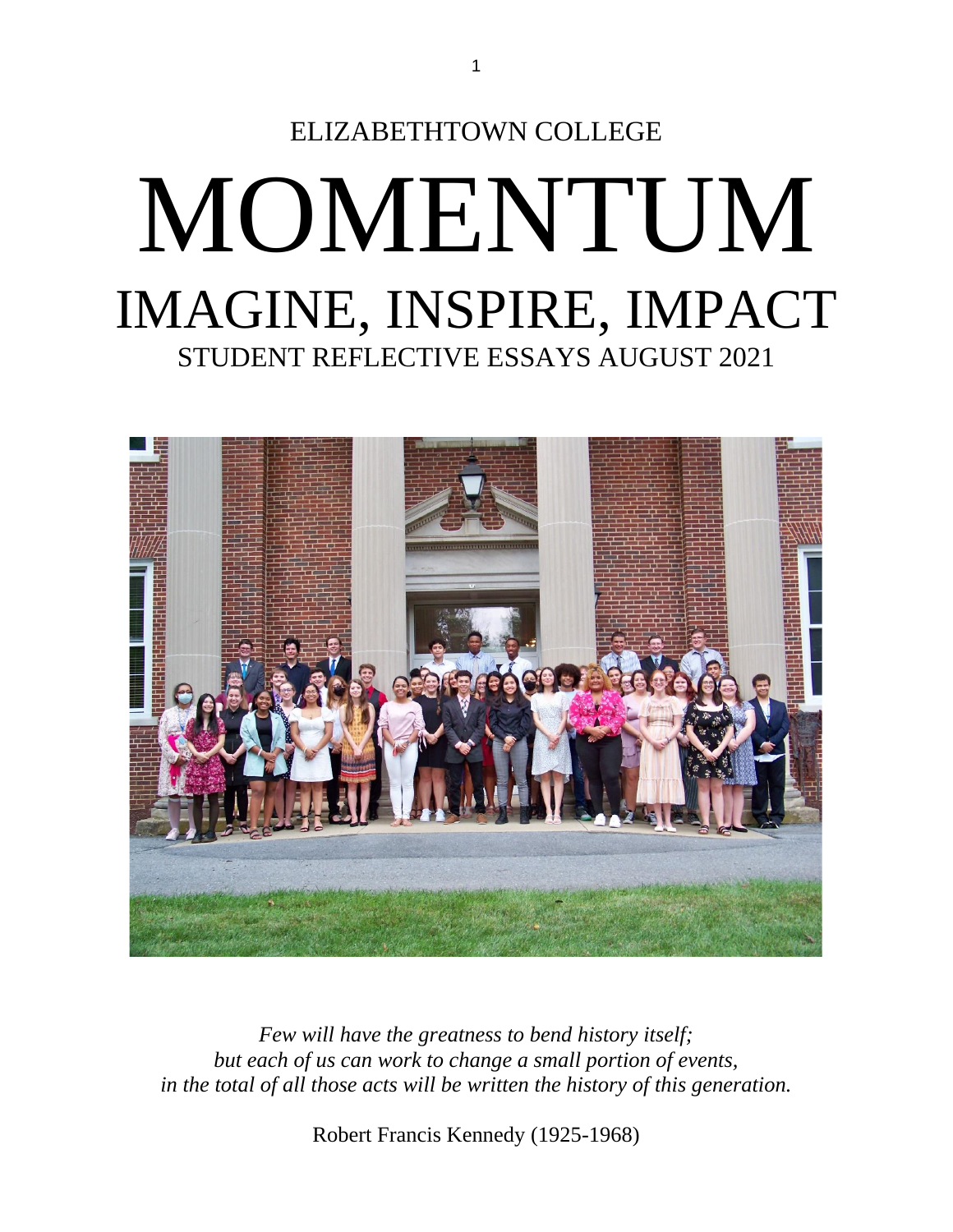Nestled in the rolling cornfields of Lancaster County sits a small liberal arts college founded by the Church of the Brethren. Academic and residential buildings pay tribute to the school's supporters. The college's history weaves itself into each class imbuing students with the legacies of the students who came before them. All around campus the leaders of tomorrow prepare to serve their communities. The founding message still rings true; every student is accepted regardless of race, class, color, religion, or creed. Elizabethtown College serves as a haven for the persecuted, excluded, and misunderstood. This was the picture the Momentum Program painted of Elizabethtown College. While listening to the lectures, I imagined a world where discrimination was a phrase of the past. Nobody worried what the future would bring. Children could dream of college and their happy lives beyond. Through Momentum, it has become clear this little liberal arts school lives for a purpose: a better tomorrow. The Momentum Program has reinvigorated my dream for a just world showing me my aspirations cannot wait. By listening to the numerous presenters, I know my wish for equality and inclusivity can begin where I am going to call home for the next four years. I can initiate change right on campus, build upon the work of other students, and further the mission of the college's founders. As a Peace and Global Scholar, I will have the opportunity to work with like-minded student peers who are the change-makers on campus. When working as a collective unit, we have the power to make an indelible impact on the Elizabethtown College community. Because of the Momentum Program, I see the opportunities before me to benefit not only the school community but the people of Lancaster County. I have the power to better other people's lives through outreach work in my courses and SCARP projects. I can better Lancaster County in countless ways through the connections made at Momentum. Upon graduating from Elizabethtown College, I will be able to take the skills that I learned on campus to positively impact even more lives. My professional calling is to become a physician who focuses on promoting equity in healthcare. Through medicine, I can bring the college's mission of inclusivity to a wider audience while benefiting patients. This career is how I will do my part to make the world a better place. This past week has been inspirational and a powerful reminder about how we all can improve our surroundings. However, it is up to us to seize the power. The Momentum Program has reaffirmed how I must pursue my dream: to create a just world. *- Ahsa Sadhukhan*; Lancaster, Pennsylvania

As the child of first generation immigrants, I am also a first generation college student. The opportunity to have an education is a privilege. A privilege, I intend to take full advantage of, to help me achieve my American dream. My parents risked their lives to immigrate to the United States so I could pursue my education. The Momentum program gave me confidence in my education. During one of the sessions, we were joined by a panel of firstgeneration college students who became professors and now teach at Elizabethtown College. One of the professor's stories particularly stood out to me. Dr. Lancaster, described her journey to finding her path through all of life's ups and downs. She demonstrates what it was like to persevere in the face of adversity and seize the opportunity to expand her knowledge. Dr. Lancaster applied to only one college. One is preferable to none. This one attempt paved the way for many paths in her life. As a first-generation student, it is easy to become lost in a maze of unknowns, but the path to success is hazy. The pressure to complete my goals within a specific timeline or order is unrealistic. My perspective on how to succeed has shifted as a result of the Momentum Programs. I will succeed, though it might take longer or take me down several paths. The Momentum Program taught me how there is nothing to fear in terms of change and failure. I will learn to accept failure and use it to improve my skills. The impact of the Momentum Program's few days of knowledge-pouring was an once-in-a-lifetime opportunity. I learned about various leaders and the impact their actions had on our country. I want to go down the road of fighting for justice in my country. I aspire to be a leader, a woman in power. I want to provide other first generation students the opportunity to have the privilege of an education.

-*Emily Guevara*; Edgewood, Maryland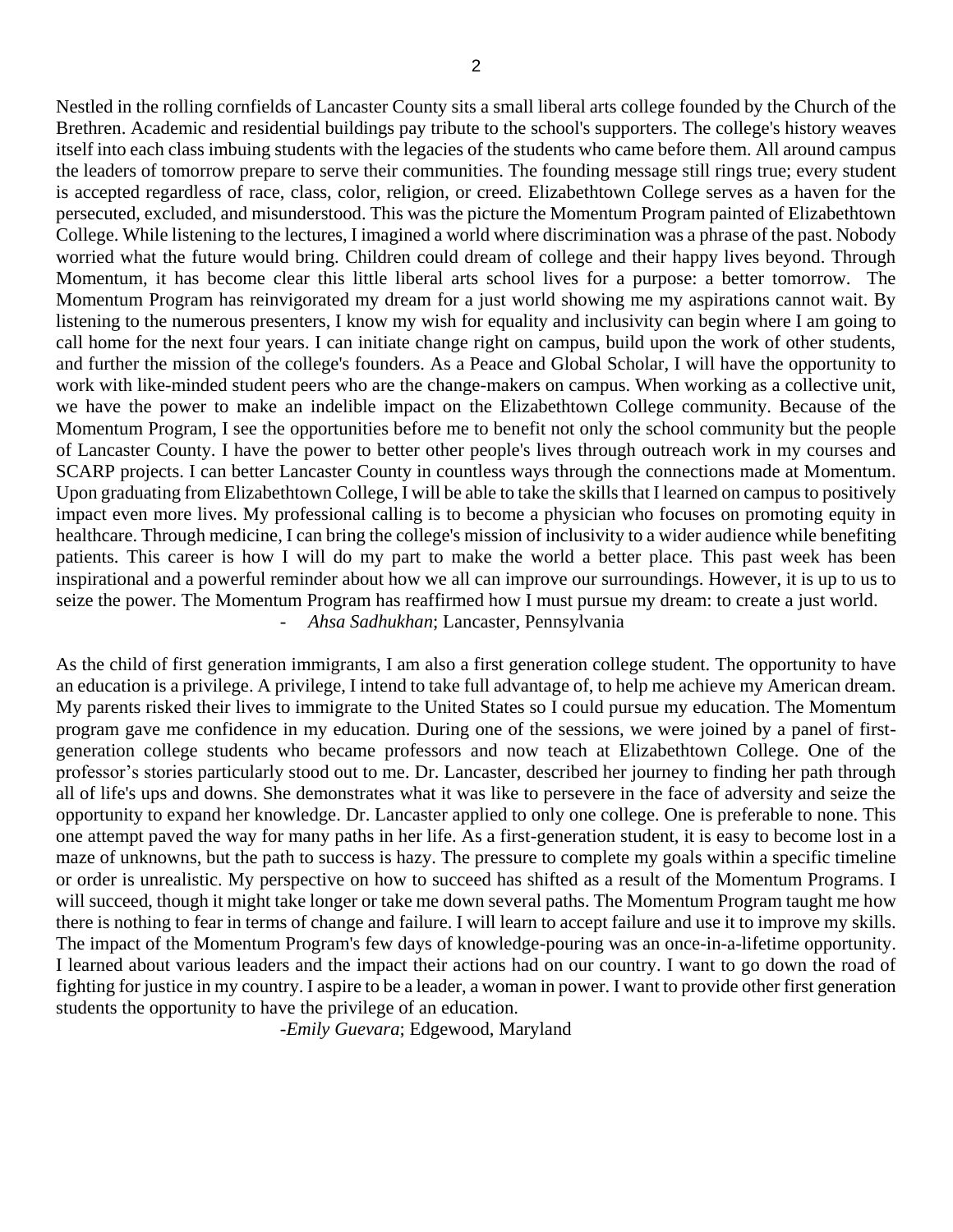The very definition of Momentum is: strength or force gained by motion or by a series of events. This is the definition I was met with from Merriam-Webster when I received my invitation letter into the Momentum Program. A few months later, this same definition exactly embodied my experience with the Momentum Program. A force making me take my critical glasses off and appreciate college for what it was truly intended to be, a new world of unlimited possibilities. When I submitted my application to Elizabethtown College all I knew was how I wanted to be a nurse. As a first-generation student I thought my possibilities were limited, but I have unlearned this completely. This Momentum Program is helping me discover there is more to my post-secondary education than just being a nurse. I deserved to feed my intellectual curiosity by minoring in Women and Gender Studies and taking courses expanding my knowledge in Black History and Hispanic Heritage. Nothing has inspired me more than the Kinesis Peer Academic Advisors. Not only do they have their own college experience, but they are here helping incoming Momentum students like me get settled into my own college experience. Their initiative makes me want to follow them as a future Kinesis Peer Academic Advisor. Since nothing is more fulfilling than seeing your impact on those around you, which was enforced throughout all our meetings. I have always known how helping others was my calling and career, however it is also what will drive my purposeful life work as well. This experience has solidified the fact whatever I plan to do in college there will always be people to support me in my endeavors. Each day began with Professor Benowitz introducing us to a historical figure of color impacting American culture. The day Professor Benowitz introduced us to Dolores Huerta, really resonated with me, how she did the same as Cesar Chavez, fight for better working conditions for farmworkers. Nevertheless, she is far less recognized for her fight against the abuse of farmworkers than her male counterpart. Even though Huerta's work was far more impactful Chavez. This struck out to me because it reminded me of all the work still needing to be done for women's equality. I will work as an agent for change on campus by becoming an active member of a group advocating for women's rights and equality on campus. We need more safe spaces of women supporting women on campus not only to learn and spread awareness, but making real change in the community as well. This Momentum week has just barely begun, and I have been inspired beyond words. This all connects to another lesson we have been learning since day one, always try being a part of something bigger than yourself. Even if you are afraid, even if you feel uncomfortable. This Momentum experience has once again ignited the passion for learning I had as a little girl which unfortunately dimmed over time. I cannot thank Professor Benowitz enough for creating such a well-thought-out program and thank you to every person who made this amazing experience possible.

# -*Lisbel Rodriguez*; Lancaster, Pennsylvania

I stare at the screen in front of me and reread the email for the second time. "What is the Momentum Program?" I ask myself. As I read through the Elizabethtown College website learning more about Momentum. I think to myself, "eh why not?" Now I am glad I made the decision. The Momentum Program has already helped me in so many ways. I have begun to imagine what I might actually want to do besides just going to classes. I can see myself participating in all the clubs around campus. I see myself taking other classes than just what I am supposed to take. The Kinesis Peer Academic Advisors really helped me understand how college was not just something I needed to do, but something I can actually enjoy doing. They inspired me to also go outside of my comfort zone. They did this by making us sit next to new people, and asking questions and getting our opinion on everything. They encouraged us to really think outside the box and look at things from a different perspective. I have taken so much away from the Momentum Program already and I hope I can also inspire people to think critically and independently, to meet new people, to intentionally and carefully listen to everyone's opinion, even if it does not match your own. I hope anyone reading this who is not in the Momentum Program goes for it. Say to yourself, eh why not? take the leap and you will learn so much. Not just about Elizabethtown College, but also about yourself. It is definitely worth it.

*-Olivia Goebel*; Blandon, Pennsylvania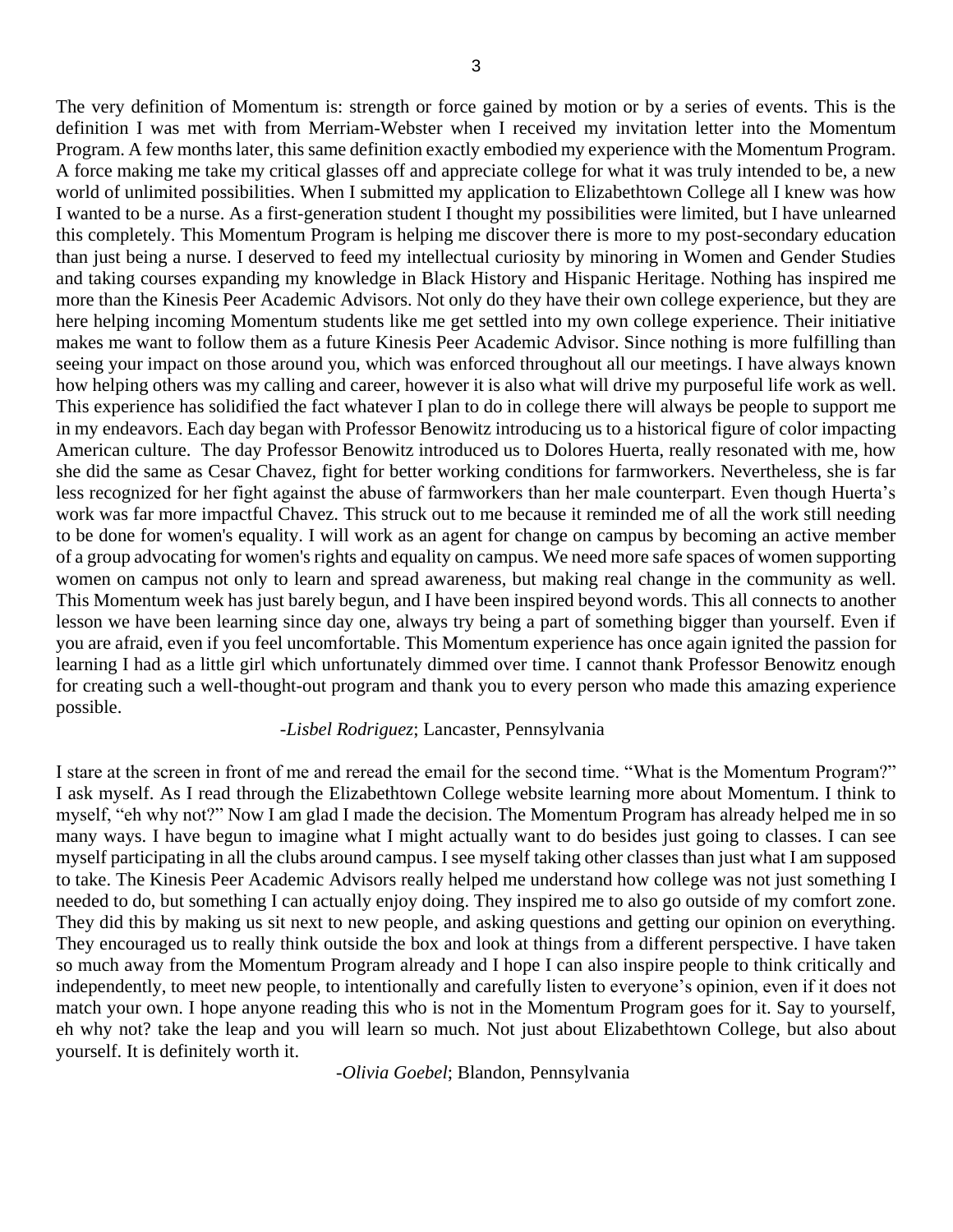During my time in the Momentum Program I have learned a plethora of information about the curriculum at Elizabethtown College. For example, one of my favorite things about the curriculum is how flexible it can be to prepare me for the pathway I decide to take. And the extensive tutoring options and peer mentoring available for me. I am excited to be a part of the Communications/Marketing programs. I believe these programs are an amazing fit for my intellectual curiosity. I am a hands-on learner, so I am excited to explore the Communications/Marketing Departments while I am a student at Elizabethtown. As I imagine my future, I know I will take all my knowledge and experiences gained during the Momentum pre-orientation week in August to ensure I become the best version of myself into the person I want and know I am. One of the most impactful experiences for me was listening to the President of Elizabethtown College speak. President McCormick is the first woman president of Elizabethtown College which is a huge accomplishment and says so much about her character. The most impactful thing resonating with me is her passion for her work and the importance of growth. She said one thing which stood out to me: she said you need to change to grow. Sometimes I naturally have a hard time with change but as I listened to her life journey. I felt inspired to be more open to change. Another speaker during the Momentum Program was Hosman Uraga who shared his struggles being an undocumented student. I felt very fortunate not to have the same struggles as he did. Hearing his life journey made me step back and think about how lucky I was to be able to attend college without jumping through legal hoops. Sometimes it can be very easy to take things in your life for granted. And as I thought about what I want my college experience to look like. I am inspired to achieve self-growth and grow a network of people who support me in becoming the best student I know I can be and use my resources at Elizabethtown College. I plan to make a positive impact at Elizabethtown College by getting to know new people. Making everyone I meet and interact with feel included. I will work every day to be a good representation of this community. By being a good example and having a positive outlook on my college career. Having the support of my Kinesis Peer Academic Advisor will definitely give me the support I need and set me up for success. I am thankful to be a part of the Momentum Program and cannot wait to see what the rest for my first year at Elizabethtown College has in store. -*Merzadee Buys*; Elverson Pennsylvania

As a member of the 2021 Momentum Program, I have learned so much. I can admit my personal perspective of what the college experience was going to be like was very skewed and the Momentum Program helped to clarify what Elizabethtown College was going to be like. In my mind, I always thought college was full of people who partied, did not really care about education, and professors were uncaring and strict; as I learned over my experience in the Momentum Program, Elizabethtown College is full of students of like minds who care about learning and getting the most out of life. Also, Professor Benowitz made me feel confident and secure in the fact how all professors at Elizabethtown will support, nourish, and help me become the best person I can be. Speaking of Professor Benowitz, he has not only made me feel like I belonged before I even arrived, but he gave me the resources to be fully prepared for my future college experiences. I have met many amazing people over the course of the Momentum Program, some being my peers, some being Kinesis Peer Academic Advisors, and some being professors. These people have introduced me into a world of new information from a personal perspective. When learning about the experience of a person of color in America from Professor Takahashi, Mr. Bonds, and Mr. Uraga-Barba, I was inspired to become more inclusive and to make the effort to further educate myself on issues on topics I do not see in my day to day life because they do affect others daily. In the future I hope to become a doctor who can serve my community and treat everyone with respect. So many people have been rejected from medical facilities because they could not provide health insurance or properly communicate their situation. I believe everyone deserves the chance to be happy, healthy, and educated regardless of social, ethnic, religious, or racial background and one opportunity I want to take advantage of on campus is the Center for Global Understanding and Peacemaking. This is one way I can begin to directly change my community as a student today and prepare to change the world in the future.

*- Laura Hileman*, Jennerstown, Pennsylvania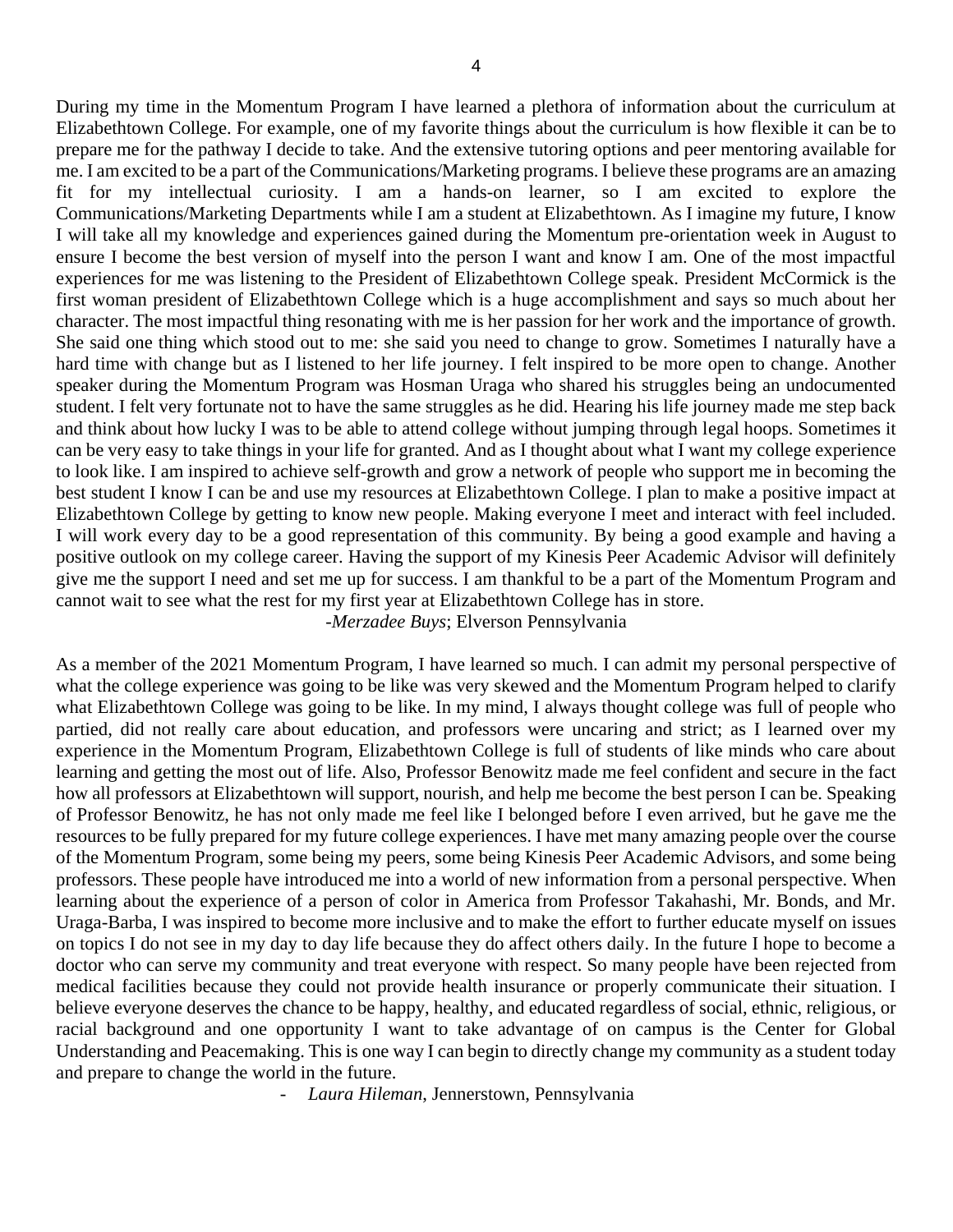From Momentum I have learned how I need to make the most of my college experience. I am looking forward to going on a short-term study abroad trip during my time at Elizabethtown College. I have traveled outside the country before with a school group and it was very impactful. Exploring different cultures is something of interest to me. Additionally, I enjoy learning business math. I plan to major in Marketing and I am unsure about declaring a minor. I was introduced to marketing by having an amazing economics teacher in high school. I determined how economics was not exactly what I wanted to major in, but it led me to marketing. Furthermore, last year I did dual enrollment through Elizabethtown College. The professors were very encouraging and wanted everyone to do well in their class. With the small classes it is easier to talk to your professor to get additional help in order to do well. This carries through with the Momentum Program. I have met multiple people through the Momentum which is making the transition into college much easier. I have met more people than I thought I would through the Momentum Program. This gives me the first sense of community I have at Elizabethtown College. I live close to campus. This means I have a little more knowledge of the Elizabethtown community, compared to other students who live further away. I hope to impact the community in a positive way during my time at Elizabethtown College. Momentum has started me on the right path and I am grateful for the opportunity.

# *- Anna Laffey*; Mount Joy, Pennsylvania

Many thoughts and feelings come along with change—a term I have come to know all too well. I was nervous terrified, even—before starting the Momentum Program. What if I made the wrong choice? What if I go into this and regret it afterward? Will it be too much for me? These thoughts continued to run around my head. The first night of Momentum, I rushed back to my home from a get-together with family before my departure for college. Anxiously, I got ready for the very first Zoom meeting of the Momentum Program. I did not know what to expect from this program. However, the longer the week went on, the more inspired I became, and the more I learned about myself and the ways I want to grow. I started my senior year of high school thinking I had a plan for my future—I would major in Neuroscience and Psychology, go to medical school, and become a Neurologist helping children like myself with epilepsy. By the end of my senior year, I questioned myself. Am I cut out for such a demanding job as one in the medical field? Would it be good for me? Would I be emotionally qualified to handle this job? Could I even handle the amount of schooling being a Neurologist requires? Since then, I have come to an understanding of myself; it is enough to understand how being a Neurologist is not a good fit for me. While I plan to continue to pursue a major in Psychology, I have started considering switching my Neuroscience major to one in Early Childhood Education. Even more so, I thoroughly enjoyed learning about the religious background of Elizabethtown College on our first night of the Momentum program, as well as how it shaped the culture and curriculum of the school. The enjoyment I got out of learning about this influence has sparked my interest in learning more about the histories and effects of religion in different cultures and areas. The various speakers who presented to us during the Momentum Program had three important themes in common: change, determination, and being open-minded. I have been inspired to find what works for me in times of struggle rather than letting my fear get the best of me; to let my curiosity take control without pushing limits in pursuit of understanding others and their perspectives. Most importantly, I have learned to accept how change is okay. The word "change" tends to be used negatively, but each of the speakers portrayed it as a positive idea. It has been a major role in my life over the course of the last year, and while it has affected me negatively, I have learned to see it from a new perspective. It is inevitable and necessary for growth. I aspire to share this knowledge with other students across campus and even use it in my future career, whatever it may be. I also wish to share this knowledge with both the community of Elizabethtown, as well as my community at home. It is something tending to be overlooked, and I want to make a difference in another person's lives—the type of difference inspiring them to continue pushing through when times get tough. I want to make the same difference in someone's life I never had for myself. Being a part of the Momentum Program has inspired me to learn more about myself, find a plan working for me and my future, and pursuing a career path in which I am working with children, which has been my dream for so long.

-*Ryleigh Durr*; Beaver Falls, Pennsylvania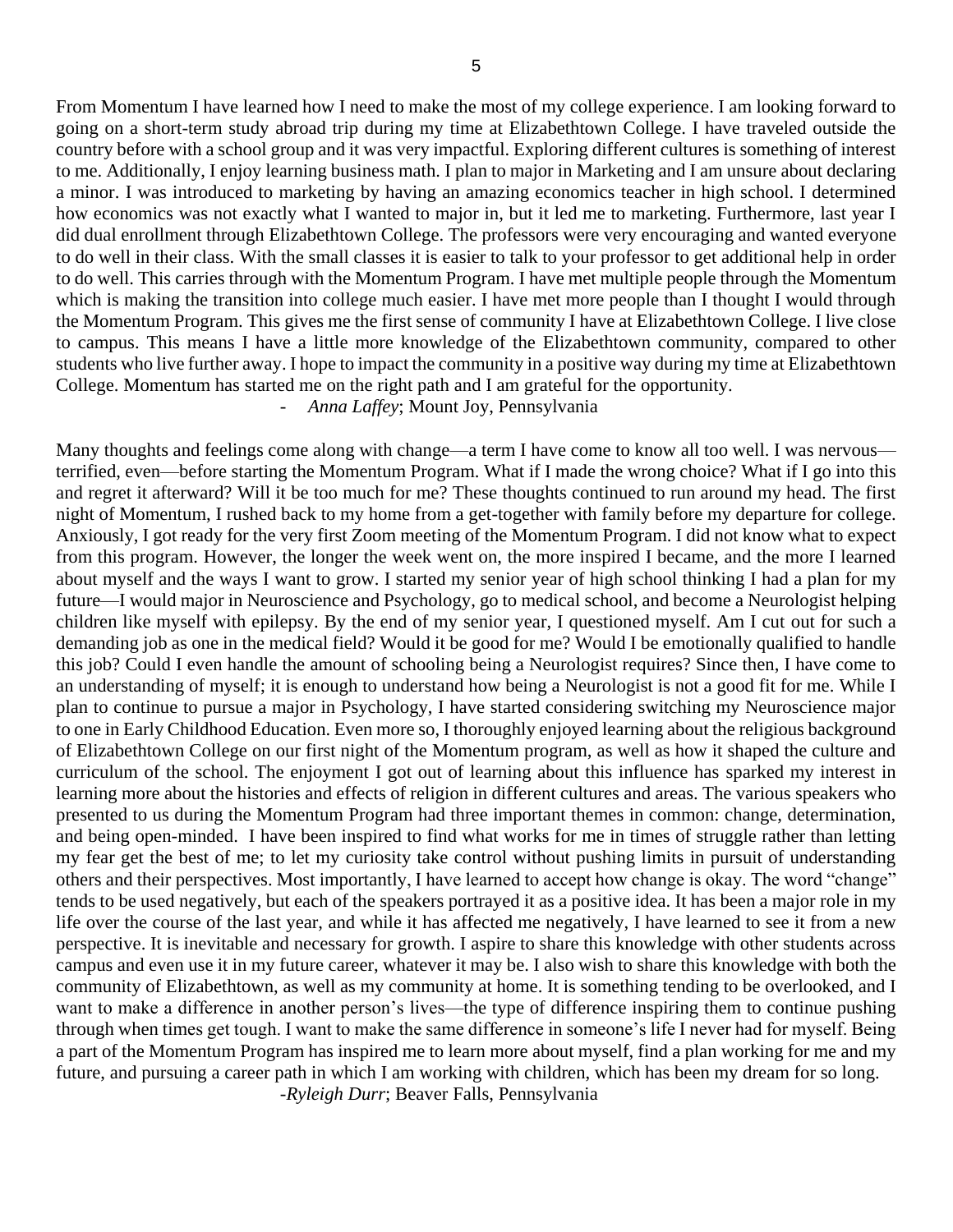College is a major time in everyone's life and it can have life-lasting impacts on both yourself and others. Elizabethtown College has such an important and critical history leading to the success of students for many generations. The Momentum Program has given me the chance to really dive deep into the significance of Elizabethtown College and how I can use this knowledge for the rest of my life. The presentation I had witnessed about the founders of Elizabethtown College influenced me in such a unique way. One of the biggest points I took away from this presentation was the importance of civility, inclusion, and diversity within our college. These founders, including G. N. Falkenstein, had this important vision of Elizabethtown College. This presentation overall inspired me to carry these qualities not only in college, but for the rest of my life. Dr. Steve Nolt gave a very influential presentation making me rethink college completely. Before Momentum week started, I thought of college as not so much a place to discover new experiences, but a place to only learn. I quickly discovered from Dr. Nolt there was so much more to college. Elizabethtown College in particular has so much to offer way more than what happens inside the classroom. For example, there are many opportunities like study abroad and service organizations within the community positively influencing on your life and education. Momentum week overall has given me so many learning opportunities I would have missed out on if I had not attended the program. The Momentum Program has allowed me to grow substantially and to develop as a person. I have gained many new friendships this week and I now understand what college is all about. Momentum has had such a life-lasting impact on my life and I know that it will for many years to come.

## *- Samuel Huhn*; Lancaster, Pennsylvania

When I saw the email to join the Momentum Program, not going to lie, I ignored it the first time. I was so confident I had understood everything it did not seem worth it to sign up. But I talked to my parents, and they suggested I at least give it a shot. So, I went to summer orientation. While I was still hesitant about the whole thing, when I went, I was given a very good impression, and the Kinesis Peer Academic Advisors answered all my questions. And so, I decided to stick it out. I mean, what harm could it do? What I did not expect was realizing how much I needed the Momentum Program. Not only did the Momentum Program help me learn about the college and its many facets, but I also met many people whom I was able to build relationships with and even have deep discussions. Also, I was also able to learn the importance of branching out and learning as much as I can, not just topics relating to my majors, while also solidifying my decisions on my majors. I also had the pleasure of talking to many professors over my time in the program, all of which were not only interesting to talk to, but also helped spark civil discussion on complex topics. I mention civility because it was very important to the group, and everyone was always understanding of their peers' views. We all come from very different backgrounds, so it was always important for everyone to respect each other's viewpoint, to allow for civil discussion. The most impressive part is most of this program happened online. Even though the program was mostly online, Professor Benowitz made sure we all got what we needed from the program. So, I do not regret joining the Momentum Program. If anything, I regret being hesitant in the first place. It gave me the Momentum I needed to be confident about college, and even allowed me to meet people I will most likely continue to talk to into the future. So, if you are on the fence about joining the Momentum Program, you should do it. After all, it can only help you. *-Cameron Hollabaugh*, Newberrytown, Pennsylvania

During the Momentum Program, I was introduced to the Elizabethtown College through the virtual campus tour. I participated in small group book discussions about civility and how we feel about starting college (Choosing Civility: The Twenty-Five Rules of Considerate Conduct one of the three assigned summer readings for this program). I made a list of my dreams as well. I heard stories from guest speakers such as Momentum alumni. I also got to participate in writing sessions and a library sessions. During the writing session, I learned about the different styles of writing. During the library session, I learned how to use the school library webpage. I also got to watch movies such as *The Motel*, which is a movie about Asian Americans and also watched and discussed documentaries about the Latinx experience in America. I loved learning about diversity and enjoyed the Diversity Dialogues. And I learned about plain dress among members of the Historic Peace Churches and how discrimination against plain people lead to the founding of the college and how the college founders were sympathetic to marginalized people. Doing the small groups and meeting the people in the group got me inspired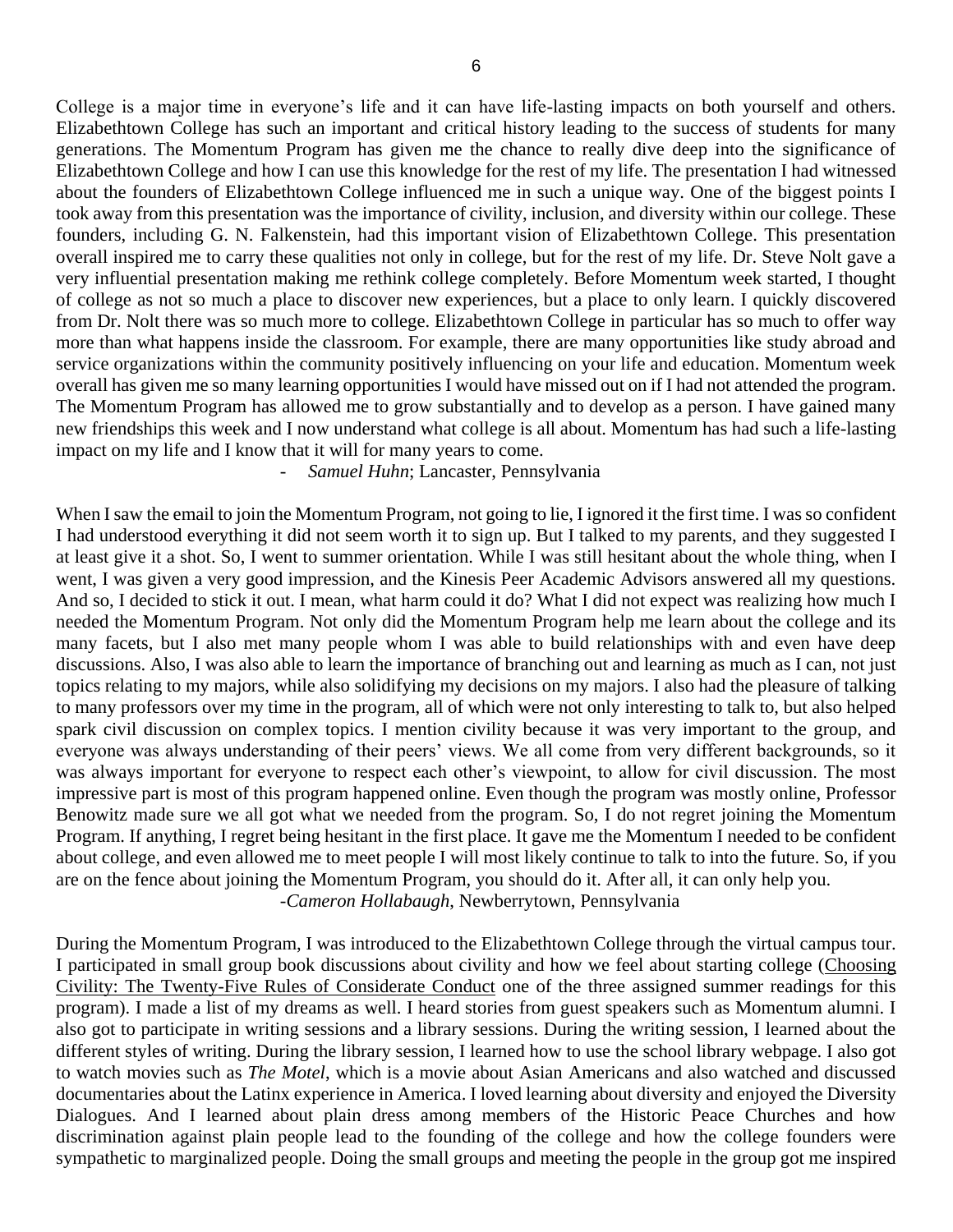by the faculty, Kinesis Peer Academic Advisors, and the other incoming Momentum students. They inspired me by sharing the good things they went through in college. We also got to share our interests. I learned about the Kinesis Peer Academic Advisors experience in college. One thing I learned in this program is there is 0% tolerance of racism at Elizabethtown College, which means we do not allow racism. Another thing I learned is to treat others with respect. As a leader at Elizabethtown College, I will become familiar with the campus. I will work for inclusive excellence by being a role model to the students in the future. I will be an agent of change in the campus and within the local community by being a flexible student. I will make an impact by welcoming new students. *-Kayla Donaher*; Hershey, Pennsylvania

In front of me is a dark tunnel. This tunnel is suffocating and covered in cobwebs. Usually, I succumb to the darkness of the tunnel and allow it to completely consume me. Even on days when the sun was hot and shining, I would be in bed, wearing baggy clothing and allowing my surroundings and brain to take control of me entirely. Until one day, during this cycle, I realized how I was a senior in high school and I did not have much of a plan; more of a pipedream. I always knew I wanted to be an educator, not just because of the summer vacation time, but because I love helping and educating others about things they might not understand. My only problem is; however, how I never had much direction because I was uneducated about the idea of college. My mom is a high school dropout, my dad is a truck driver, and my stepfather is a printer. We lived a paycheck to paycheck lifestyle which caused me to become a caretaker for my brother as well as do other household chores. My schooling became more of an afterthought to me until a teacher told me about Elizabethtown College with its "Educate For Service" motto. While it may just be three simple words it carries more than just the simple definition. To me, the importance of service towards others is one of the utmost. Helping others goes a long way, longer than one may think it does. A simple smile can change the mood of someone's entire day. Joining the Momentum Program has not only emphasized these ideas for me, but has strengthened them even more. Being able to spend time with peers who share similar ideas is something causing me to become more confident in myself. The kindness, compassion, and civility within this group of students is what is inspiring to me the most. The idea of college is something foreign to me but I am able to become excited about my future as an educator after listening to the stories of other first generation students; especially those who felt as if they were doing everything on their own. While at Elizabethtown College I plan to be an agent of change by choosing kindness each day. I am not sure where I will be in 5 days or 5 years from now but I know how each day will be filled with warmness towards others. I do not know what I want to do with my life as an educator or my specific goals but I plan on continuing to be kind, civil, and compassionate towards the people who enter my life. As a child, I was the student who was always getting excluded. Whether this be on sports teams, in class, at recess, or lunch, I was always being left out and never understood why. As a leader on campus and an agent of change, I want to make sure no other student feels as if they do not belong. In the future as an educator, I do not want any of my students to feel as if there is something wrong with them. By continually spreading kindness and teaching others about civility, I know my future will be bright and full of different kinds of opportunities. With a little compassion and some hard work, the future is in reach.

#### *- Marlaena Ciabattoni*; Media, Pennsylvania

For me, the Momentum Program has been just as the name describes, a program to kick start the momentum in my start at Elizabethtown College. The Momentum Program seeks to encourage students to imagine, inspire, and impact. In the time leading up to and including the Momentum Program week, meetings, seminars, and interviews have been shared to get us to imagine what our lives would look like at and beyond Elizabethtown College, inspire us to reach for those dreams, and impact us to achieve those dreams by giving us the tools and resources to make the process easier. The Momentum Program has encouraged students to imagine their lives at Elizabethtown College. This has been done, most of the time, in conversation or dialogue in Zoom meetings about how day-today life will be at Elizabethtown College. We have talked about the concept of exploring majors and programs, imagining which ones may work for us. This has often been in the form of representatives from those departments coming to discuss academic majors and programs. For example, the advisor for the Study Abroad Program at Elizabethtown College, Megan Bell, came to talk about opportunities to travel and study indifferent countries,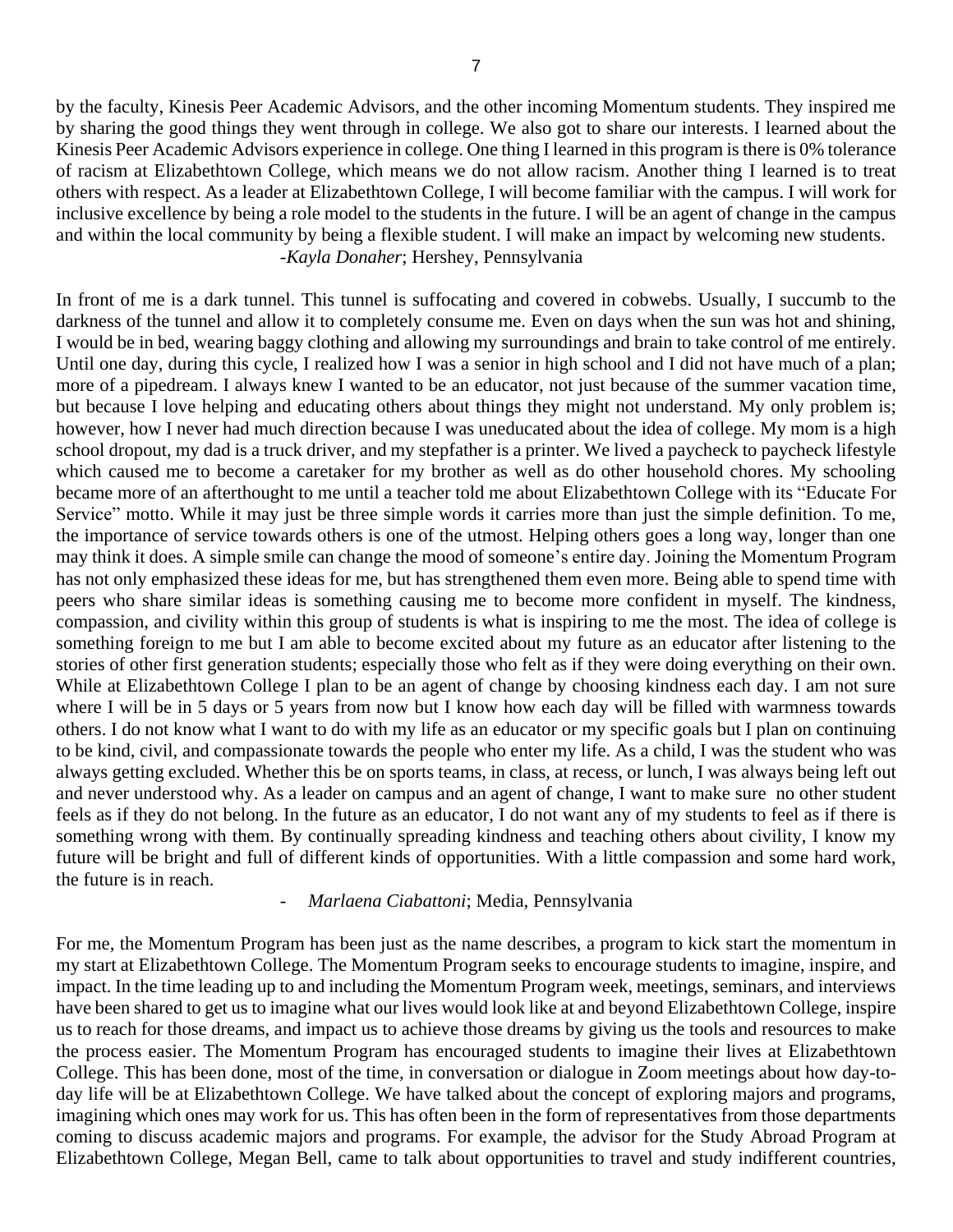exploring different cultures, living different lives, and experiencing something new. In encouraging us to imagine and dream of what our lives could be like, the Momentum Program has given us a vision to strive for, a cause of sorts. In creating these images, there also comes a desire to achieve. This is also done in conversation and dialogue. The dream in combination with a consistent amount of verbal encouragement created drive within the students, or at least within myself. Finally, after giving us a vision and drive to achieve, the Momentum Program supplies tools and resources to reach those aspirations. Unlike the imagination and inspiration, this often comes in the form of physical resources. For example, when Izzy Carter came to talk about working opportunities on campus, we were supplied with complete payroll documents and business card, putting the start of the process righting front of us, so we can dive right into working on getting the papers filled out. In addition, if we did need any further help, we could reach out to the representative of the Momentum Program via the information listed on the business card.

## o *Abraham Frear*; Macungie, Pennsylvania

When first learning about Elizabethtown College, I did not know much about the Momentum Program. I did not explore the information on the Momentum webpage and I did not pay attention to the emails and letters explaining the program. After accidentally ignoring the Momentum email for about three months, I then received a final notice message. This is when I decided to join the Momentum Program. I am entering Elizabethtown College as an Early Childhood Education major while having many interests in exploring different minors/concentrations. While at Elizabethtown College, I can see myself getting an English as a Second Language (ESL) certificate and getting a degree in Early Childhood Education. Far in the future, I want to either teach in an elementary or middle school or teach ESL in a different country. Throughout the week, we talked about goals and inspiration for the future within Elizabethtown College. Those conservations made me really think about the goals for my future after getting a degree. One of the presentations which stuck out to me the most was President McCormick's speech. She talked about how being the first female president at Elizabethtown College and how it inspired her, along with her journey and growth to get to where she is today. Her speech really made me think about my future growth here at Elizabethtown College. While at Elizabethtown College so far, the Professors and Kinesis Peer Academic Advisors have been doing well when it comes to inspiring me. Hearing about the many pieces of advice the Kinesis Peer Academic Advisors and Professors had about college was inspiring. While being at Elizabethtown College, I am inspired to be successful. I am inspired to be the best person to myself and to everyone else. While in life, the main things that I am inspired to accomplish are all of my dreams and goals. Some of those are traveling, teaching future leaders, and being somebody who is good for this world. Some things continuing to keep me inspired are my friends, family, peers, and professors. Relating back to the Momentum Program, we had to read three books over the course of the summer break. The topics of these books are to inspire and get students in Momentum ready for college. In the short time so far, the Momentum Program has taught me so much about making an impact. The impact the Momentum Program will continue to have on me will always be positive. Making an impact on who you are as a person. There are many people in this Momentum Program who come from different backgrounds. I feel like those varieties of backgrounds will make a major impact on Momentum and Elizabethtown as a whole.

-*Jenny Garton*; Gap, Pennsylvania

The Momentum Program is a great program helping me realize the experiences I will have when I step into college. With the Momentum Program, it has made me imagine and dream of what I could do beyond because it has helped me take opportunities for figuring out what I could do to make Elizabethtown College feel like as if I am home as I am not always the best of speaking up to others. In addition, the Momentum Program has inspired me to rewrite the history of the kind of person I want to be at Elizabethtown College. Furthermore, the Momentum Program has made an impact on me when I can learn how I will always feel like I am home when it is very welcoming when I move in onto campus. Being part of the Momentum Program has helped me in unique ways of how it has imagined me to go beyond what I do, how it inspires me to know what I can do well in the Occupational Therapy Program, and how it impacts my connections from my past and through my future. Accordingly, being in the Momentum Program has motivated me to imagine a wide range of opportunities of the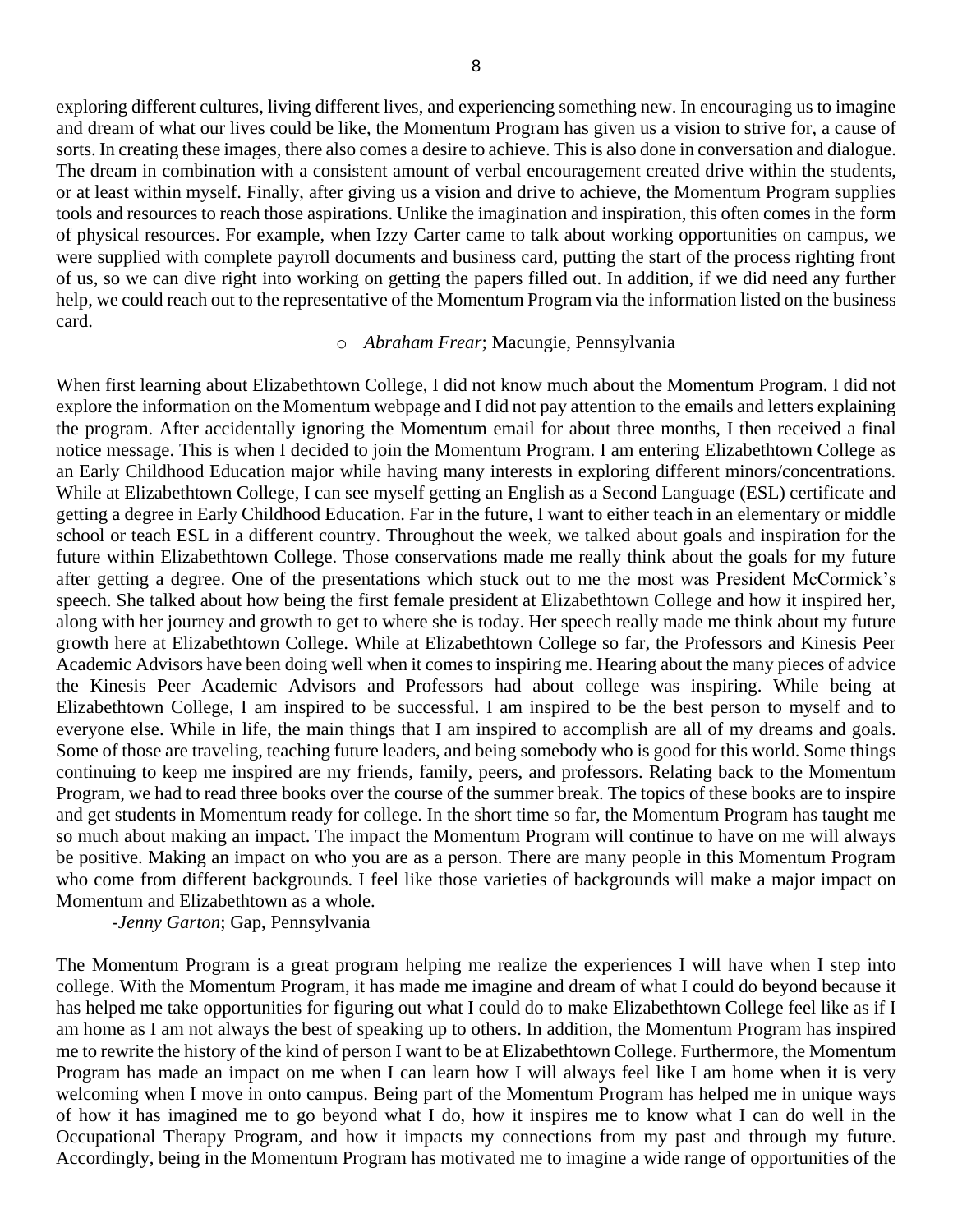ideas I could do relating to my intended major which is Occupational Therapy. Before I got into Elizabethtown College, I imagined how this was the school for me because it matched my interests where I want to build a support group fitting into my intended major, how I can find my classes in a small college, and how I want to make new beginnings. Besides building a support group, it has made me dream about how I could help people around the community through the Occupational Therapy Program. The Momentum Program has motivated me to study on my course work where I could find a nice quiet place in my residence hall, and I can make it like home. Overall, the Momentum Program has motivated me to imagine all my possibilities as I plan on using what have I learned to combine my intended major with a minor of Art, and it has made me dream where I can help more in the community. In fact, the Momentum Program has inspired me to make sure I can achieve my goals for college. My goal for college is to complete all my assignments on time and making sure I stay on track with all my material in the course as I have heard from Elizabethtown's Alumni of the Momentum Program. Based on the discussions about the book Choosing Civility: The Twenty-Five Rules of Considerate Conduct (one of the three assigned summer readings for this program) it has really inspired me to become very responsible about what actions I need to take especially when I should learn how to speak up more whenever I talk to faculty or my peers which is very important in college. It has shown me how I should always think about myself when I should be aware of myself and when I should make sure I should have restraint for myself. To summarize, being part of the Momentum Program has inspired me to change my history by becoming more civil and making sure I do not let anything put me down. The Momentum Program has had a huge impact of how I can become a leader in the Elizabethtown College community. The Momentum Program has impacted me giving me the confidence I can let go of the past and I can move on into the future. The Momentum Program has made me think about what kinds of goals do I have for Elizabethtown College in which I want to show equity of knowing I can survive on my own without being at home listening to my sisters argue and hearing my mom telling me what to do all the time. At Elizabethtown College, I plan to be part of the community by participating in clubs, doing community service, and proving to the world I can accomplish college life when I have a disability. Considering how I will have accommodations from the Disabilities Office will help me succeed in all my courses especially for exams and the material being taught. Momentum has impacted on me of how I want to become a leader in the Elizabethtown College community because it impacts the way I want to learn, and it shows how it is okay to come in as a student with a disability. The Momentum Program has done many things for when it has shown imagination, it has inspired me, and it has impacted me at Elizabethtown College. To conclude, the Momentum Program has made me imagine my possibilities when Elizabethtown College was the best school for me because it motivated me to build a support group and where I can dream of what I can be when I would like to have my intended major as Occupational Therapy with a minor of Art. In addition, after hearing from alumni in the Momentum Program, the Momentum Program has inspired me to achieve my goals where I should focus more on my studying in course material and how I should be civil in all my actions by showing I am responsible. Furthermore, the Momentum Program has impacted me where I can work on my leadership goals in the Elizabethtown community by being part of clubs, doing community service, and proving how I can succeed in college with a disability. Throughout this Momentum Program experience, it has shown me my full potential when I know there will be a great deal of help throughout this journey as I make a stand at Elizabethtown College.

-*Amelia Cordova*; Forest Hill, Maryland

When thinking about how college will be for me, it brings me back to learning how to ride a bike. Everybody else was good at it except for me, or at least I thought I was not good at bike riding Every time I asked someone about it, they would say I just had to jump into it, and I would be fine, yet I was terrified. Until one day, I decided how if everyone else could do it, I could do it too. Now reflecting on it, I realized every time we take significant steps in life, those thoughts will come to our minds, but we must be set on our goals and be determined to accomplish. My ultimate goal is to be better today than I was yesterday. I imagine the person I want to be, and I think of someone helping the community with their necessities. I think of someone who, even if she has to use training wheels at first, in the end, will be able to ride a bike on her own. I know I want to become involved in society and be aware of the new laws implemented. One of the concepts I enjoy learning about during my available time is the law and the government. I am passionate about the different regulations in this country and how they are used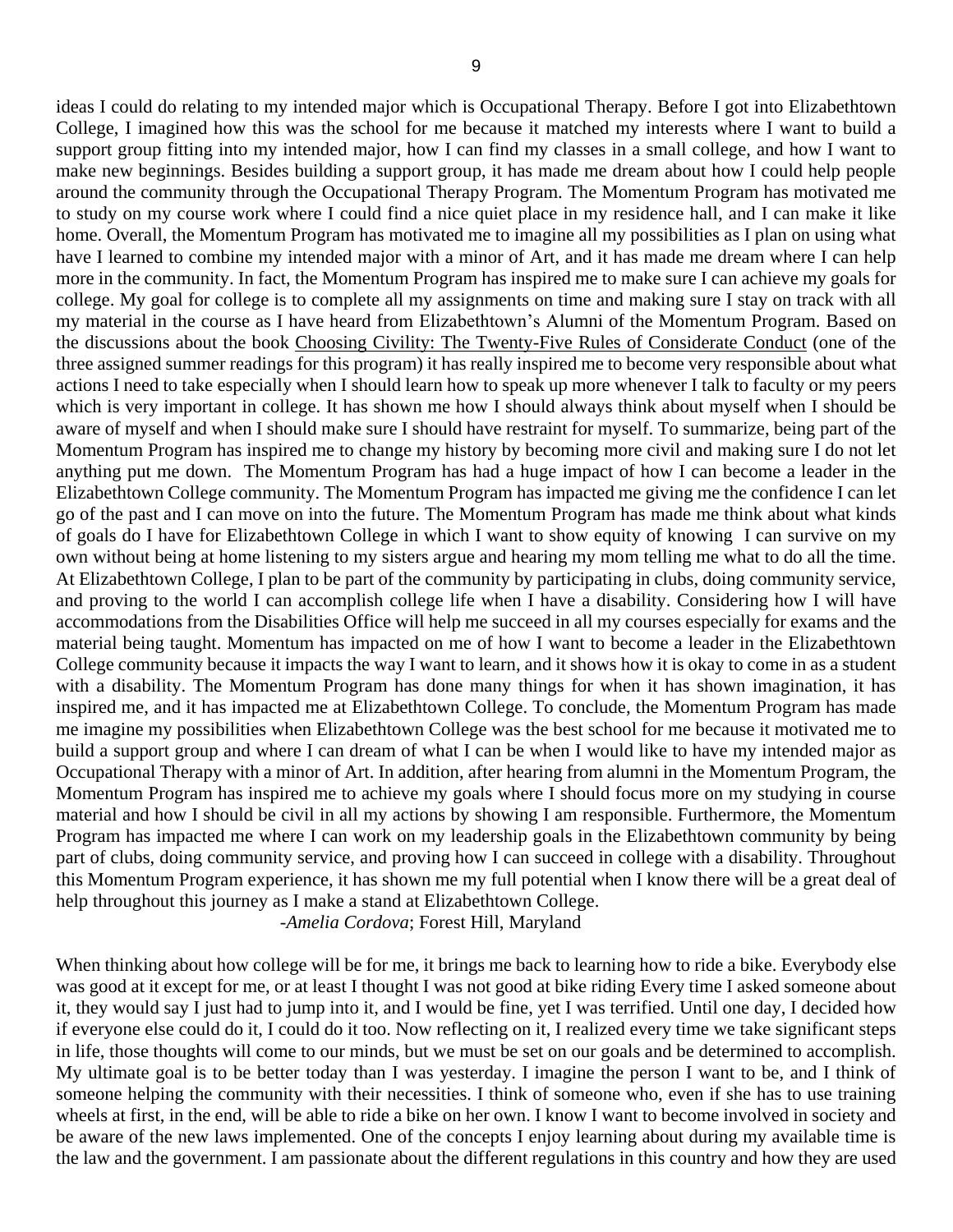as a guideline to enforce and regulate society's behavior. I want to be someone who keeps enhancing her knowledge by exploring my government and the laws within. The opportunities shown to me by the Momentum Program will help me expand my knowledge and help me with my future career as an immigration lawyer. I have spent little time at Elizabethtown College yet, and I know it is the perfect place. The time I have spent with the Momentum students has helped me to feel ready for college. The fantastic people I have met in this program have helped me with multiple questions. The professors and the advisors are always available to help me. From the different sessions, I have learned the importance of time management. The positivity perceived from this group inspires me to be better every day and keep accomplishing my goals. Their willingness to always help me has inspired me to help others and contribute to my society. I want to be an example to follow and a leader to others. People say I have a natural talent to be a leader yet, I have never believed in such a thing as "Natural Talent.'' I believe in persistence, determination, and commitment. I know hard work beats talent when talent does not work hard. I want other people to know how with discipline, they can accomplish their goals. I remember this quote, "whoever's purpose is not to serve, serves no purpose." This quote goes with the primary mission of the Momentum Program, helping others. This will be my primary mission as a Momentum Blue Jay. I plan on helping my community by participating in community service. To finalize, as a Momentum student, I have learned to imagine what I can do to be a better person today, inspire others, grow together as a community, and make a positive impact.

# *-Celia Sofia Familia Báez*; Lancaster, Pennsylvania

The Momentum Program stands for innovation and overcoming obstacles. Throughout the Momentum Program I have met with exceptional individuals who have shown nothing but positivity, perseverance, and acceptance. The Momentum Program has helped me envision my dream of being the future teacher students or coworkers could come to if they were struggling. I want to be the kind of teacher who will have an impact on people's lives and does not just teach my students Math, but also valuable life lessons. Life lessons like being okay with not being okay, being accepting of all humans, perseverance, and so much more. As time goes on in my journey here at Elizabethtown College, I will build these characteristics and instill a positive personality into my teaching techniques like a skill. For example, brushing your teeth for three hours one day will not do much, but brushing your teeth for two minutes every day will ensure the desired change. I wish to be a beacon of safety, positivity, and perseverance for everyone in my life around me – especially the students I will teach and coworkers I will befriend.

#### - *Tainan Nunes*; Yarmouth Port, Massachusetts

To say I am outgoing, is like saying Stitch is not a part of the Disney franchise. With this being established, I wish introductions were easier, or better yet, people came with previews. For example, mine would read "caution anxiety ahead." Having a preview for people, before getting to know them, would be amazing. You would be able to have a heads up about the hardships based on the stereotype given with each warning. Well, the world does not come with previews, but it does come with stereotyping. In preparation for the Momentum Program we read three books. One book was entitled, Choosing Civility: The Twenty-Five Rules of Considerate Conduct. The author, P.M. Forni, discussed the ways to practice civility in everyday life, and created ways for the readers to challenge their own line of thinking. Now civility is commonly practiced, yet when taking a closer look, we all struggle with practicing civility. We have all had a time in our life where we have stereotyped someone, and those assumptions lead to negative impacts on both parties involved. Professor Benowitz further discussed the history of Elizabethtown, creating a safe place for everyone to get an education. In creating this safe space, I aspire to break down stereotyping for myself by getting to know everyone I meet for who they are, and not based on my assumptions. In doing this, the "previews" in life are going to be eliminated.

*- Hannah Smith*; Knoxville, Maryland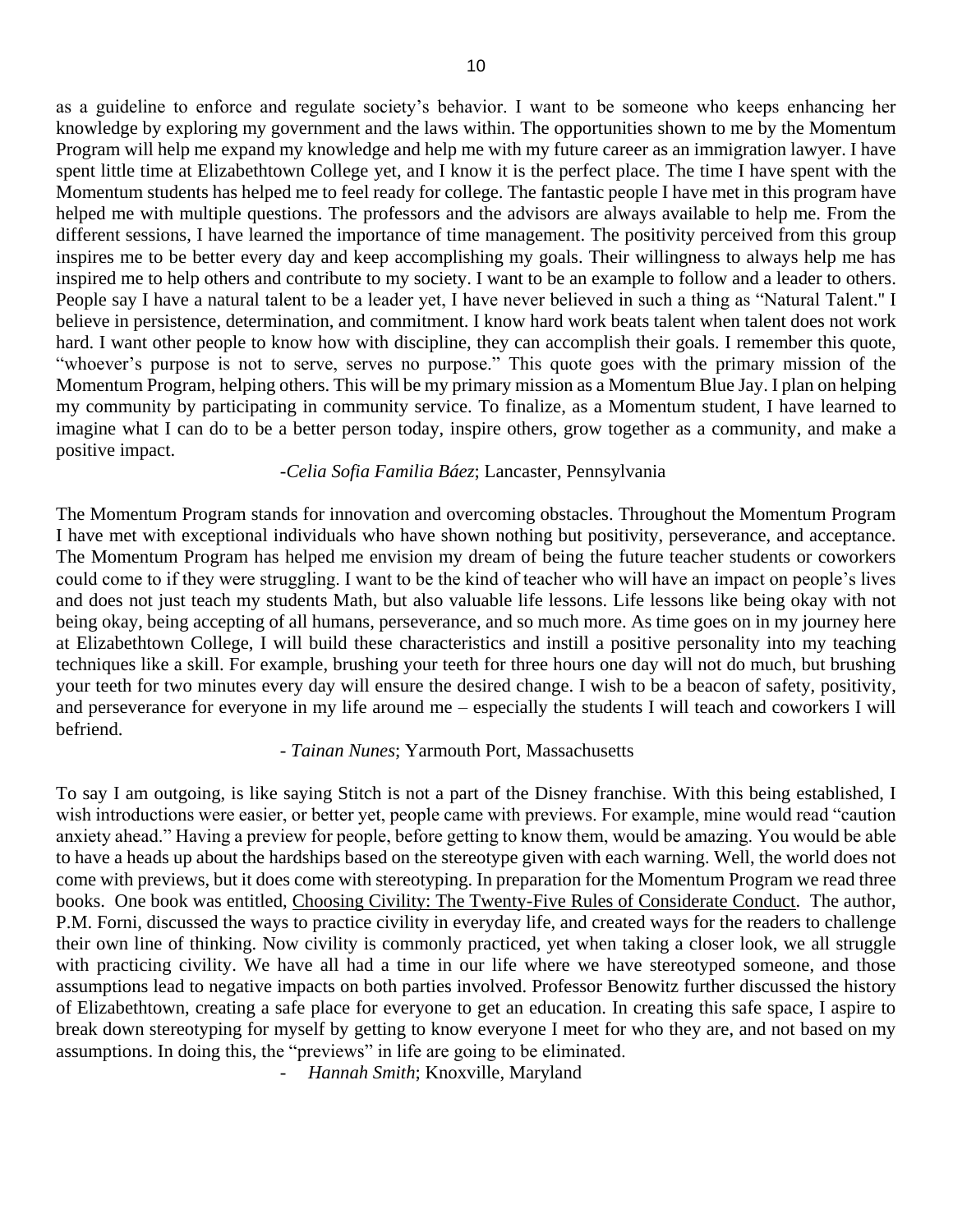Before the Momentum Program I was nervous to go to college, not having had any guidance at home about the experience. The Momentum Program may not have been ideal this year since most of it was remote due to COVID but it was still an amazing experience. During the Momentum Program I learned about the college, from its history, to its goals, and the opportunities and experiences it provides. We spent so much time not only learning about the school but also learning about how to participate better in class. We had group discussions about the books we read over the summer helping to adjust to what class discussions will be like. I am now able to picture myself doing more and having a better career outlook than what I did before. The Momentum Program has inspired me to look into internship opportunities and study abroad options. Everyone should have this chance to be introduced into all of the different aspects of college life. Another big thing we talked about was how to build your support network, who you could go to for help and academic and leadership development. We heard from alumni of the Momentum Program who were at one point in our place, who know what we are going through and offered us their support. I had really still been debating about whether I would really go to college, even into August and this is something the Momentum Program helped me process. After the first few days of the Momentum Program where we all learned about how inclusive the school has always been and how strongly the school believes in helping their students. Learning all of this has made me feel more secure in my decision to attend Elizabethtown College, more at home and more welcome. I am honestly not sure if I would be here today on campus if not for this chance to be in the Momentum Program. All of this put together has had a major impact on my aspirations for the future. Now I know everything is out there for me and everyone who is here for me I feel like I can dream bigger. I hope someday I can help other students feel this way, to be part of the impact. *- Alexis Lynch*; Loganville, Pennsylvania

In the first few days of Momentum week, we had many new experiences and made new friends who span from all levels of society. Many different socio-economic, racial, and cultural backgrounds. As a kid from a small rural town in Western Pennsylvania, we do not have much exposure to too many cultures. So, coming to Elizabethtown and the zoom meetings for the Momentum Program helped me get a larger grasp on how other people see the world. In being able to see other perspectives, I have been able to further develop my own opinions and values with their life experiences to back up my feelings. Now I have seen the outlooks on racial inequality from people who experience it, I am more equipped to go out into the real world with a more fully flushed out view of how people live their lives and why. Here at Elizabethtown College, I hope to major in Music Education and become a music teacher ideally in a small rural school like my own. If I, a gay man, can become a teacher in a rural school, with the views and ideologies I have thanks to the Momentum Program, I feel like I can be a positive influence on the students in my class. Racism is a learned behavior, children see there parent's usually racial slurs, or hurling homophobic banter at some random couple walking by and they seeing how this is acceptable because well "Mommy and Daddy do it" because our parents are our number one teachers, they are the first people who teach us how to talk, how to walk, all the monumental first steps of life are taught by our parents. But if we have teachers in our public schools like me or like Daniel Marshall, or any of the other Momentum students, we could slowly but surely educate our students like how we were educated at Elizabethtown College through the Momentum Program. "Educate for Service" is the Elizabethtown College motto, so if we can teach our perspective students the same philosophy and try to undermine the teachings they get at home and make them more broad people, society in general will see a huge boost in civility. Civility was one of the most important words Professor Benowitz spoke about to us, it is the mission statement of the Momentum Program and us Momentum students. Building from this, I will take all my momentous Momentum knowledge out into my real-life after school and try to shape the next generation of students into the kind of people we want them to be, to reach their full global potential. Each generation in America gets increasingly globalized and worldly, so if we can speed up the process with education, educating ourselves and educating others, we can make the universe much more civil.

*- Bryce Matthew Hilton*; Boswell, Pennsylvania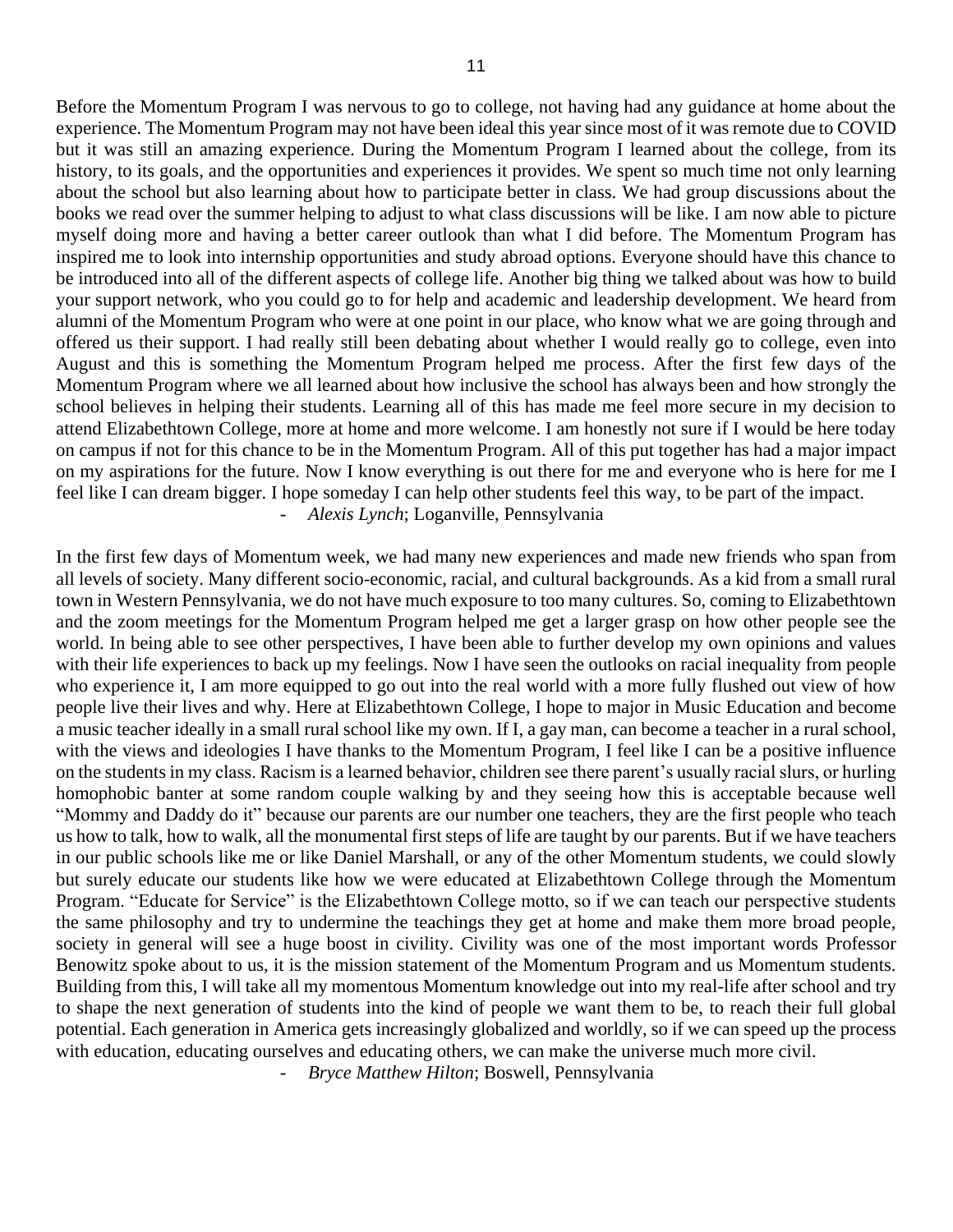At the start of the Momentum Program, and I was feeling extremely nervous. Can I do this? Am I ready? Do I need more time? Would I be at a disadvantage for still deciding my major? These are just a few thoughts I had beforehand. I took a deep breath and joined the Zoom meeting in my cold bedroom with rain pouring outside. Throughout the Momentum Program, I listened, took notes, and thought about what was being discussed. During one discussion, we talked about all our interests, and I wrote down faith & film, singing, acting/theater, learning about my family's history, and law, government, and civics. This discussion motivated me truly to think about my dreams and goals. For instance, how can I help shape others through my mistakes and choices? How I can give back to the community based on my interests and how I as a person can help people through different scenarios around the world. Later in the Momentum Program, there was a panel of Momentum alumni, and everyone talked about how you should not define yourself by your mistakes and learn from them to overcome your challenges. They also talked about people should not be afraid to change their goals, and to have confidence and persevere through the good and tough times. Throughout this whole week what inspired me the most was the Momentum alumni panel and Kinesis Peer Academic Advisors saying, in separate ways how it is okay to still be deciding on your major and to explore what interests you and shows your abilities. The impact and teachings of the Momentum Program is so much more than I can describe. The Momentum Program has given me the confidence to say yes, I am ready for the next chapter, no you do not need more time, and no you are not at a disadvantage just because you are still deciding on choosing a major. The Momentum Program truly feels like family and the campus truly feels like my home away from home just like all the people before me. -*Abigail Marks*: Bear, Delaware

Since I was little, I was taught how education was everything. I always dream of attending college and becoming an immigration lawyer. I imagined all the great things I could do. Be part of the change in the campus community. However, as my time to attend college drew closer, I was thinking of waiting to see how my first year would go before exploring new things, joining clubs, or taking different opportunities around campus. Since I am going to be the first person in my family to attend college. There is not much help from my family on how to prepare for college. Nevertheless, my mindset has changed with the Momentum Program. During our sessions on several occasions, we have heard from the Kinesis Peer Academic Advisors and Momentum alumni the advice of not waiting to start being part of the change, not waiting to take opportunities, or getting involved in campus. This makes me so happy to hear from people who have had the experience because it motivates me to take advantage of all the resources available for me. Like I mentioned before, my dream is to become a successful immigration lawyer and make a change in people's lives. I have been in the shoes of the people I want to help in the future. I know what the immigration process looks like and how scary and intimidating it can be. However, failure is something I fear because I have this mindset about if I fail, I am not just simply failing, I am also failing all future immigrants I could help. The Momentum Program has helped me realize how failure is something normal, something which needs to happen in order to succeed. On the session of August 18th, we had Mr. Hosman Uraga Barba for our presenter for the evening. I am happy to I was able to work with Oz since the beginning of my college application journey. He gave a presentation on the Latinx experience in America. A presentation I was able to relate to so much because we listen to stories of Latinx and the struggles of undocumented immigrants have to go through in this country. Thanks to the Momentum Program I was able to be part of this presentation, which made me realize how much passion I have for my dream of becoming an immigration lawyer. Helping immigrants fix their undocumented status in this Country is going to change their lives and the opportunities they will have in the United States.

*- Heizel Monterrosa-Guevara*; Philadelphia, Pennsylvania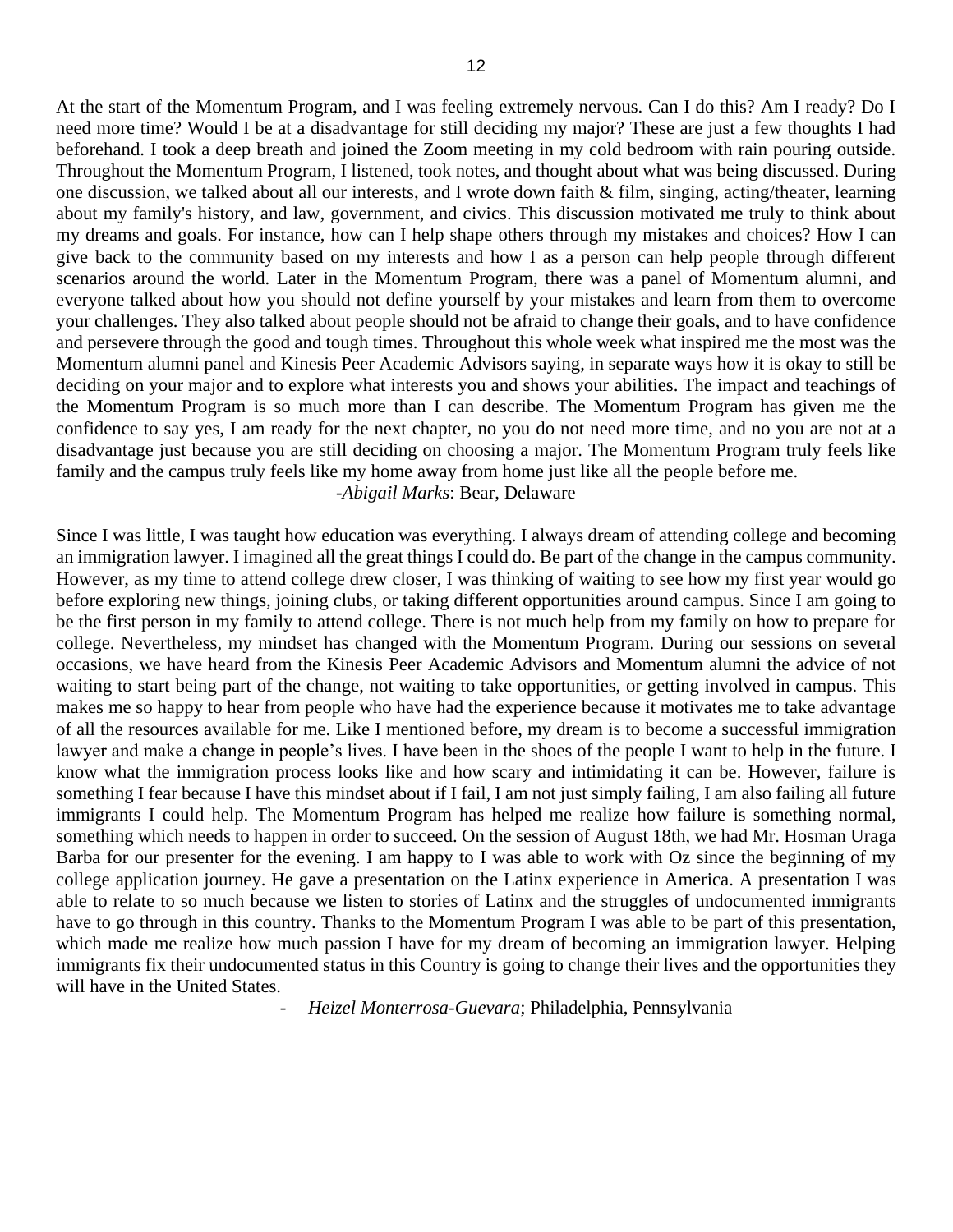Imagination is the most powerful aspect of the human mind. Our ability to immediately and easily picture whatever we want in our minds can drive us to pursue unthinkable levels of creativity. We all have different goals and aspirations in life - we all imagine different things for ourselves and our futures. What I imagine for myself and my future is a cloudy. I do not exactly have an idea of what I want to do with my college years, but I feel as though I have to come up with something soon since I am in college. Luckily for me, there are a plethora of things to throw myself into at Elizabethtown College, so I have no shortage of options when it comes to things I can do, but does it stay the same when it comes to things I want to do? Still, I do not know exactly what I want to do, so the answer to the question is a conditional yes. Despite this, I still imagine myself in a place where I will thoroughly enjoy and make the most out of my time, and I will do what I can to turn my imagination into reality. From listening to the Momentum alumni and Kinesis Peer Academic Advisors, I have seen plenty of people at this college turn their imaginations into reality, and I will be sure to follow them and do the same. It is more than enough to be blessed with the great gift of having an active imagination, but it is even more of a blessing to take such a gift and turn as many of my dreams as I can into reality and not a reality which benefits me, but a reality in which I can support my community as well. I was a counselor at a summer camp this year, and many of the kids considered me to be more of an older brother to them than a counselor, and some of the children's parents even told me their child would come home and tell them what "Mr. Daniel" did with them. Ever since then, it has been a constant part of my day - just thinking about how those kids look up to me and how I may have inspired them to pursue something they may have never had interest in before I came along. Even though I have the 5 star reviews under my belt, I sometimes wonder if the way I carry myself is a way others would want to model. As I have shown you, young kids would say 'yes' to the question, but this is more so for people closer to my age. Can I be an upperclassman who will be a beacon of inspiration to other students? I will never know for sure until one day someone just comes up and tells me I was a huge inspiration for them. This, however, does not mean I just wait for such a day to come, but instead go out and be active and inflict positive changes on not just this college, but its surrounding community as well. We can draw inspiration from many different places in our lives. For some, it is their family members, for others it is their teachers, and for the other third, it is me. Everyone has their own unique source of inspiration, and if yours is not, then the reason why they do is. What inspires me is my family, particularly my mother, because I watched her put in so much strength and effort towards earning her Ph.D. and watching her do it while trying to balance a job and raising two kids made me feel like I could do it myself, and the rest of my family inspires me because I know they all see something great in me and I want to be sure in my abilities and knowing I can be just as great as they know I can. I do inspire myself in a similar way, though, for I want to be someone I myself can be proud of and someone I know my past and future selves will be proud of too. Ultimately, I want to look back on the time I spent here and be happy I got involved. One person can influence one person, or one person can influence thousands, but can one person influence generations? As far as I know, my mother has influenced two other generations: me, and the children who look up to me. How long can this chain of inspiration keep going and how big will it get? No one knows for sure, but hopefully it will go for a very long time. As I begin my college career, I keep her in mind and what lessons she taught me so I may do everything I want to at Elizabethtown College with an assured mindset and my head held high. Impact: Impact: (/ˈimˌpakt/) noun: can mean the action of one object coming forcibly into contact with another or have a strong effect on someone or something. For today, I will be focusing on the second definition. As I begin my days at Elizabethtown College, I plan to have an impact on not just the college, but the surrounding community as well. How I will have an impact - I do not know honestly, but I have seen others make their mark and impact just in their first year - people such as Jalen Belgrave who established campus chapter of the NAACP at Elizabethtown College. He sticks out the most to me particularly because he is another person of color attending Elizabethtown College and he managed to be the change he sought out here in Elizabethtown. Just seeing him succeed lets me know how I can do the same things or maybe even bigger. I will take my usual gung ho approach to things and see what happens when I apply myself to whatever I find interesting. Maybe right there is the impact I may make during my college years; being the guy who is just excited to be a part of everything. Everyone makes their impact

in their own special way, and I am no exception and neither are you, dear reader, but we are all inspired by someone else to make any sort of impact at all. But what must one do for them or their actions to be considered "impactful?" For one to make an impact at all, (at least a positive one) then they carefully take in their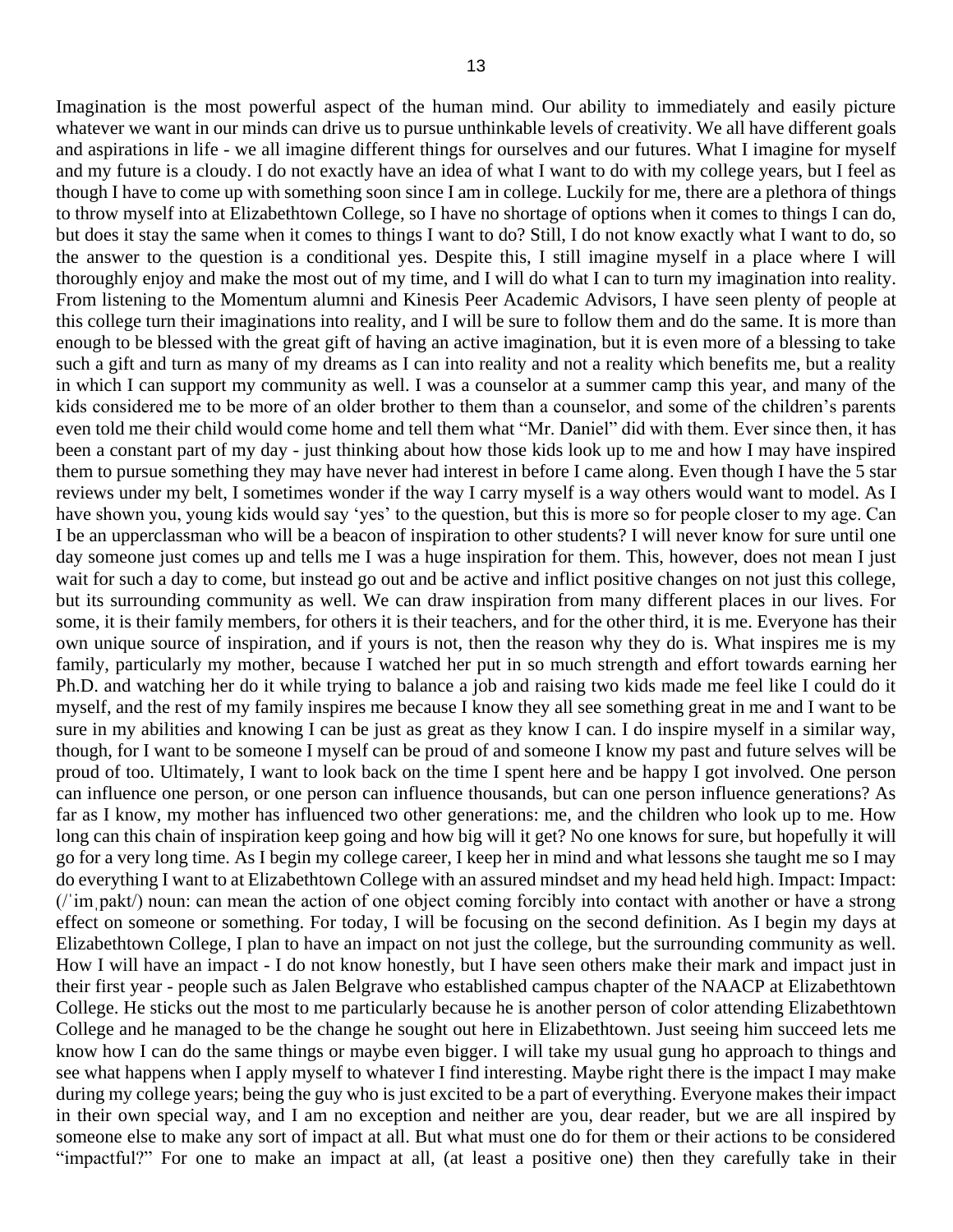surroundings and make note of any problems or situations they notice and then promptly act in order to change what they see. So to be impactful is to strive for change. But how dramatic must change be? Can it be as small as adding a few plants here and there or as big as petitioning to remove a person from a seat of government? Even though these questions may arise, how impactful something is all dependent on perspective. Those few plants may not seem like much, but you might have had to go around asking dozens of people, working your way up the ladder just to get permission to plant them. And who knows about what happens afterwards? You may have unknowingly started a massive project to have much of the campus replanted. Just know no matter what you choose to do, the impact you will make will be greater than you could possibly imagine. Give it time and think it through, but do not be afraid to do anything.

*- Daniel Marshall*; Philadelphia, Pennsylvania

Elizabethtown College has an approach to education making it possible to learn in two different fields some would find somewhat unconventional. For instance, during the Momentum Program we learned about a Kinesis Peer Academic Advisor majoring in Biology and has a minor art. Even some of my colleagues in the Momentum Program have decided to combine their love of Japanese culture with their educational paths, choosing to double up on majors and taking advantage of the opportunity to major in Japanese. You can at times build your own major. Some students take the opportunity to take elements of a minor and evolve it into a major. While I am here at Elizabethtown College, I want to major in Marketing and Minor in Communications. However, I also want to learn a few other things, such as learning more about Psychology, History and once again picking up the German language. Now I know this is possible here at Elizabethtown College. There are so many individuals who made an impact on me throughout my time in the Momentum Program. President McCormick went from a student who was told in a college group setting how one of the two people beside her would not make it to graduation to a dean of students before becoming the president of the college. Professor Takahashi aspired to become a teacher at a young age and was headstrong about going to college, which was not talked about in his home, since no one in his family previously attended. Mr. Uraga-Barba had the challenge of attending college as an undocumented immigrant and risking deportation. While I may not fully relate to their stories, these individuals have gone through so many obstacles. In my immediate family, I am the only person at this time who has attended a college. I come from a family of nurses and those who provide services to certain communities in culinary and environmental services, and I decided this path was not the one for myself despite respecting those careers. My goal is to go further into advertising and marketing with the associate degree I previously acquired in graphic communications and printing and the courses I will be learning here at Elizabethtown College. My family may not understand all the challenges will I go through and will continue to go through as a transfer college student but are nevertheless proud of me for wanting to be able to lead my community on campus. While it may be a bit of a struggle for me, I am sure I can. I am a Black Jewish woman with ADHD and Autism. In many ways than one, it can cause obstacles and macroaggressions to occur. Despite this, I will try my very hardest to be civil and the best person I can be not only for myself, but for others. I want to be able to help my peers engage in difficult and challenging discussions. I want to try and connect with my peers through student organizations on campus such as Hillel and NAACP and learn more ways to connect with my roots, my present, and my future. I want to try to connect with primary school-age students the way Elizabethtown students connected with me when I was younger and attending camp to show them how even the girl who got picked on for being different can and will find a home here at Elizabethtown College.

*- Elizabeth Miles*; Lancaster, Pennsylvania

Imagining my life at Elizabethtown College after going through the Momentum Program these past few days has really expanded what I thought was possible for me at Elizabethtown College. My intended academic major is Biochemistry, as well as exploring Psychology. Through the Momentum Program I am considering perhaps even Social Work concentrated courses. The possibilities seem endless for whatever career one intends to achieve. I am hoping how with the correct guidance which surely seems is given at Elizabethtown College I will be able to find myself in my dream career down the road. I imagine myself growing as a person here not just academically but also personally. I feel as though with all the kindness and openness I have received from the Momentum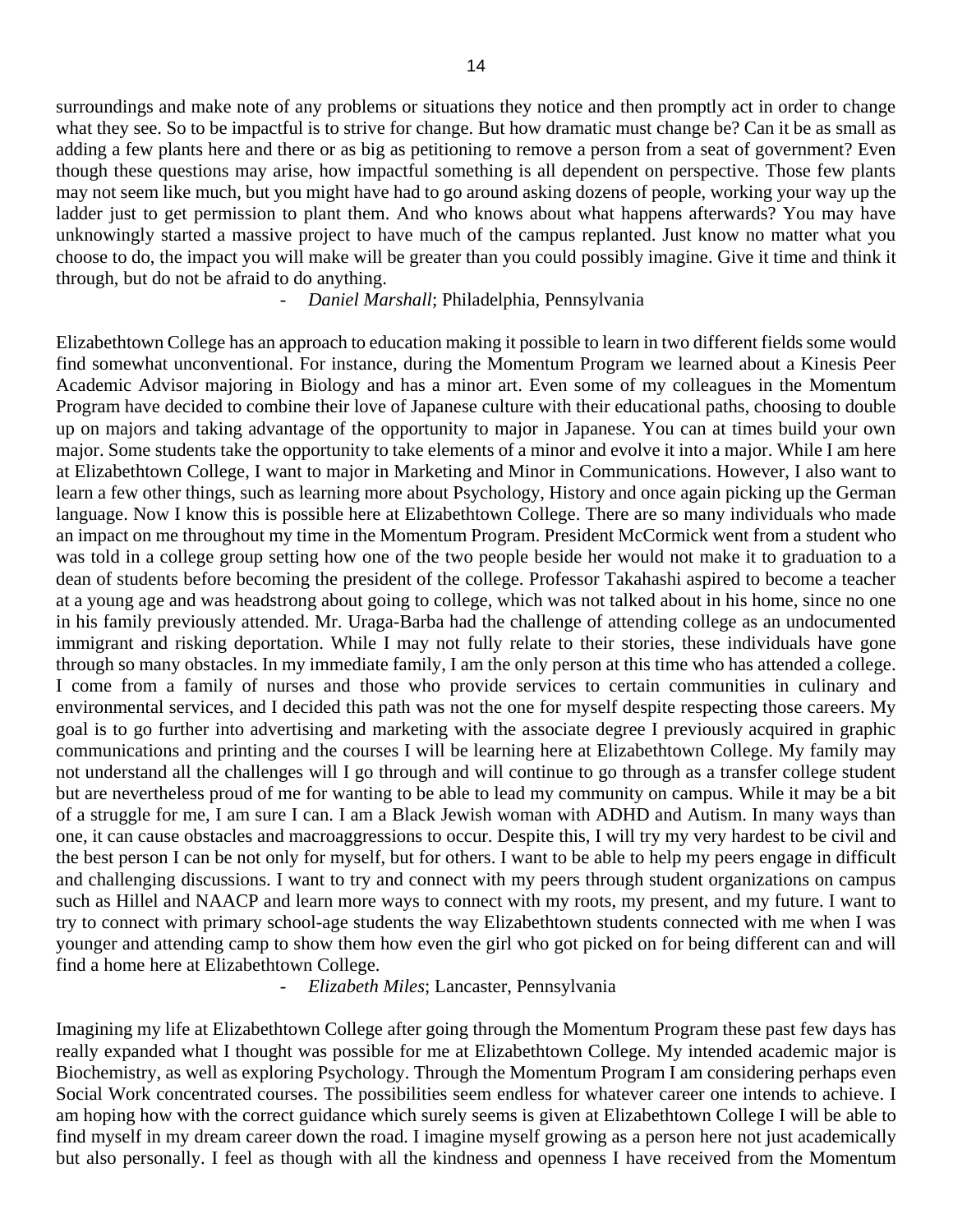Program and from many other people I myself may be able to embody some of those qualities. Inspiration has been all around this campus from my perspective, specifically from certain presenters who we met in the Momentum Program. Meeting President McCormick who is the first woman president of Elizabethtown College was very inspirational to me personally. I think it is super empowering to go to a school with a president who is a strong female whom students can admire. I have been inspired by several of my peers at Momentum and many of the panelists, hearing about some of their struggles, and disadvantages in life is very humbling. I am inspired to receive a fulfilling education and to hopefully one day earn my Ph.D. My inspirations are typically my family, my father to be specific. My father worked a full-time job, with excruciating hours to help our family while also going to school to benefit himself. Getting an education and having a purpose in life is so important to me for this reason. Inspiring other people is something which really touches my heart. I try my best to inspire my siblings, having three younger ones who constantly look up to me is a challenge. I am always looking to be the best version of myself, while also staying real so they have realistic standards to look up to. The inspiration for my chosen vocation, is my love for helping others and mental health. Psychiatry is a risky practice; you have to truly understand not only the medicine and science behind it but also the people and minds behind it. Having struggles with mental health and seeing it affect so many loved ones has drawn me to be inspired by this certain career path. Helping make an impact is something the Momentum program has made me think more deeply about. Learning about the different opportunities through the Momentum Program such as Peace Corps and Study Abroad programs helping others in need has made me want to be a part of the impact. To take part in these activities and more, I know I will be making a positive impact on any individual or environment. The Momentum Program has also impacted my perspective on different worldly topics. Opening my mind and heart to different ideals and sides to stories has impacted my judgement on the world in a positive perspective. Each night of the Momentum Program we watched a film or documentary illustrating the experiences of various races, ethnicities, and cultures. Faculty and staff representing a wide variety of races, ethnicities, and cultures chose the films, led us in discussions, and told their stories about race and ethnicity in the American experience. These diversity film discussions opened my eyes to things happening around me; things I never realized. The Momentum Program has helped me understand things we as a society should realize and can impact positively if we chose to do so. *- Ashley Murphy*; Mount Laurel, New Jersey

The Momentum Program has motivated me to imagine and dream by looking past my anxieties and just living. The Momentum Program makes me feel comfortable which makes me want to keep going and live on my dream. The Momentum Program has its perks for members, the nice people and the knowledge they provide helps me imagine what it would be like in the next year, maybe two years. My dream is mostly to just live and have fun with the people I love. The Momentum Program is making me comfortable enough and it has motivated me to push through and live my dreams. The Momentum Program has inspired me to turn my dreams into goals by speaking it into existence. My dream to live and have fun is a goal but most importantly one of my goals is to graduate from college on the honor roll and I believe the Momentum Program will push me forward. How I am going to reach these goals is to study day and night and believe in myself. When I need help I will reach out to a Kinesis Peer Academic Advisor to help me study or when I need just a bit of motivation and when I need to be inspired. Achieving my goals is going to be my number one goal and the Momentum program is inspiring me to not look back and keep going forward and looking at the positive side of things. The knowledge the Momentum Program has provided me has opened my eyes to many things I did not even know about. Which helps me think I can trust the Kinesis Peer Academic Advisors with whatever I need help with or when I just want to talk about something. The Momentum Program and the Kinesis Peer Academic Advisors have already impacted me in a big way with their kindness and efforts to help as much as they can. The Momentum Program has inspired me to be outgoing and open up to people and get to know the new people around me. The Momentum Program has also inspired me to not be afraid to speak up for what I want for me, also to not stay quiet in situations when I feel like something is wrong or should change. Which is going to impact others in a way too.

*- Amani Washington*; Lancaster, Pennsylvania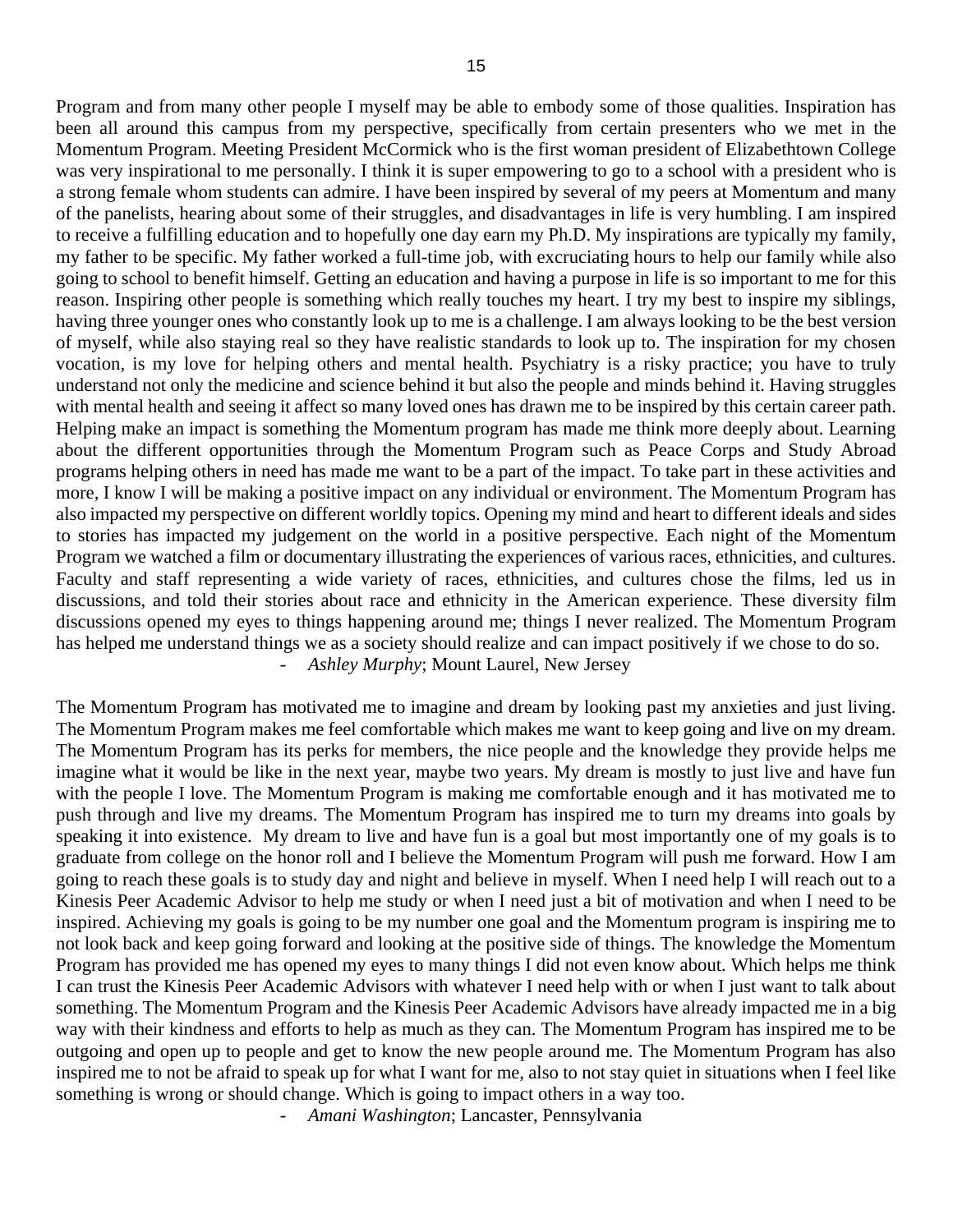Sitting in my room, air conditioner blasting, looking at a sight becoming all too familiar to me, the blue light washed faces of a Zoom meeting. When I was first been invited to join the Momentum Program, I was unsure of what it was all about and what it would entail. Throughout our initial zoom meetings, I quickly realized the Momentum Program surrounds a host of different subjects including, equitability, peace-making, service to the community, and giving inspiration. Aside from this, learning about the history of Elizabethtown College has been enlightening. This college was originally created by members of the Church of the Brethren to participate in higher education because they were not allowed to teach or learn in other institutions due to their religious convictions and plain dress. This fact alone was eye opening. The history and founding of college also transfer into how the college operates today and the values held within the institution as well. Elizabethtown College is open to all people no matter their religion, race, sexual orientation etc., with the expectation of all sorts of people coming here with the idea of service in mind. Hence a much repeated phrase mentioned throughout the Momentum Program: "Educate for Service." What does "Educate for Service" mean? Well, the meaning is very clear, to be educated for service means to learn how you can participate in helpful and sustainable work in your community. It does not just mean one day of volunteer work, but long term, lasting contributions having a real impact on the people within the community. Knowing how Elizabethtown College not only supports its students in pursuing a sustainable impact on the community but encourages its students to take on the challenge of being involved and active in the wider community is extremely inspiring and motivating to me. For my future, I would like to take on this challenge and live through the "Educate for Service" motto. I am an intended Education major, for me "Educate for Service '' and learning about what an equitable education means was especially pertinent. During the interviews with former Momentum Alumni, listening to their experiences in the Momentum Program and while they were students at Elizabethtown College was very inspiring for a multitude of reasons. One of the Momentum alumni mentioned something one of his friends would always say "fail, cry about it, and move on." This initially may sound a bit harsh, but when you think about it, it is actually quite inspiring and uplifting. Life is about making mistakes and going through failures and rough times, the objective is to focus on the successes and learn from the failures. I would like to take this advice to heart throughout my time at Elizabethtown College and beyond.

#### *- Ariea O'Krepka*, Pen Argyl, Pennsylvania

I knew the second I stepped on the campus grounds something felt so prestigious yet so normal. I would go on to ponder the many possibilities and outcomes of attending Elizabethtown College and not once did I ever consider failure. I may be confused in life and be undecided on my major, but after my many visits, calls, and emails shared with students and faculty, I learned how I would find MY way there. I mean truly, what does anyone really expect an eighteen-year-old to be so devoted to in life? Not to say how some young adults are not prepared to answer this question, I believed I knew what I wanted to do when I was fourteen! But I know for a fact there are many others like me. I am beyond excited to discover new options, as I have always been taught I should be a doctor, lawyer, cop, teacher, or I would end up working at a local McDonald's. I can see myself trying to fit in a minor in something I might find beneficial to have as a back-up for life. When it comes to my "ideal self" I just want to be happy as well as provide for a small family and give back to my parents. It may not be a lot, but it would be nice to be there to give back to my parents for working hard and gifting me everything I have today. As it currently stands, I am still meeting more Momentum students like myself. I currently have a roommate who attends the Momentum Program with me. It is inspirational to see so many Momentum students, in a small college community, are all striving to reach incredible goals as a group. The Kinesis Peer Academic Advisors, faculty, and student body are so inclusive and push for you to be your best self. Within hours of being on campus and being surrounded by the community, I feel at home and can talk to just about anyone. I can see how the Momentum Program has positively affected its students and can confirm it has helped open my eyes to college life. The Momentum Program has helped me to realize it is important to steady yourself and set goals no matter the cost. The Momentum Program gives a "sky's the limit" quality letting our imagination flow freely. After you have made up your mind on a path, whether it be clear or bumpy, guidance is at your disposal. I hope I can have a similar impact on others in life helping them roam about in life knowing how they can fulfill their goals.

*- Cristian Leon Posada*; Drums, Pennsylvania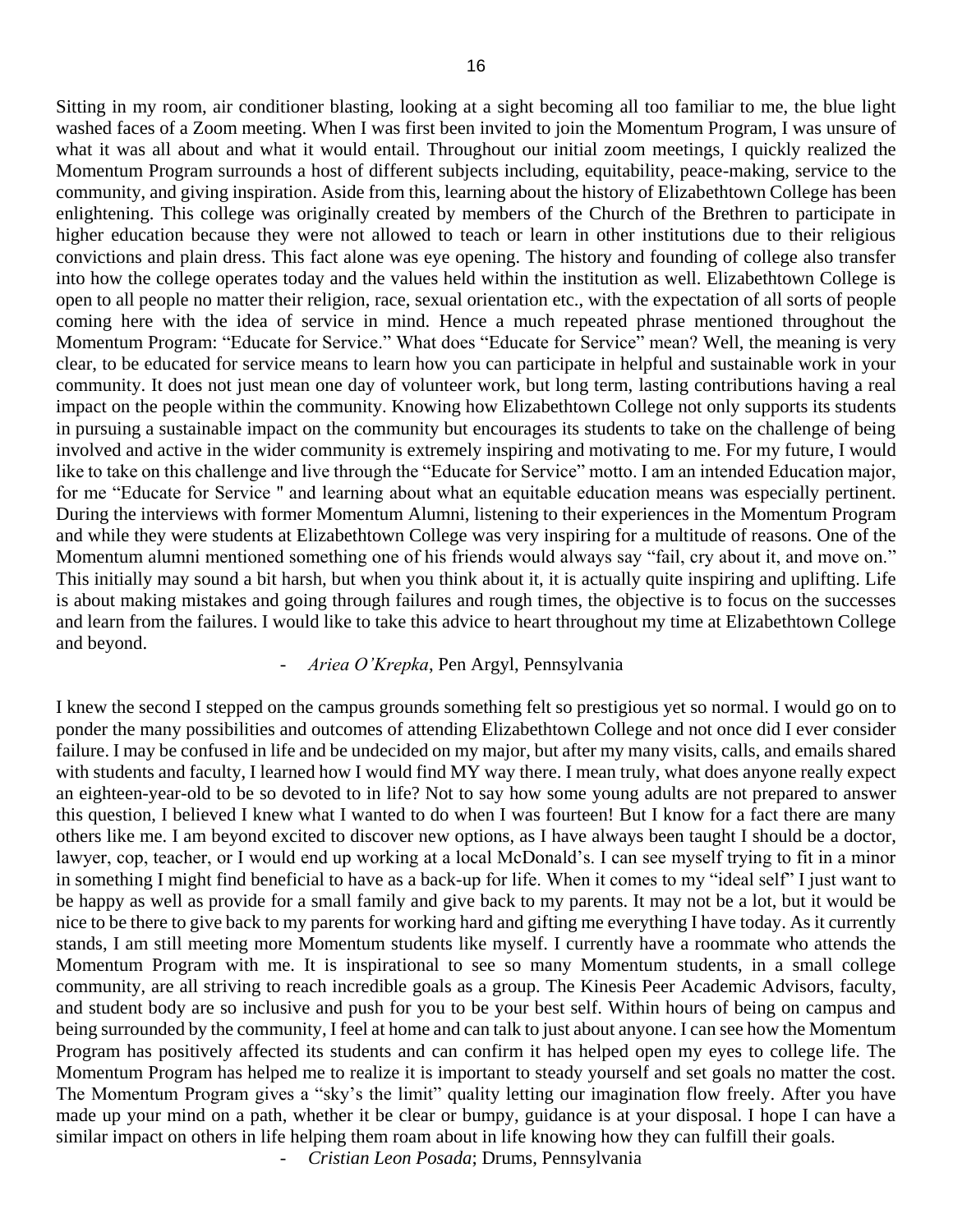Despite starting the Momentum Program in a virtual setting, Professor Benowitz and the Kinesis Peer Academic Advisors still made it engaging and informative. In all honesty, I was skeptical logging on to the first meeting because I had finished the end of my senior year of high school online, and I felt like I had not learned anything at all. I had lost interest in many of my classes, but the first couple of days in the Momentum Program was super interesting and I enjoyed learning about the various opportunities Elizabethtown College and the Momentum Program had to offer, and then learn what I could offer to the community as a student. One of the things really resonating with me on our first couple of days into the program was when we went over the "Make A Decision" activity. As someone who likes to plan a lot, I thought I had a decent idea of what major I was going to study, but I had never looked at it in a way making me weigh the options and writing the steps to the outcome of said options. Seeing my own plan for my major in a whole different light, I was put at ease in knowing how if majoring in computer science did not work out, I would have an idea of the next steps to take in exploring what would work out for me and who to talk to about exploring options. Imagining what lies ahead of me regarding my future in college, known and unknown, has always worried me, but going over this with the Kinesis Peer Academic Advisors and hearing from other new Momentum and alumni Momentum students has definitely helped me in understanding how whether I stick with my major or want to change my mind entirely, I can and will succeed with the help of those in this Momentum community. Throughout the week, listening and talking to the other students, especially in the small breakout groups on Zoom, has both inspired and impacted me greatly. Hearing each other's different perspectives and opinions on various subjects has encouraged me to share my own thoughts. Normally, I would have tried my best to avoid participating at all because I did not want to give a wrong answer and be judged. Instead, I found myself starting to willingly engage into most of the conversations because I wanted to give an answer, right or wrong. The discussions were interesting and fun due to the friendliness and encouragement of all of the members of the Kinesis Peer Academic Advising team. I felt super comfortable in sharing my experiences and opinions with them, but it was also having nice and accepting Momentum peers helped too. Talking to all of these people has made me want to step out of my comfort zone and allow myself to be excited to actually meet everyone in-person. Already, I feel I am starting to grow, and I am excited to learn and experience more of this positive and supportive Momentum community here at Elizabethtown College. - *Isabel Pacheco Mattivi*; Broomes Island, Maryland

I never thought I would be most excited for college sitting at the desk in my childhood home on a Zoom call with students I had never met before. One of the best decisions I made was to participate in the Momentum program. I witnessed students excitedly sharing their academic journeys with sparkles in their eyes, had important conversations with Kinesis Peer Academic Advisors, and learning the fascinating history of the values of Elizabethtown College. When listening to the new Momentum alumni and Kinesis Peer Academic Advisors sharing their experiences with SCARP, studying abroad, and the opportunities to incorporate their passions into their academics, I too wondered what I would be able to accomplish at Elizabethtown College. I thought about who I wanted to become and how I could accomplish my dreams and goals. My experience with the Momentum Program is giving me the foundation to organize and refine thinking about my goals. I realized I could do much more than I imagined with the correct advising and planning. I became excited by the prospect of collaborating with my peer Momentum students and professors to make the most of my college experience. I plan on taking the lessons and inspirations gained from the Momentum Program and use them to inspire others. I want to be involved in the Elizabethtown community and make improvements helping our environment, both socially and physically. Overall, I want to be the agent of change the Momentum Program is inspiring me to be.

*- Yudeliz Sanchez*; Bushkill, Pennsylvania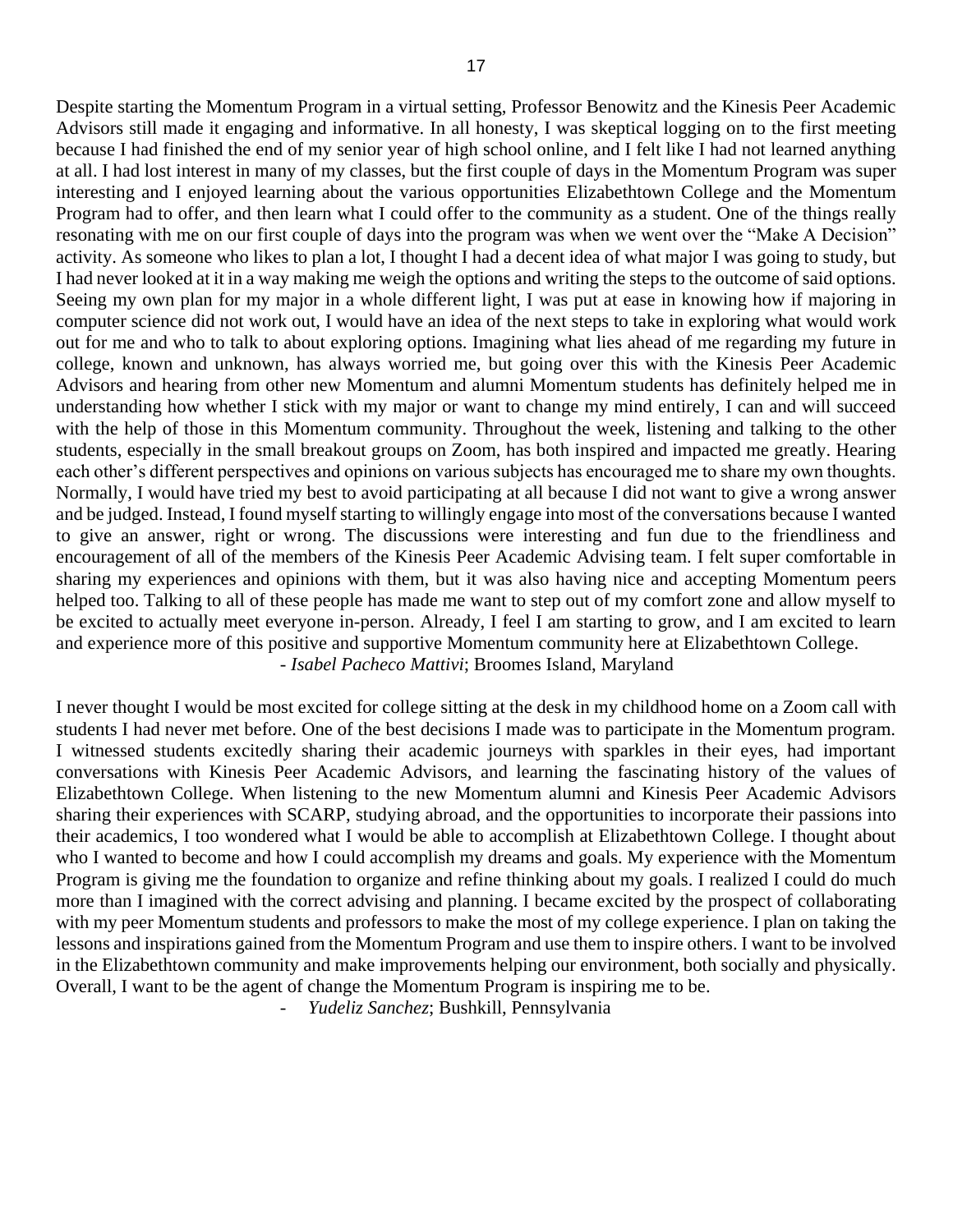18

Imagine, Inspire, Impact. These three words have been repeated throughout the Momentum Program with passion, and a will to make a change in this world. I would have never imagined associating myself with a group who have the motivation to be a better person and leader. Throughout this Momentum week, we have learned about leaders who changed and educated people for the greater good. What more inspiration could we add to our lives than to know how no matter where we are from, we can make a change too. Each night of the Momentum Program we watched a film or documentary illustrating the experiences of various races, ethnicities, and cultures. Faculty and staff representing a wide variety of races, ethnicities, and cultures chose the films, led us in discussions, and told their stories about race and ethnicity in the American experience. Personally, watching the Latinx films greatly impacted me and relates to me. Listening to people who are like me gave me more of a push to tell myself, "If they can do it, you can too." My first dream was to just graduate from high school. As simple as it sounds, just being first generation makes it feel like a whole new level. Being accepted to college seemed like a miracle. Now being accepted into the Momentum Program makes it feel like I could do so much more even if I start at Level 0. One constant theme in the Momentum Program message was just to take the first step. First steps are the most important parts you can add to your story or for other people's stories. If I am being entirely honest, I do not know where my first step will take place but I hope with the Momentum Program and my will to help others, my first step can take me there. I almost feel like I have a sense of responsibility to my family for showing how I made it and I can continue to grow as a person, as a sister, daughter, and as a friend. The Momentum Program inspired me to just get out of my comfort zone. I made friends in these past couple of days I did not even think I could ever meet. I hope I can be the same kind of trusted person to others as well, the Kinesis Peer Academic Advisors are doing a great job of reassuring us they are here to help the new Momentum students and are pushing every one of us to make an attempt to talk to new people. Those are true leaders.

--*Samantha Yanez*; Lebanon, Pennsylvania

The Momentum Program. "Dreams come true, and anything is possible no matter where you come from." As a first-generation college student, being a member of the Momentum Program has been significantly beneficial. In one of the group sessions, an outstanding student said something to ponder; he said how we need to appreciate enrolling in an American college, having access to education to academic freedom, and I could not agree more. My family (my biggest inspiration) and I moved to the United States two years ago, seeking a better life and education; now, I am proud to say all our sacrifices were worth it. I am thrilled to say I am part of the Elizabethtown College community. A great community, where you can immediately feel a sense of belonging without feeling judged by your race, ethnicity, language, gender, or socioeconomic status. A place with endless resources available, such as the Momentum Program, helping you improve your skills, achieve your goals and become the person you always wanted to be, academically and socially. Right now, thanks to the Momentum Program, I feel more confident about what awaits me in college. I have certainly learned a lot from the assigned books, especially Malcolm Gould's College Success Guaranteed: 5 Rules to Make it Happen about how to succeed in college to the fact about how a crucial measure of our success in life is how we treat each other every day of our lives, and the importance of civility. Furthermore, during another group session on Sunday, August 15, 2021, the story of an alumni Kinesis Peer Academic Advisor particularly caught my attention because my aspirations are pretty similar to what she has accomplished. She studied foreign languages, studied abroad in Spain while teaching English, and will now be a teacher. It was such an inspirational moment when I imagined myself doing the same thing. I am looking forward to becoming an independent woman, learning new things, representing and impacting the Latinx community. I am looking forward to becoming a Spanish educator. I want to teach students my first language and demonstrate how the Latinx culture is diverse and fascinating. In addition, learning a second language is imperative to succeeding in an increasingly global society. I believe it is crucial to preserve the cultural heritage of the language by supporting bilingual education. I am ready for this new chapter in my life, hoping to be happy and fulfilled, and I wish you all the best!

-*Frida Sanchez-Rosalino*; Philadelphia, Pennsylvania.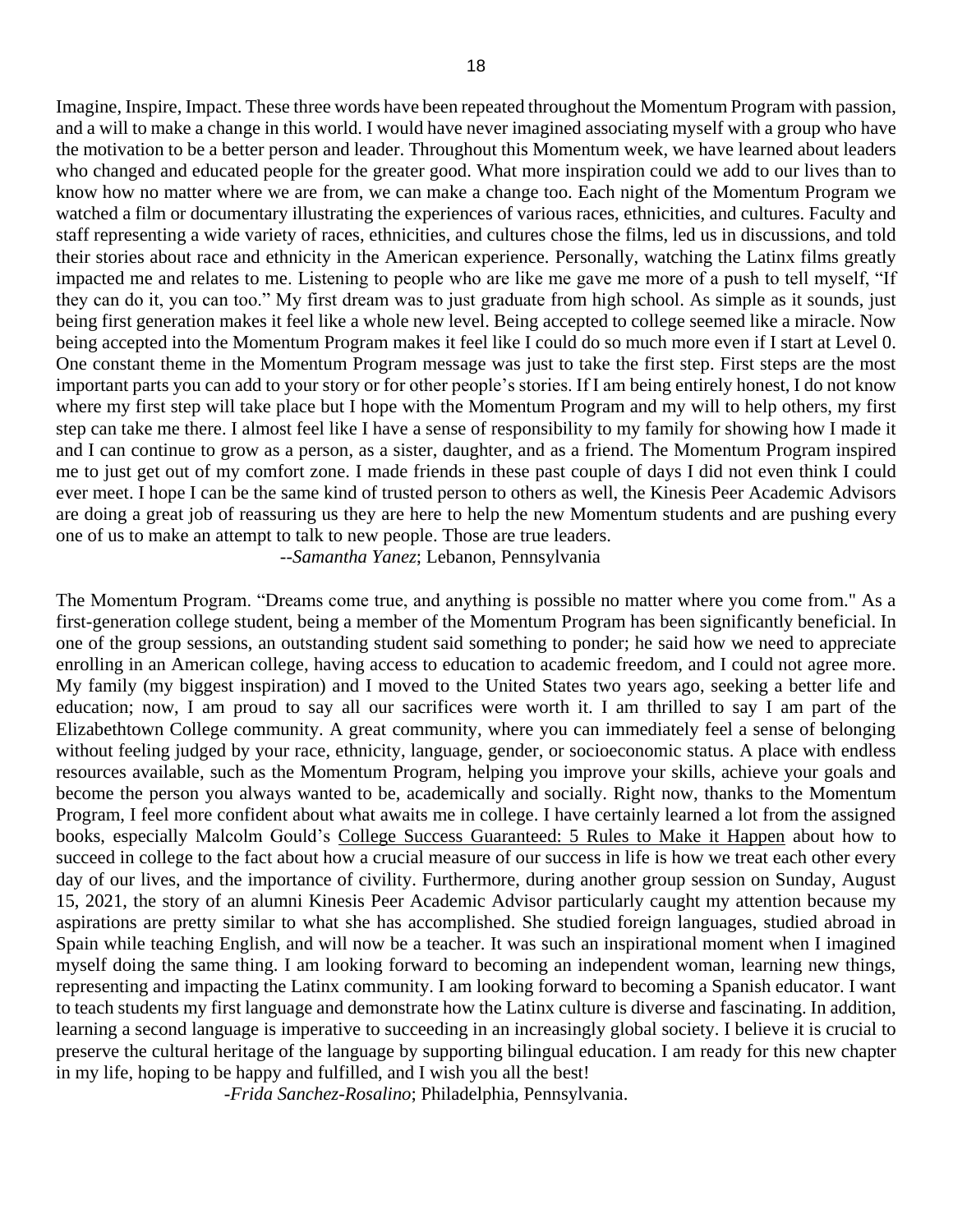The way the Momentum Program has inspired me to imagine and dream is by first introducing me to a whole new group of people. Coming all the way from New Jersey and not knowing anybody is a pretty hard thing to do for someone like me. I like to meet new people, so this was just a new opportunity to make new friends, and maybe even some for a lifetime. I can imagine some of these people I am meeting in my future as close friends or partners in a certain profession. For example, my roommate's intended major is also is also Engineering so I can imagine us working together at NASA, which is my dream job, or maybe in some lab trying to figure out the world's problems whether it be technology to help with climate change or a quicker way to travel to truly connect the entire earth. Learning about the types of programs here at Elizabethtown College is helping me expand my dreams for the future. I have always wanted to live a life of philanthropy, but for example, the first day on campus, thanks to Mr. Hosman Uraga-Barba, I learned how instead of just focusing on the poor here in the U. S. or in Mexico, I can also help undocumented immigrants achieve an education. The Diversity Film Discussion taught me how there is more to do besides just helping the poor with philanthropy and I am sort of ashamed considering how as a Mexican-American, I should be helping all Hispanics, not just Mexicans, in obtaining higher education. In showing me what else there is to do to help others, Mr. Hosman Uraga-Barba also inspired me to make this expanded dream into a reality. I know it will be hard but as with all things, hard work pays off. So, if he could work up to seventy hours a week to pay for college, I could gather enough money in the field of Engineering to help so many people. Having so many resources on campus to help us new Momentum students will help in achieving these newfound goals these new people around me have helped me discover. Thanks to these new dreams, new goals, and new people, the Momentum Program has truly had a positive impact on my life, what I plan to do with it, and my future. I want to have a positive impact on all types of people thanks to what I do and not for any gratitude or money, but simply because it is the right thing to do. I hope I can help create a world which is more inclusive to immigrant students in the U.S. where I was more fortunate than others to be born. I would like to be in a world where something like poverty is a thing of the past, whether it is helping build houses, creating jobs, or total social change bringing about this change. Something also very important to me is helping the community in Elizabethton College. If it were not for this college, I would not be able to achieve any goals I am setting my eyes on. Because of this I believe starting here, helping new Momentum students like myself, especially first-generation students, is the first step in creating a better world. I hope my peer Momentum students will have also been impacted the way I have so we can all better the world because at the end of the day, changing the world is a group effort.

## *- Rafael Sanchez, Jr.;* Berlin, New Jersey

In second grade, I decided I would be a teacher. Back then, my understanding of education was much simpler than it is now, but I have come to love everything about education- sharing my passion for learning, the brighteyed faces of understanding, and the chance to be a mentor. My favorite teachers have always been so much more than their class subject or curriculum. They connected on a human level, showing interest in our lives and helping us become people, not just writers or mathematicians. I spend an immense amount of time imagining how I can emulate those I admire, so I am ecstatic to learn the philosophy and pedagogy behind it all in my Education classes and put it into practice in my classroom field placements. After dreaming of teaching for so long, taking this next step is almost unreal. My former teachers have not been the only ones to inspire me, though: theatre directors, my Aunt and Uncle- two of the most influential people in my life, who happen to be teachers-, and most recently the faculty, staff, and students presenting in the Momentum Program have all played a part, too. Nicole Gonzalez and Ellis Bonds' presenting in the sessions about equity and education were particularly impactful because although they were talking about how this will affect my education, I was imagining how this will affect my role as an educator. Both Nicole and Ellis, along with Professor Benowitz, kept echoing the same message: inclusion is not enough. Inclusion implies a mere lack of exclusion, which I agree, is not enough. Instead, we should be working toward belonging. We need to create an environment where all students, particularly those from marginalized identities, feel comfortable not only being themselves but carving a place for themselves. But I, or any teacher, cannot be the only ones putting in effort: it is largely up to all students to value belonging just as much. We need to be teaching our students, and each other, to put in the same effort in reaching these goals. Belonging is an incredibly delicate ecosystem: if everyone puts in the effort, everyone will benefit. But even one incident can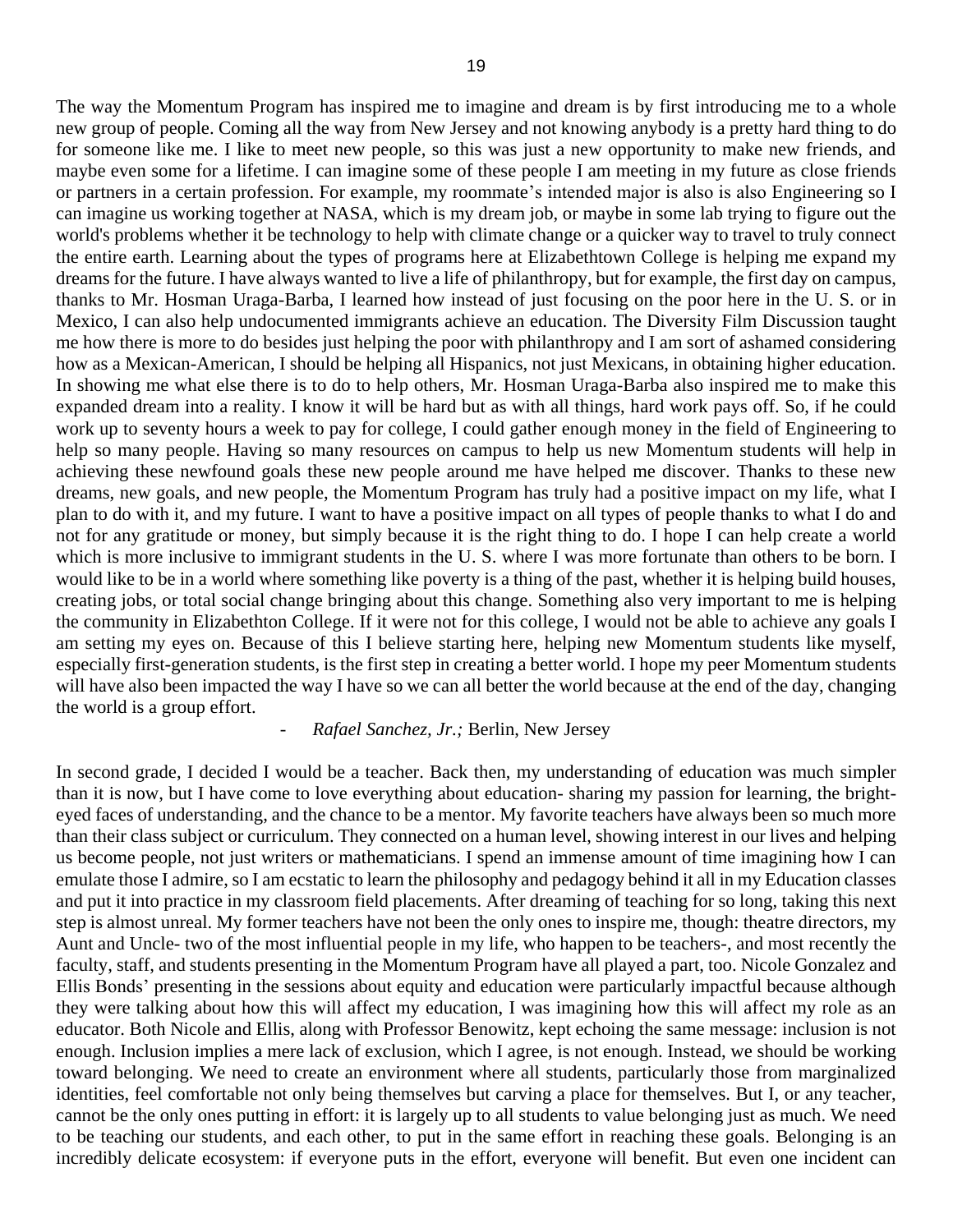bring it all down, and the resulting doubts in students' minds would make it even harder to rebuild. It is undeniably discouraging to think how no matter how much effort one person puts in, someone else could ruin it. However, against my rarely optimistic nature, I am choosing to believe I can and someday will create a classroom where every student feels like they belong. I am choosing to hope I can empower my students to foster an environment not only in my classroom but everywhere they go. Really, I am choosing to have faith in the fact making a difference is not only possible but inevitable.

*- Alexa Scheetz*; Richlandtown, Pennsylvania

I remember getting my first letter about the Momentum program in the mail. Anxiety flooded my body because everything having to do with college scared me. I felt like I was not ready to be on my own and in an unfamiliar place. Immediately, I sent a picture of the letter to my sister and asked what to do. After some time, she texted me a link to the essays of past Momentum students. After reading the essays, I felt my first twinkle of hope when it came to college. I was inspired by these students and reading about all the positives they had gotten from the Momentum Program. Now, I could imagine myself at college and although it still seemed scary at the time, but I knew the Momentum Program would provide me with an amazing support system helping me through this transition. I stopped focusing on what I was afraid of in the moment and started imagining all the possibilities and realized my dreams were not out of reach. After attending the online zoom sessions, it was clear to me I was exactly where I needed to be. I felt extremely encouraged after hearing about everything the Kinesis Peer Academic Advisors accomplished even in their first year. I thought about how I can get involved on campus and spread this feeling of hope to other first year students. As an intended Social Work major, my passion is helping others and the different conversations about civility and diversity allowed for me to feel confident and educated on these topics crucial to understanding when it comes to my field of study and professional aspirations. The Momentum Program provided me with so much inspiration I am able to fully imagine myself following my dreams of becoming a social worker, while also giving me the tools to be able to make a lasting impact at Elizabethtown College, the community, and in my future career. It was hard for me to imagine my future especially at college. I was not fully able to do this until starting the first online zoom session when I was asked to imagine my dream career path. I now felt like it was safe for me to let my guard down and stop asking about what could go wrong, especially realizing how everyone has a dream. Now I can clearly picture myself in the Social Work program and learning about what I love and experiencing many of the community-based learning opportunities. I now have a plan and a clear vision of getting involved in the service-based clubs here at Elizabethtown College thanks to the stories shared by the guest speakers from all across campus and the Kinesis Peer Academic Advisors. To say I was inspired was an understatement. Everything and everyone inspired me so much and I enjoyed soaking it all up. Hearing from the professors from the college who were first-generation college students really made me feel comfortable being a first-generation college student myself. Listening to their journeys really made me feel like I could do this and make an impact. It led me to the realization how everyone's story has a beginning and eventually you will develop your story and end up in the right place. Everyone's unique experiences and perspectives inspired me to look at things in perspectives I would have never thought of in the small community I lived in my entire life. Now I am on campus, I realize I can use all I have learned from Momentum to leave a lasting impact on those at Elizabethtown College. This week brought to light all the different ways to get involved on campus. I intend to spread what I know about civility to my peers and help them practice it in their everyday lives. I also plan on educating myself more on what is going on in the world and maintain a global perspective and open mind, so I can continue growing as an ally and use my voice in advocating in an effective and respectful way.

*- Sheridan Smink*; Shamokin, Pennsylvania

I am a person who does not have a plan, but I have a goal. My goal is to become an Engineer one day. However, I do not really have any idea of what I want to do with my goal or what is even expected of me when I do achieve my goal. I know I have to get a college degree, but I will not be the first person to say the idea of college can be intimidating. Through the Momentum Program, I have found myself being surrounded by people who not only want to help me achieve those goals, but I have found the Momentum Program is helping inspire me to go above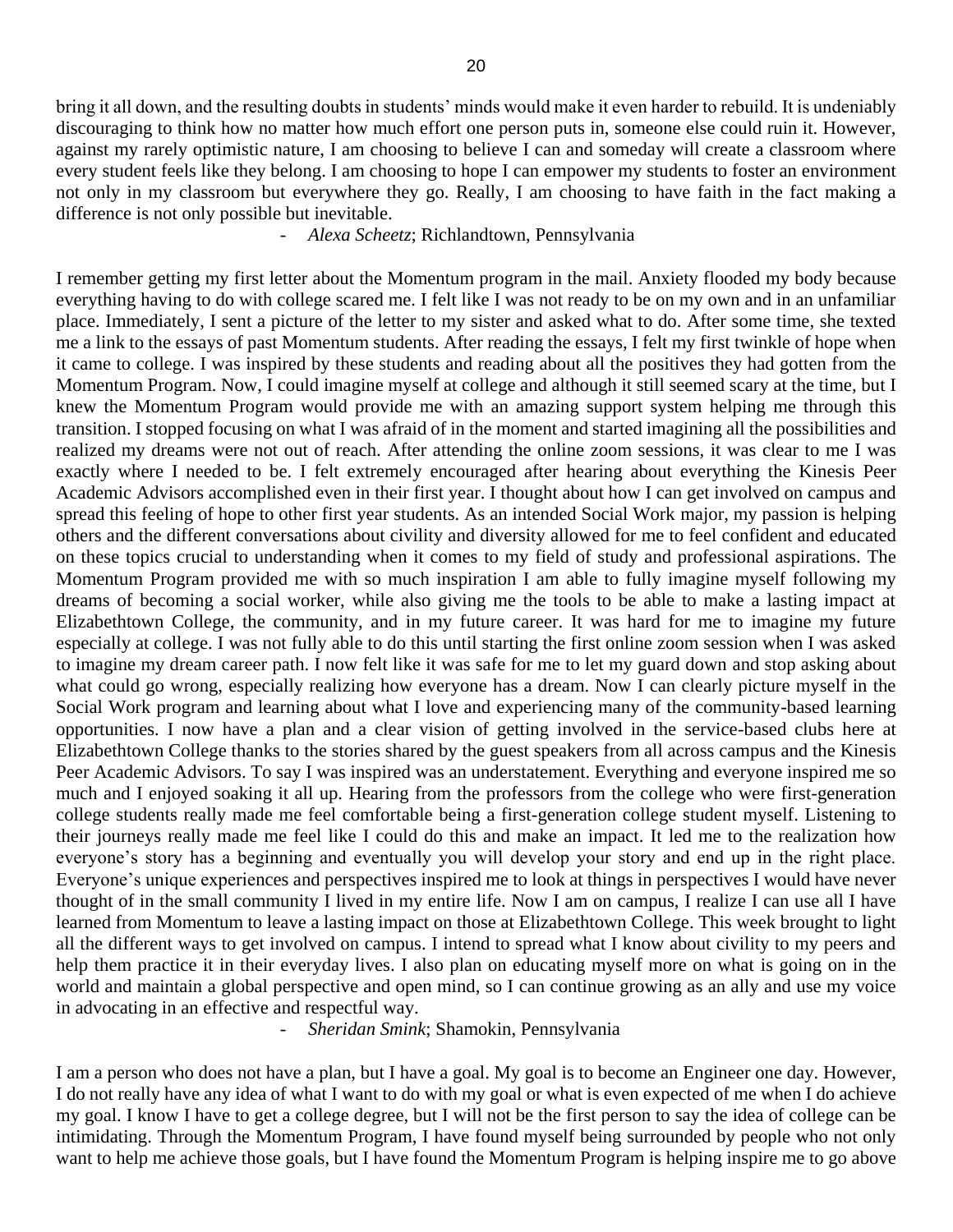and beyond to truly find what I want to do with my future career. When I was assigned the three books to read during the summer, my initial perception was it was going to be a boring read. I found myself pleasantly surprised to find the books really interesting and helpful. Malcolm Gould's College Success Guaranteed: 5 Rules to Make it Happen, a teacher himself, gave his five main steps to surviving college. I found this book to soothe my nerves about coming into my new schooling environment. Reading it truly made me less anxious about heading into a new stage in my life. Gould's rules inspired me to feel like I could conquer this new challenge in my life, regardless of what is thrown my way. This is all thanks to the Momentum Program. I would have never found this book if it was not assigned to me. Not only was I inspired by this book, but I have also met some of the kindest and most helpful people due to this program. All of the Kinesis Peer Academic Advisors and professors are a part of the Momentum Program have proved to be helpful, understanding, and friendly every time I have a question or problem needing a solution. They are not the only people who have been there though. I feel inspired simply by all of the new Momentum students I met by simply making a group chat with the other first-year Momentum students. Through the Momentum Program, I even met my roommate and we are well suited to each other. Most of all though, I have found myself dreaming about becoming a Kinesis Peer Academic Advisor myself one day. The idea of helping future incoming Momentum students in achieving their dreams and goals is truly something I find to be an important part of my future at Elizabethtown College. Within the Momentum Program, I have found myself able to be engaged and inspired within the community.

-*Madison Stewart*; Downingtown, Pennsylvania

Each night of the Momentum Program we watched a film or documentary illustrating the experiences of various races, ethnicities, and cultures. Faculty and staff representing a wide variety of races, ethnicities, and cultures chose the films, led us in discussions, and told their stories about race and ethnicity in the American experience. In these Diversity Discussions one of the topics was concerning segregation and the hardships of the Latinx and many others adjusting to American culture. My future classes are going to benefit the job I am looking into studying which is being either a manga/comic artist, an art teacher, or an English language teacher in Japan. Those classes include Japanese Studies, Art, Anime Club, and Western Philosophy. With all of these classes, it will benefit my art career as I study the customs of the Japanese to relate to the people who are actually living there while still creating entertain able artwork. As you guessed, I intend to be an artist, specifically, a manga artist who creates stories others will enjoy reading as much as I enjoy drawing them. As for Japanese, I want to learn as much as I can about the culture, customs, food, and language to get accustomed to how differently they live as compared with Americans. It can be a very big change, but I feel this career path is the one I want to take for the future. I want to be the type of person who works as hard as they can, but in order for this to be true, I will need much self-improvement. Luckily where I am, there is nowhere else to move but up from here. I want to work my way to the top and become one of the best artists to live on the earth. Through the Momentum Program the faculty have inspired me by teaching me there will always be people who have been in your shoes and struggled in the same way. But there are also others who have struggled so much more than we ever will. There are ways to make people's suffering easier and it could be as simple as just by lending a helping hand and giving your full support. The method is obviously really effective when a person knows they have people to trust whenever they need to talk or receive advice. I want to be the person who inspires people through my artwork. It is my dream to make pieces relating well to my audience without losing any of its intended meaning. I am inspired by all of the other people and artists around me. Growing up, I was never really good at anything so many other kids surpassed me in sports, hobbies, etc. I want to be able to reach those people at the top and hang with them being one of the best. And if I cannot be one of the best, I could be an art teacher and teach others what I did wrong. Overall, teaching seems like it would be an interesting job I could take if I wanted to practice Japanese and teach others English or practice my art and be able to give art advice I could never understand when I first started learning about art and I want to be able to be a person to inspire others while not overworking myself. A change in the community has to start with a bit of hard work. Once there is at least someone trying, there will be better results and this is what I want to prove. I will draw enough to be able to draw many things on the spot. As of now, I still struggle with human poses and even getting those smaller details. My improving as a person will in turn make me a better artist and human being at the same time. Self-improvement is the first step towards bettering anything about yourself.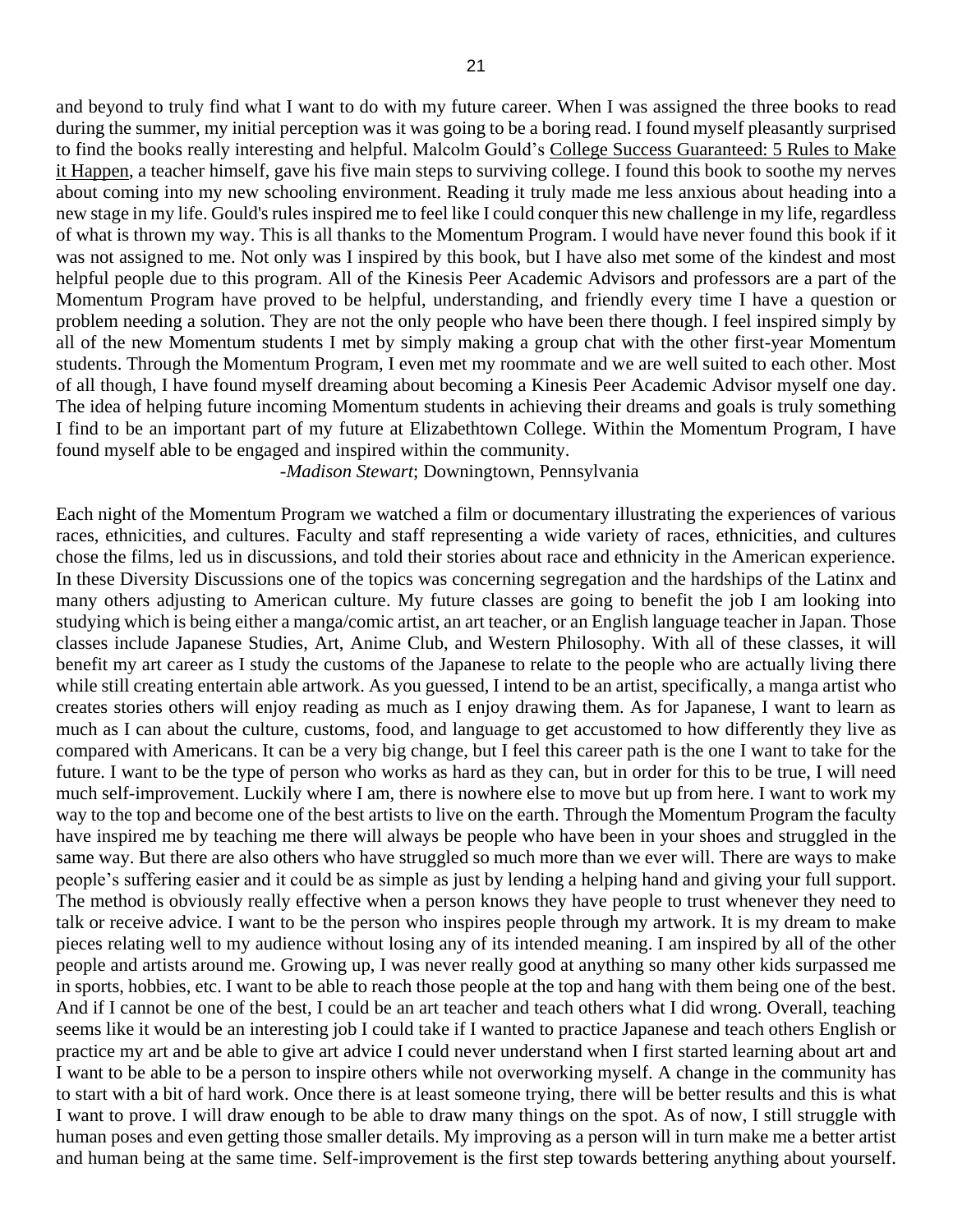This is my advice for anyone younger and even older than me. It is always easy to give up, but never hard to surrender. This is why we must always be willing to try to improve or else my progress never gets any higher. My point is my dream is one where I will need to improve my well-being physically and mentally in order to move forward. How are you ever supposed to put time into something if you are too worried about your image or what others think of you? The only person who can be there for yourself every step of the way is you and you are the only person who can make a difference to your own self-improvement. The Momentum Program has taught me to be able to think about and start my college and life goals I have or will have in the future. *- Jaden Andrew Thomas*; Townsend, Delaware

Today is the first day of one of the biggest stepping stones in my college career. Sadly I have to do it from home but I am more than ready. I woke up about 9:00 AM because I can only imagine what I can do with a degree in International Business. Someday I strive to be a C. E. O. of an amazing company helping the world. My eyes fade back to reality as I turn on my camera and hop on Zoom. For several hours we learned about the history of my future home, Elizabethtown College. When Professor Benowitz introduced the next speaker my jaw dropped. He said, "Up now is an amazing Elizabethtown College student who is a CEO, produces Podcasts, and wrote a book all as an undergraduate student, his name is Will Holdren." Hearing this I immediately jumped up in my chair. My eyes darted to the screen with pure focus. I was so concentrated because this is exactly aligns with my aspirations. While Will Holdren told his life story I studied him profusely. Everything about him was prestigious. From the way he sat to the way he talked he was calm, collected and most importantly confident. I remember the timbre to his voice was sensuous and insistent. But here is the thing which really astonished me. He said how he has been working at this since high school. And what Will Holdren said next is what inspires me. "I am human, I make mistakes and fall out of rhythm. There can be long periods of time where I lose my sense of creativity. But I do not give up. I strive to always put in a little work every day." This is how a successful person operates. A busy student with an insane schedule is able to maintain a podcast, write a book, and be a C. E. O. I thought to myself and had a moment of realization. I can start creating impact right now. I can start putting a little extra effort every day and receive tenfold. I also do not have to imagine so far into the future. What I do now can have a great impact. During my time at Elizabethtown College I can accomplish extraordinary feats. I can become an ally and help to serve to educate. From this experience I can set both long and short term goals. During my time at Elizabethtown College I can become a leader who can sit back and analyze then properly adjust to make the most out of my teams. I will also stand up for equality and justice. In the end I will be the C. E. O. helping to supply clean water for the world or help world hunger!

*- Billy Valdez*; Harrisburg, Pennsylvania

Being a first-generation student in college, I have no one to tell me about their experiences or give me some advice. However, with the help of the Momentum Program and the help of Professor Benowitz I am going to succeed this year and, in the years, to come. I imagine myself overcoming so many things and I imagine I can be a better version of myself, and I know with The Momentum Program, the Elizabethtown College community and believing in myself I will be able to succeed. I envision my future giving the best of myself and meeting all my goals. I know it is not going to be easy, but everything is possible when you put your mind to it. Each night of the Momentum Program we watched a film or documentary illustrating the experiences of various races, ethnicities, and cultures. Faculty and staff representing a wide variety of races, ethnicities, and cultures chose the films, led us in discussions, and told their stories about race and ethnicity in the American experience. In these Diversity Discussions one of the topics was concerning segregation and the hardships of the Latinx and many others adjusting to American culture. Mr. Hosman Uruga-Barba, the Assistant Director of Admission for Hispanic and Latino Recruitment showed us a documentary about Hispanic and Latino students and how people put limitations to what we can do based on our backgrounds. The documentary illustrated how the mindset they have can be changed. By this I learned how our backgrounds do not define our academic success. My intended major is Psychology and with the help of the Momentum Program I am discovering the importance of internships and how I can find those internships related to my career. I am thrilled to explore all the resources Elizabethtown College has for me. The Elizabethtown College Community, as I mentioned before, has made me feel safe and accepted.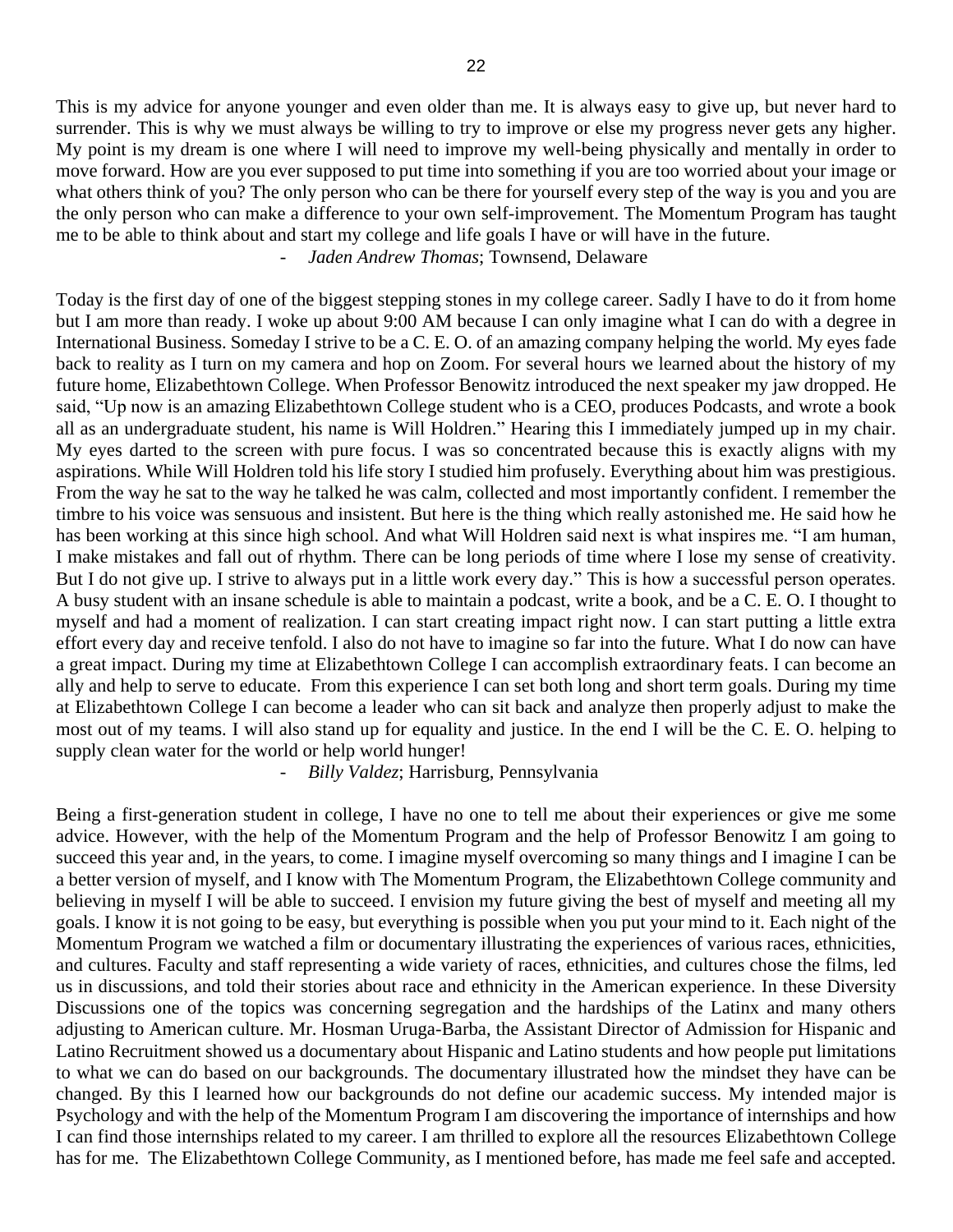Both professors and Kinesis Peer Academic Advisors have inspired me to try my best in college as a student and as a person. The things I have learned during the sessions really made an impact on me. Something really standing out for me, is how several people mentioned, "Do not be scared of failure." Failure is one my biggest fears, but as the presenters in the Momentum Program explained, it is ok to fail. Now I think failure may not be so bad because it will help you grow and learn. Do not let your mistakes define you as a person. This is one of the things I learned from the Momentum Program. I noticed how every student who graduated or is about to graduate from Elizabethtown College has made a significant impact on the Elizabethtown College community, helping others, guiding them. The Momentum Program helps new students like me feel comfortable and let us know how we have support. I would love to be the kind of person making an impact on new students because I know how stressful and scary this change can be. I am beyond grateful I was able to join the Momentum Program Professor Benowitz administers, and I cannot wait for the new experiences Elizabethtown College will bring me. *- Juleisy Torres*; Philadelphia, Pennsylvania.

Your imagination is one of the most powerful tools you have at your disposal. Your imagination is what you use to create your future. Through the Momentum Program I have been introduced to an amazing array of courses and programs. I have always wanted to have a career as an Engineer; I have been taking things apart and fixing things since I was six. When I saw all the academic major concentrations at Elizabethtown College, I started imagining all the possibilities, and opportunities at Elizabethtown College while preparing for my future. The Momentum Program shed light on many Momentum alumni representing different socio-economic backgrounds all of whom have succeeded. Their successes help me to imagine my own. I have been inspired to pursue a career in the field of engineering by many people in my life, including my cousin (who is an Aeronautical Engineer) as well as public figures like Neil de Grasse Tyson. These people have inspired me to use my engineering degree to not only contribute to scientific advancements helping society, but using my college experience and education inspiring people who have similar circumstances to my own. More specifically at Elizabethtown College I am inspired to achieve a GPA above a 3.5 because I did not have a high GPA in high school. Outside of college, later in life I am inspired to work at an engineering firm striving to create a better society. I have high expectations not only for my impact at Elizabethtown College but my future impact in the world. The sessions we had in the Momentum Program about people who made an impact on the world, (like Lyndon B. Johnson for example) inspired me to make a strong impact on the world through engineering and other sciences. Not so I can be remembered or revered but so I can make life safer and easier for everyone.

*- Derricke Camack, Jr.*; Norristown, Pennsylvania

When I was accepted into the Momentum Program I did not know what to think. The information on the Momentum Program webpage, the letters, the emails, and name sounded prestigious. Since participating in the Momentum Program, I have learned numerous things about my community, my goals, and myself. I have been able to picture the future of my college experience, been inspired to motivate myself, and the Momentum Program has given me a broader view on life in general. The people I have met in the Momentum Program have the potential to be lifelong friends and the sheer variety in their backgrounds makes getting to know them an educational experience as well. I do not know the scope of the impact of the Momentum Program will have on me yet, but I think it will be significant. My intention is to major in Political Science, I am inclined to gravitate toward activities stimulating my intellectual curiosity and fostering group discussions. The Momentum Program has been what I hoped it to be, an indication of what my future at Elizabethtown College will be. I live for discussions focused on social justice issues, examinations on class and economic inequality, and dialogue on how to make the world a better place. The Momentum Program seminar on Global Understanding and Peacemaking from Professor Haley-Mize was one such example. I can imagine myself as a Global Scholar in the Center for Global Understanding and Peacemaking and doing all of those things. These things will help me self-actualize into the person I want to be: one who helps people. One of the most inspiring moments in the Momentum Program by far was the speech given by President McCormick. Not only were her words moving, but her story was relatable to me. Few people know what they want to do at an early age. Plans change, careers change, and we change. President McCormick showed me there is always room to grow. This idea of growth will stick with me long after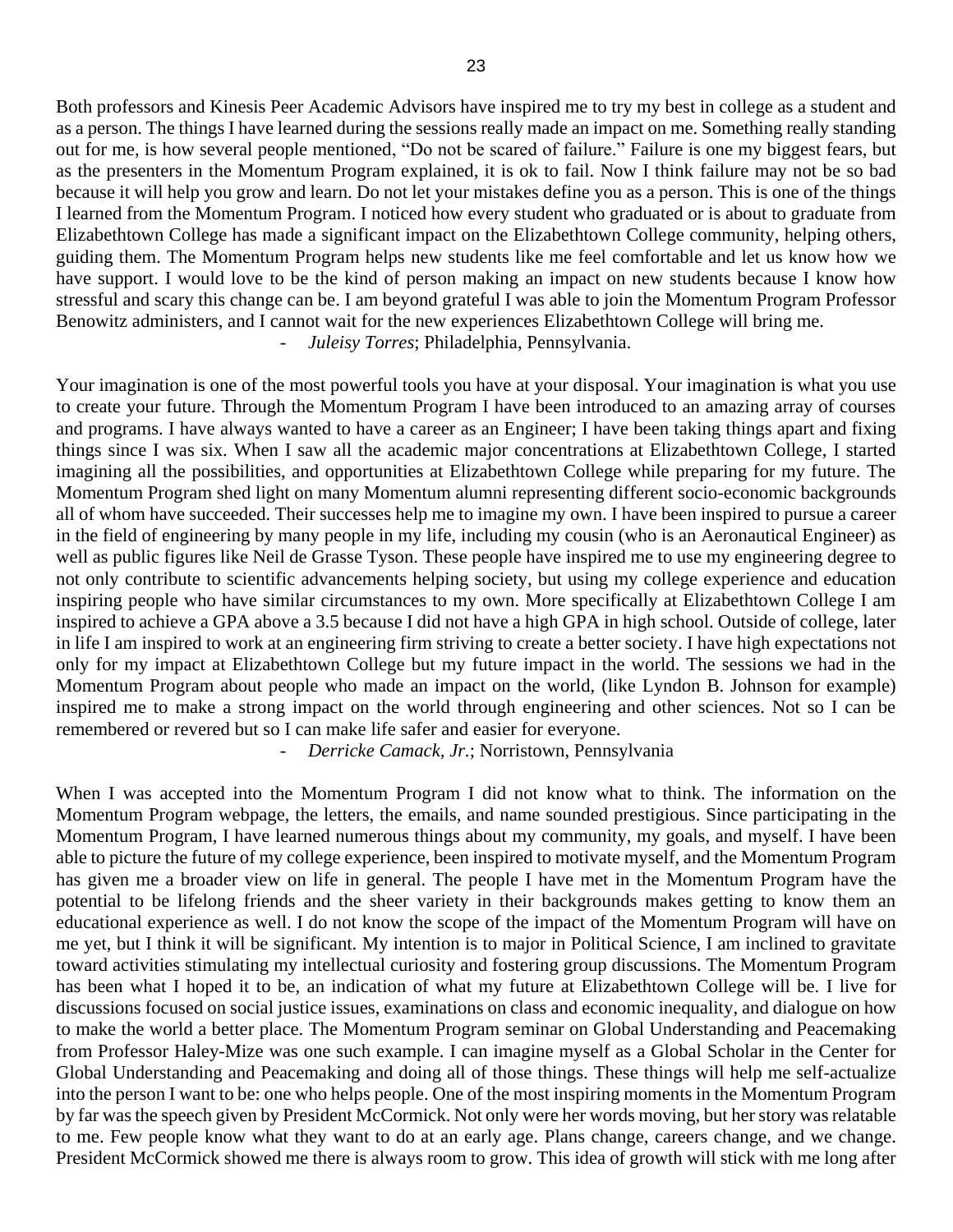I have graduated. The idea there is not a ceiling on what I am capable of is comforting as well as motivating. I see this in the Kinesis Peer Academic Advisors. They have chosen to take on this leadership role and responsibility along with being enrolled in rigorous classes or participating in sports and clubs. The Kinesis Peer Academic Advisors are doing great things and I know I will too. I mentioned previously how I want to help people. I do not think life goals should be based around your desired career. I think life goals need to be simple and abstract. Otherwise you are setting yourself up for disappointment. A broad goal gives you more room to achieve in your own mind. Helping people is not a goal with an end but rather t is forever ongoing. The problems in our world can be daunting. Economic disparities, racial injustice, and intolerance will always exist. We must do what we can to address those issues and it starts on an individual level. If even one person's life is improved by something I do or say, this is an achievement for me. This is the impact I want to have. I do not know what career I want, but the Momentum Program has helped me realize where to start. I am taking this one day at a time, doing what I can to achieve my goal along the way.

## *- Nicholas Wiley*; Wilkes-Barre, Pennsylvania

Imagine a world in which our waters are clear, where our sea life can swim freely without constant fear. One where people recognize we change the world, the world does not change us. I have dreamt of majoring in Environmental Science and investing more time into Chemistry. My middle school dream of trying to help our waters, be it by Marine Biology, or becoming an Environmentalist, has been my aspiration. So whether it be needing to take future labs or courses in preparation, or be it another type of Molecular Lab, or even Chemistry in order to pursue my goals. Though, the thought of the Momentum Programming further broadening and expanding my learning opportunities into my goal has given me motivation to further pursue my passions. It seems as if it is a great place for support, considering the warm welcome we have been receiving and the constant encouragement from other presenters and the Kinesis Peer Academic Advising Team. What motivates me within the Momentum Program is the constant reminder, to keep pushing forward. No matter the subject, be it learning about the minorities, or discovering others struggles, and even just being informed of another program opportunity. They all hold the same core point, to try and to never stop trying. To keep going even if it seems pointless or unnecessary. My peer Momentum students and the faculty presenters have been nothing but encouraging and this in itself, is inspiring. To see everyone smiling, always helping, attempting to be on top of everything, is a great thing to see and not common. So no matter what, I am motivated to keep pushing forward. Be it my hope for us as humans to treat our world better, or to further spread the world is not just a thing but something living just like us. Our waters, our lands, our world is falling apart. Whether it be an impact on the planet or on other viewpoints of it is what I wish to change. Even if it is only a simple realization of be it our lands or waters, they simply cannot take anymore. Be it from the pollution, littering, and constant dumping of oil on our lands, overpopulation, or even the extinction of animals. It is all becoming too much and I wish to make it clear. The Momentum Program has impacted me to continue forth. To pursue my goal, and in the future, I am sure the Momentum Program will only try to further push us as students to go beyond our original expectations. It has opened my eyes to problems which have and have not been already told. As for the future, the Momentum Program will most likely only prove to further my surprise into issues I only glanced upon and impact my view on the world, my hope is I can do the same and return the realization.

*- Keilyn Wood*; Philadelphia, Pennsylvania

Growing up, I was always interested in Science and Math. When I began to research careers based on those two subjects, and the one main course constantly appearing was Engineering. I kept looking for challenges to occupy my time during the last couple years of high school. I decided to attend an Engineering Camp at Pensacola Christian College. They focused on the basics of physics and had labs to substantiate what they were teaching us. Throughout the whole experience, I found myself enjoying every second of it, and what I had come to realize was my ambitions were in the right place. I came back inspired to study Engineering. The following year in school, I thrived in Math and Science. What excites me is taking a problem and solving it only by using a simple Math process. Math is so in order, and if you take one process out of order, it throws off your whole problem. Throughout this Momentum Program, I have been inspired to complete my goals with nothing less than my best.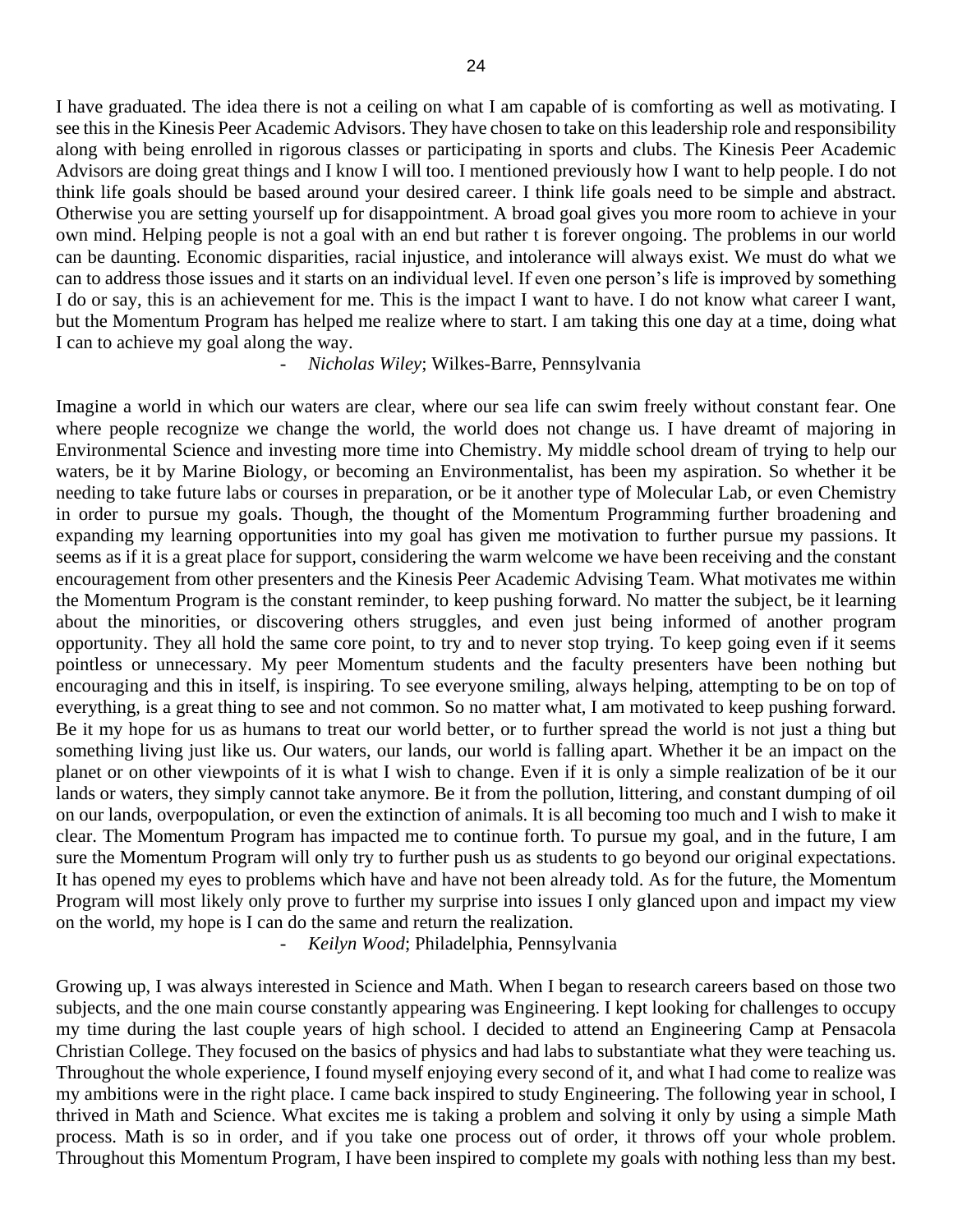In the Momentum sessions we discussed current events topics about civility exploring how African American, Asian Americans, and Latinx Americans are unfairly denied the opportunity to graduate and further their education. This revealed to me how I have been blessed with this amazing opportunity to further and better myself, my situation, and the community around me. My inspiration is where I want to be in the next few years. I want to be able to further my community into the new era. I know this goal is far from easy, but in order to have a chance, I must commit myself now for what lies ahead. Where I want to go depends on how I start today, and how I continue to spend my time furthering my career. The Momentum Program has challenged us to use our imagination in different situations about the world around us. The issues in this world require you to imagine something to better the circumstances. It challenges your imagination to mature on its own by allowing it to take on legitimate problems. The Momentum Program has inspired me in many ways and the most impactful has been the College Mission Moments integrated throughout the day in between sessions and activities. For years I have stayed in the same mental head space, and I was never motivated to think outside of my comfort zone. In the Momentum Program we had conversations on topics people try to avoid. These conversations are a necessary part in the process of trying to overcome the ghosts of the past. The impact from the Momentum Program has taught me so much on how to use your platform and, to do everything in your power to fight for what you believe. The road to progress is never easy precisely because making positive change is so hard. For many it is easier to give up instead of fighting for what they want to achieve for themselves and others. The Momentum Program is an amazing base for our own knowledge, allowing us to build our inspirations higher from a solid foundation. *- Joseph White*; Philadelphia, Pennsylvania

Understanding a person based on your world view might narrow it beyond the ability of grasping the full picture. Learning the sciences, the chemicals, and the mechanics responsible for someone's personality, thinking, and deduction abilities can provide a wider view finder, however, it will not solve all the issues. Past experiences, relationships, and even culture may affect a person. This is why I am interested in Psychology. Understanding a persons' mind is a complex thing and studying the subject will help me help others to solve issues with comprehending others viewpoints. I imagine using my Psychology degree working as a therapist with younger children who experienced trauma. Many children who live with trauma while younger, grow up with the trauma being untreated. This causes issues with later in life and often they become victims again or victimize others as a defense mechanism. I aim to attempt to fix this problem by addressing issues like this while children are young and before their wound becomes a deep scar. I am inspired to socialize and become friendlier by the Kinesis Peer Academic Advising Team. They all are reaching out to me and supporting me and it is very awe inspiring as I come from Philadelphia where frankly it is extremely different. It is more normal to ignore someone on the ground there, then to ask someone if they are ok before they even say anything. I am inspired mainly by my favorite singer. When he was younger he was really bullied for his singing voice. It was girly, and high pitched, and they called music girly. This continued all throughout his schooling, including high school and college. It made him very awkward, emotionally stunted, and withdrawn. Instead of shutting down, he transferred those feelings of loneliness and depression into his songs. I aim to do this with my own experiences. He inspired me to turn my issues and trauma into a passion to help others. When I got a call from an Elizabethtown College alum; she heard my major choice, she was immediately concerned. She said many students come in and pick Psychology because they just want something, are not sure which major to pick, and it seems fun. Something I wish to change is the connotation around a Psychology major. I want to be a therapist so it is a huge help for me to major in this field. I want this to be a field people utilize for a proper major, not for a quick and easy thing. This is the impact I want to try to make on this community.

#### *- Aryana Colon*; Philadelphia, Pennsylvania

The exciting transition from high school to college can be very stressful and difficult. The Momentum Program helped ease this stress by giving me the opportunity to listen to others who have been in my shoes before and are now successful. They helped me understand how the Momentum Program will provide a support system throughout my undergraduate experience here at Elizabethtown College and in the future. Hearing all the inspiring presentations given during this week has helped me imagine what my future can look like here at Elizabethtown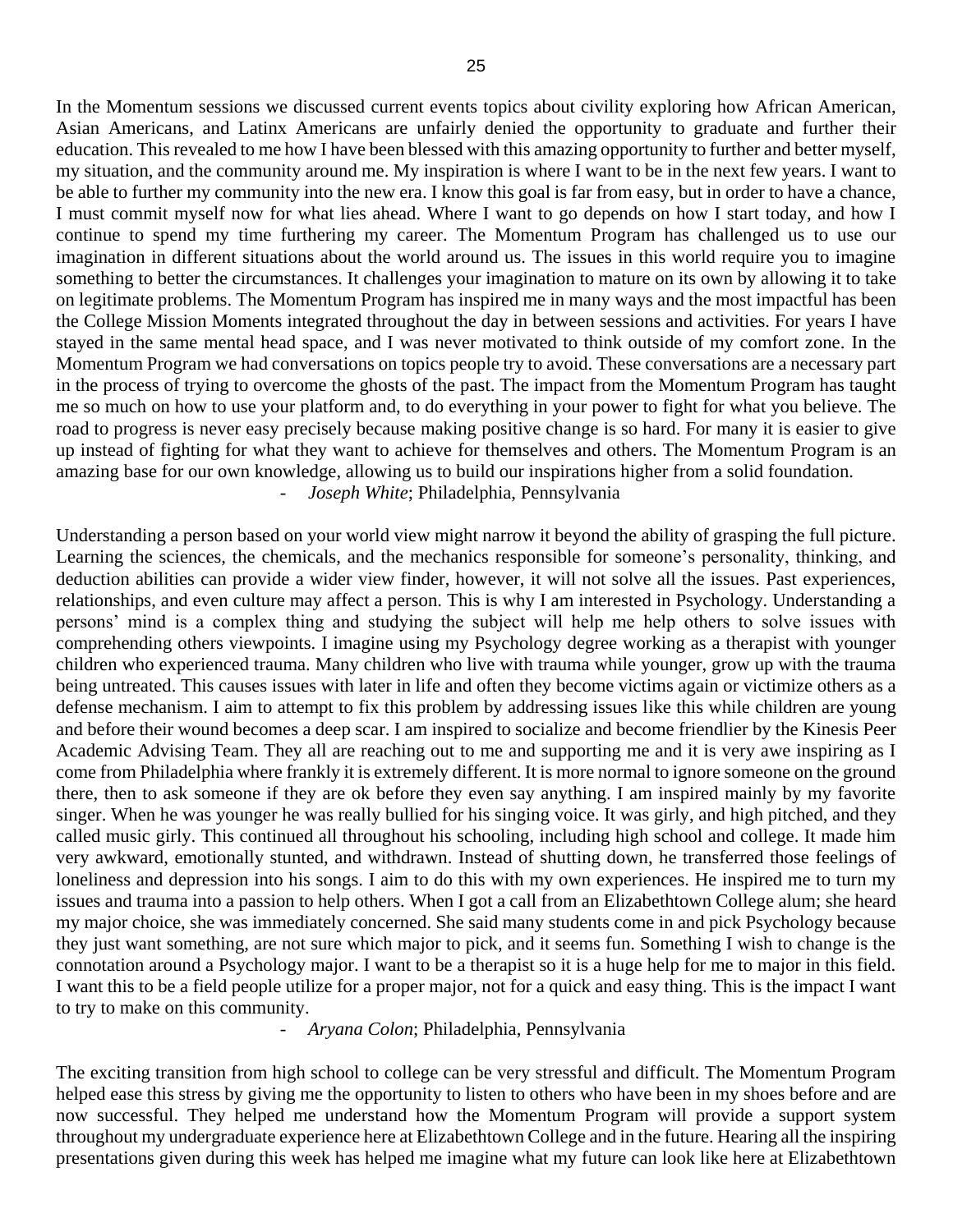College. Through getting involved in various clubs and programs I will meet different people and establish many valuable connections. Before this week I did not imagine how being part of clubs or adding an academic minor would be possible with my accelerated academic program and playing on the softball team. But listening to the Kinesis Peer Academic Advisors and Momentum alumni tell us about their schedules and what they are involved in made me realize it is possible and even encouraged. Joining different clubs and being a part of a team will give me a chance to meet new people and share the advice and experiences I have learned through the Momentum Program. I believe sharing what I have learned with other students on campus will help make an impact here at Elizabethtown College. Most of the presenters from this week touched on a subject really resonating with me: failure. They stressed the idea how I am going to face failure at some point during my academic journey in college whether it be a low grade on an exam or losing a game during a season. The idea presenters in the Momentum Program wanted to get across when talking about this topic was how I will respond to the failure. They explained how I have to pick myself up and move on because if I do not then I will not be able to reach my goals. This helped me realize how I am going to fail at some point. Hearing this information inspired me to not stress over failure, but instead work harder next time so I do not fail in the same situation again. Learning how failure is a part of life will allow me to encourage others to pick themselves up and give encouragement when I see others fail? I feel this will have a huge impact on me in the playing field as well because in a sport, athletes fail constantly especially while practicing. But I have to understand how practice is for failing and making mistakes because this is how you improve. The Momentum Program has helped me imagine a future here at Elizabethtown College, a future before the Momentum Program I did not believe I could experience. This week has also inspired me to get involved on campus and help encourage others to get involved to make an impact here at Elizabethtown College. *- Kadyn Crisswell*; McVeytown, Pennsylvania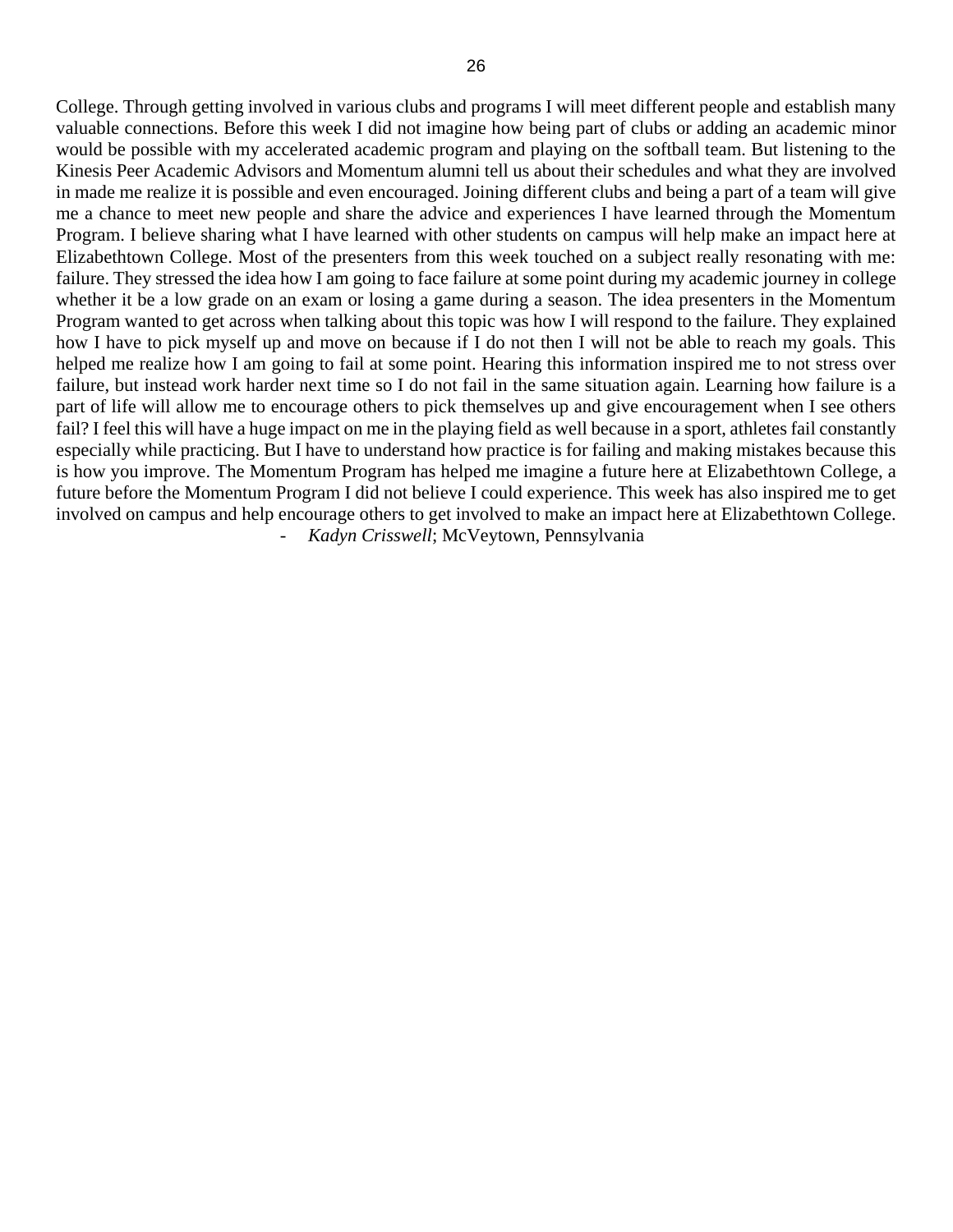# ELIZABETHTOWN COLLEGE KINESIS STUDENT REFLECTIVE ESSAYS AUGUST 2021



*Few will have the greatness to bend history itself; but each of us can work to change a small portion of events, in the total of all those acts will be written the history of this generation.*

Robert Francis Kennedy (1925-1968)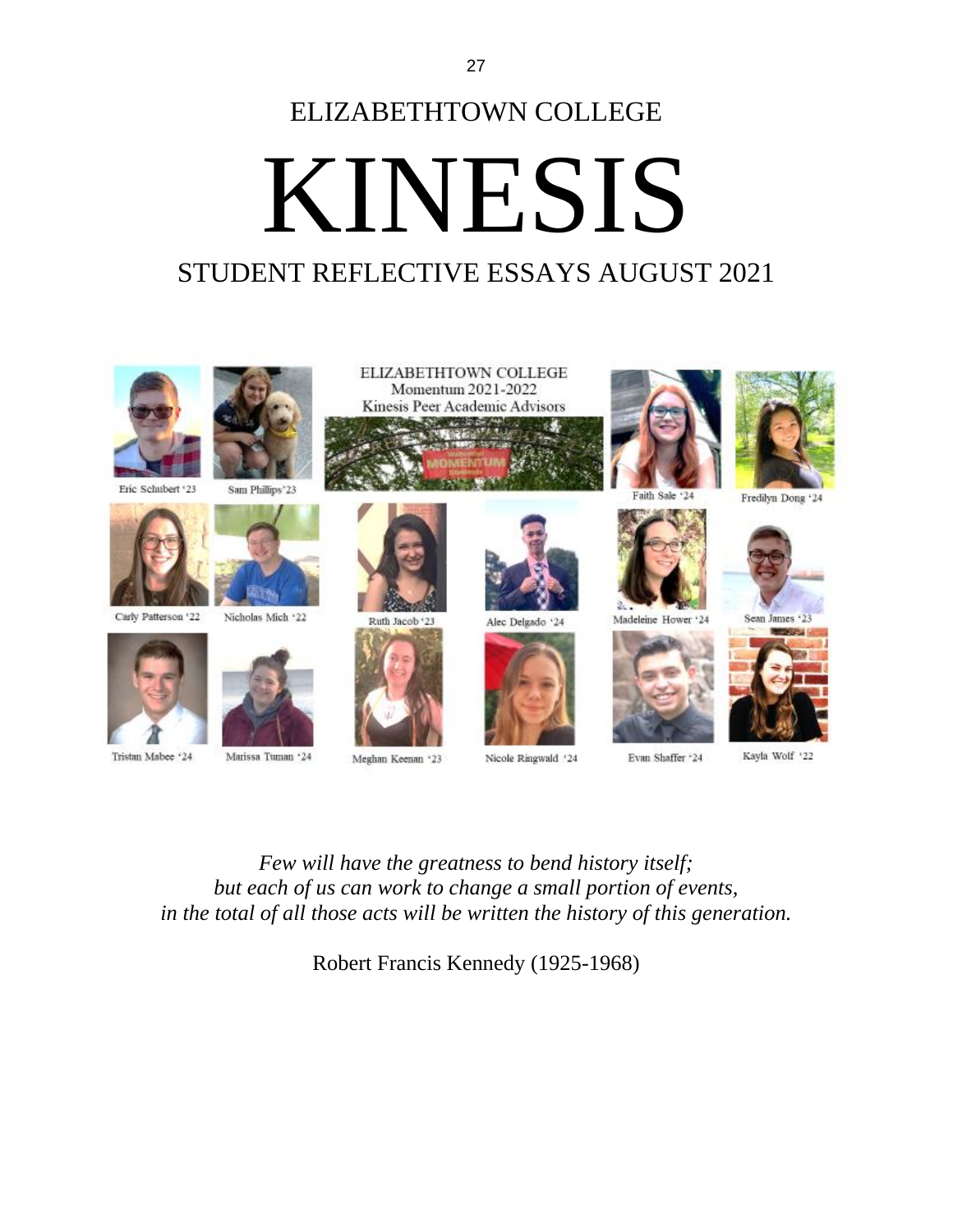As I complete my fourth Momentum week, and third as a Kinesis Peer Academic Advisor, I reflect on my time in the Momentum Program. This Momentum Program has opened many doors for me and brought me deep bonds lasting a lifetime. I have had many ups and downs and this Momentum Program has supported me through them all. It has given me a community on campus. I have witnessed my Momentum students go through ups and downs and stood by their side through them all, just as my Kinesis Peer Academic Advisor had done for me. I owe my college success to this Momentum Program and feel grateful I have the opportunity to help other Momentum students succeed here at Elizabethtown College. This Momentum Program helped me build the confidence and determination to strive throughout my college experience. I went back and read the Momentum essay I wrote my first year and it is crazy to see how far I have come. From a nervous and insecure college first-year student to a senior on campus holding several leadership positions and a member of the Tri-Alpha honors society. These are things I never imagined achieving before coming to college. In my first essay I discussed about how I thought Momentum was only an opportunity to get here early, but once I experienced the Momentum Program I was deeply impacted and gained a new perspective. Every year since then, I have mentored new incoming Momentum students whose beliefs, backgrounds, and personalities have continued to change my perspective. As a Kinesis Peer Academic Advising Team we have faced many challenges including transforming the Momentum Program from being a weeklong in person, to being in the remote due to the pandemic. Seeing my Momentum students persevere every day last year throughout the challenges of the coronavirus pandemic inspired me to push myself above and beyond for them. Knowing how those students still had an amazing experience in the Momentum Program made me feel less worried about the hybrid format we were taking on this year. Last year the Momentum program was totally in the remote, via Zoom, with the new Momentum students living on campus. This year the Momentum program was in the remote, via Zoom, but with the students living at home. Only the last day of the Momentum Program was on campus and in person. Our Kinesis Peer Academic Advising team really pushed ourselves to provide the best experience and transition for the class of 2025. I look forward to meeting with my new Momentum students this year and getting to be a mentor one last time. I hope to take the impact this Momentum Program had on me and use it to make an impact in my future endeavors after my time at Elizabethtown College. The college journey was daunting as a first-generation student, and I feel those anxieties arising again now as I apply for graduate programs. The difference is this time I have the belief in myself to overcome the anxiety and find a graduate program and new journey which is right for me. Thank you, Momentum, for transforming my life and making me a better person and student.

*- Carly Patterson*; Secane, Pennsylvania

As I walked through the long corridor of my residence hall, I encountered the large wooden-framed door. I slowly opened it to gaze at the vacant room before me. From study abroad in Costa Rica over the spring semester 2021 to a summer internship, it had been almost a year since I lived on campus. I was enthusiastic to see another cohort of students entering the Momentum Program and the effect it will have on them. It is the last year I will get to have a part in the upcoming future leaders of the college and the campus community. It was also the first time we would have the Momentum Program as a hybrid in the remote and in-person. Last year the Momentum program was totally in the remote, via Zoom, with the new Momentum students living on campus. This year the Momentum program was in the remote, via Zoom, but with the students living at home. Only the last day of the Momentum Program was on campus and in person. Although the world around us was filled with uncertainly, we were still dedicated to providing the greatest Momentum experience we could deliver to the new Momentum students. The three questions of imagining, inspiring, and impacting relate to Kinesis Peer Academic Advisor in the same degree as everyone else involved. We imagine where we have been and how our experiences in the Momentum Program have brought us to where we are today. We strive to inspire those who want to work towards success academically, socially, and personally. We dream of impacting those around us; guiding those we mentor, teaming with other Kinesis Peer Academic Advisors, and appreciating those who once guided us. As the week concludes, two main points captivate my attention; I hope to emphasize them to my future Momentum mentees and future Momentum cohorts. First of all, global perspective is everything. We live in a global village, and the impact of one person affects entire regions. Dr. Ozkanca's presentation always captures my attention; her global awareness, experiences, and passion of travel encourages others to witness the world's culture and what it has to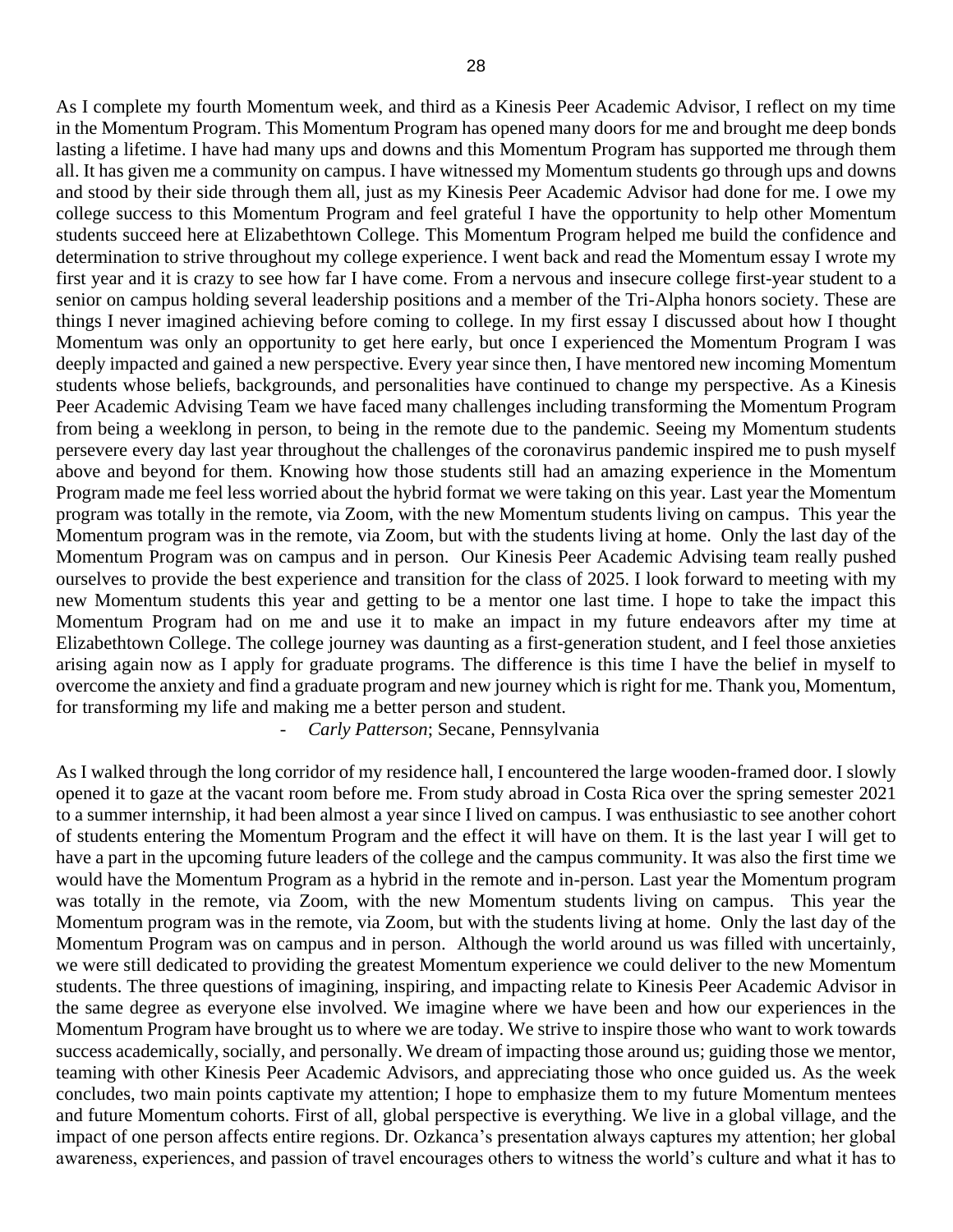offer. We are all more similar than we believe, yet we each have a unique story to tell. From the cultural sessions, nobody fits into a stereotype, and we are very fortunate to share our experiences with others to have an impact on their views as well. Although we operated the Momentum program in the remote, I could see many examples of new Momentum students cooperating, connecting, and building solid relationship amongst themselves. In addition to a global perspective, I strongly encourage everyone to find somebody else who will keep you learning. Each time a professor presents during Momentum week, I transform back into a new Momentum student, curious and desiring to know more. Even if stories were repeated, I want to hear them again; I want to learn more. I hope everybody from Momentum will find a professor, faculty member, or peer who will challenges them to keep learning and gives them a spark. Three years ago, in my reflective essay I wrote about how I had not suffered many of the same challenges and obstacles my peers in my Momentum cohort had faced. I understood I was a first-generation college student, but most importantly, I realized how fortunate I was to recognize how people should be treated regardless of their social circumstances. It is my passion for guiding others, sharing my stories, creating laughter, and building those connections with others which fueled my intent to become a Kinesis Peer Academic Advisor. Throughout my life, I want to influence the community by building honest relationships with others and hearing their struggles and achievements that make them unique. I chose to enter the Momentum Program my first year, I chose to become a Kinesis Peer Academic Advisor for the Momentum Program, and I choose to be a leader and mentor for those who are understand the Momentum experience. After I leave, I wish others will make those choices as well.

#### -*Nicholas Mich*: Ephrata, Pennsylvania

In my years as a Momentum student and Kinesis Peer Academic Advisor, I have seen the initial Momentum Week conducted both in person and in the remote; because of this, I have seen the successes and challenges which come with both modalities. As such, I had some concerns regarding how a hybrid-Momentum Week would play out: How would we prevent Zoom-fatigue? Will the students be able to connect with each other online as well as they would in person? How will the transition from the remote to being fully in person affect how well the students adapt to their surroundings and stay present in the moment? Ultimately, these fears proved to be unfounded. Through hard work, patience, and a deeper understanding of civility, the hybrid format of this year's Momentum Week did not prevent the students from enjoying the full Momentum experience and grasping the meaning behind our work. The Kinesis Peer Academic Advising team and Professor Benowitz the Momentum Program Director put their maximum effort and attention to every aspect of the work; likewise, the students paid attention to each speaker and contributed meaningful thoughts to group discussions. Watching the first-year students not just discuss Paulo Coelho's Inspirations: Selections from Classic Literature and P.M. Forni's, Choosing Civility: The Twenty-Five Rules of Considerate Conduct (two of three books assigned to Momentum students to read over the summer) but also apply them to everything they did this week was a great source of inspiration to me. These students, coming from all different locations and backgrounds, bonded and learned to understand each other by practicing the lessons they learned throughout the week. They have inspired me to continue to practice the various rules of civility in my day-to-day life, as I can be a rather excitable person. In addition, they have inspired me to look for the beauty and meaning in life and in everything I do. I will continue to spread the messages of the books we read and the lessons we all learned this week to others, beyond the students I interact with in my role as a Kinesis Peer Academic Advisor. I do not know for sure what kind of impact I personally had on the students; I hope the help I was able to provide and the bonds I have formed with several of them illustrated some of the key messages of Momentum Week. I anticipate I will see these students continue to be merciful and civil towards others, especially in situations when they or others are frustrated or under stress, and to share the lessons of Momentum Week with others who need them.

*- Meghan Keenan*; Archbald, Pennsylvania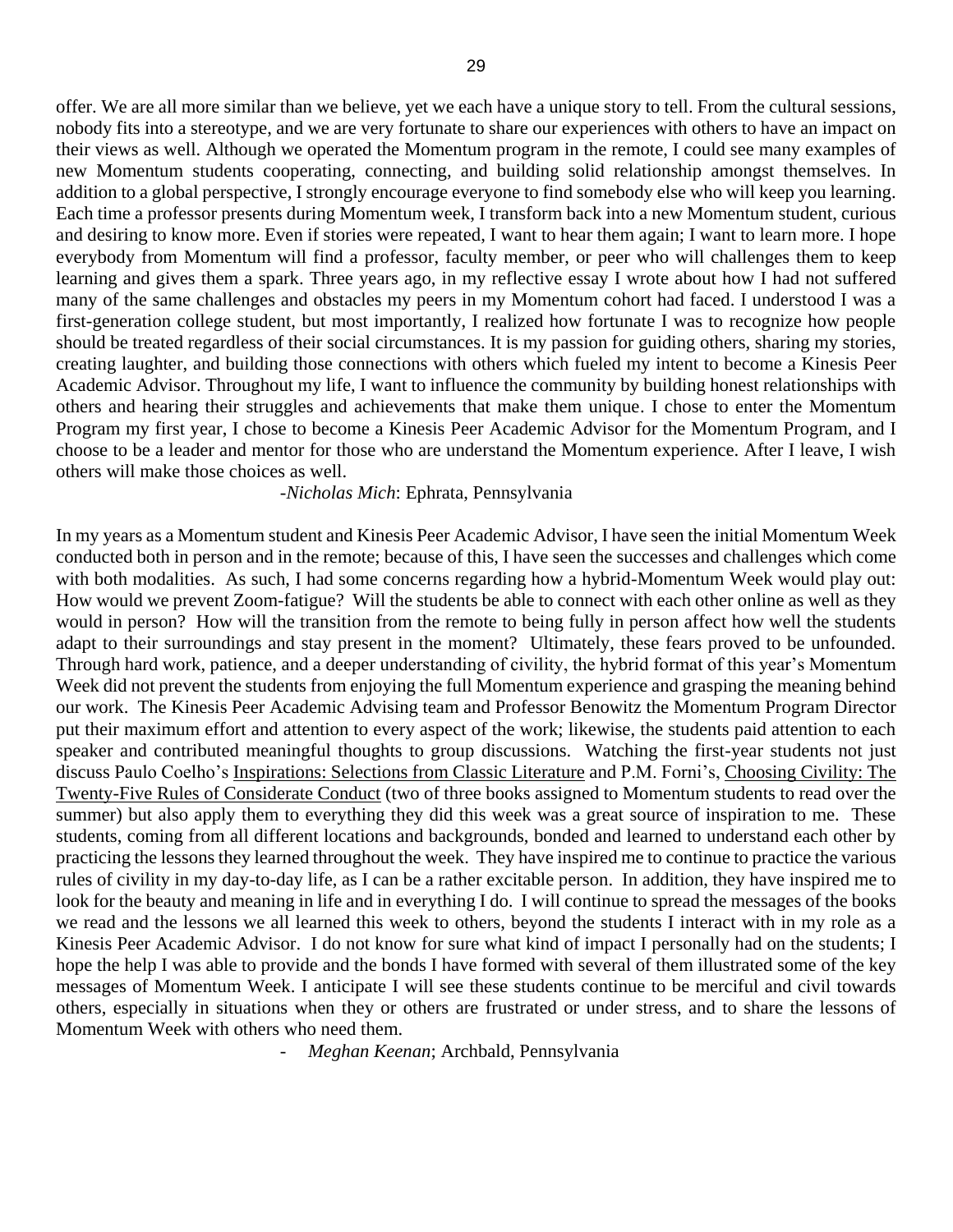What is civility? Well, a lot of things. Last year we incorporated into Momentum programming, P.M. Forni's, Choosing Civility: The Twenty-Five Rules of Considerate Conduct (one of three books assigned to Momentum students to read over the summer). This Momentum Week I truly understood what it was I had been preaching to the Momentum students all along. Last year the Momentum program was totally in the remote, via Zoom, with the new Momentum students living on campus. This year the Momentum program was in the remote, via Zoom, but with the students living at home. Only the last day of the Momentum Program was on campus and in person this worried me a lot. I was worried the new Momentum students would not get to foster relationships like they could in person, and I was worried they would not feel connected to the campus community like in years past. I had seen some gems throughout the Momentum week with new Momentum students telling stories about selfless acts of kindness and sharing, but I was worried the mission of the Momentum Program would be lost on a lot of the new Momentum students with this hybrid format. When the new Momentum students arrived in person, everything seemed to fall into place. Being with the new Momentum students in the same room, I saw how quickly they resumed the Momentum Program and greeted each other like old friends, even though they had never known each other in person before. They were unconfined to groups, and continuously made efforts to get to know the others. When we took the time to discuss difficult topics about the issues facing minorities, the students rallied behind those who would relate on a more personal level. This Momentum week has helped me to understand and imagine better the hardships many Momentum students and their families have had to endure, as well as the growing list of resources we have on campus to help them. Most of all, though, it has inspired me to get more involved and try to make a lasting impact. In the Socratic Dialogue perceptorials when we discussed civility with the new Momentum students, a common starter question we used was "What is civility to you?" Civility to me over the Momentum week has evolved into something much deeper than being tactful, simply lending an ear or respecting the opinions of others. Civility to me is being able to step in another's shoes and not only understand the magnitude of their struggles, but to selflessly support their pursuit of a better life and a better future. Civility is telling a story of a time you felt changed in a positive way, and having someone not only take in every word, but to respond as if you also deserve the world and then some without any notion of who you are on a personal level. Civility is giving second chances and disregarding past biases for the sake of a new beginning, and in the belief about how growth is always possible. This incoming Momentum class was among the warmest I have ever witnessed, and this week my inspiration came from them. Inspiration I intend to use to get more involved and be a more deliberate force for positive change on campus and the world.

*- Ruth M. Jacob*; Geigertown, Pennsylvania

When I was asked to join the Kinesis Peer Academic Advising team, I was a little hesitant because I was not sure how the Momentum Program would go in a hybrid approach beginning in the remote, via Zoom, with the Momentum students at home and then only having the Momentum sessions on campus, in person, for the last day of the program. Also, I was not sure how I would fit into the team because I was not involved with Momentum Program in the capacity as a Kinesis Peer Academic Advisor last year. As it turns out, I am very glad I agreed to join the Kinesis Peer Academic Advising team. This year's Momentum Program, although unusual, was extremely transformative for me. In my first year experience, as a student in the Momentum Program, I did not think I fully understood all the good the Momentum Program could do for students. On this side, as a Kinesis Peer Academic Advisor, I am able to see the Momentum students truly grow as individuals as they are oriented to college life. When I joined the Kinesis Peer Academic Advising team, my fellow Kinesis Peer Academic Advising teammates welcomed me with open arms and helped me feel confident in my new role as a leader. The Momentum Program has always been a place of acceptance and inclusion, and once again it proved to be a home for me. This year we invited professors at the college who themselves are first generation students. I related to their stories more than I anticipated and they really inspired me to reach for my dreams and not let anything stop me. On the last night of the Momentum Program, we had all the students read their essays. Listening to them speak really moved me. They have all overcome so much to get this far in life, and I am confident they will continue to overcome any obstacles they may face in their next four years here, and I will do everything in my power as a Kinesis Peer Academic Advisor to help them succeed.

*- Samantha Phillips*, Hummelstown Pennsylvania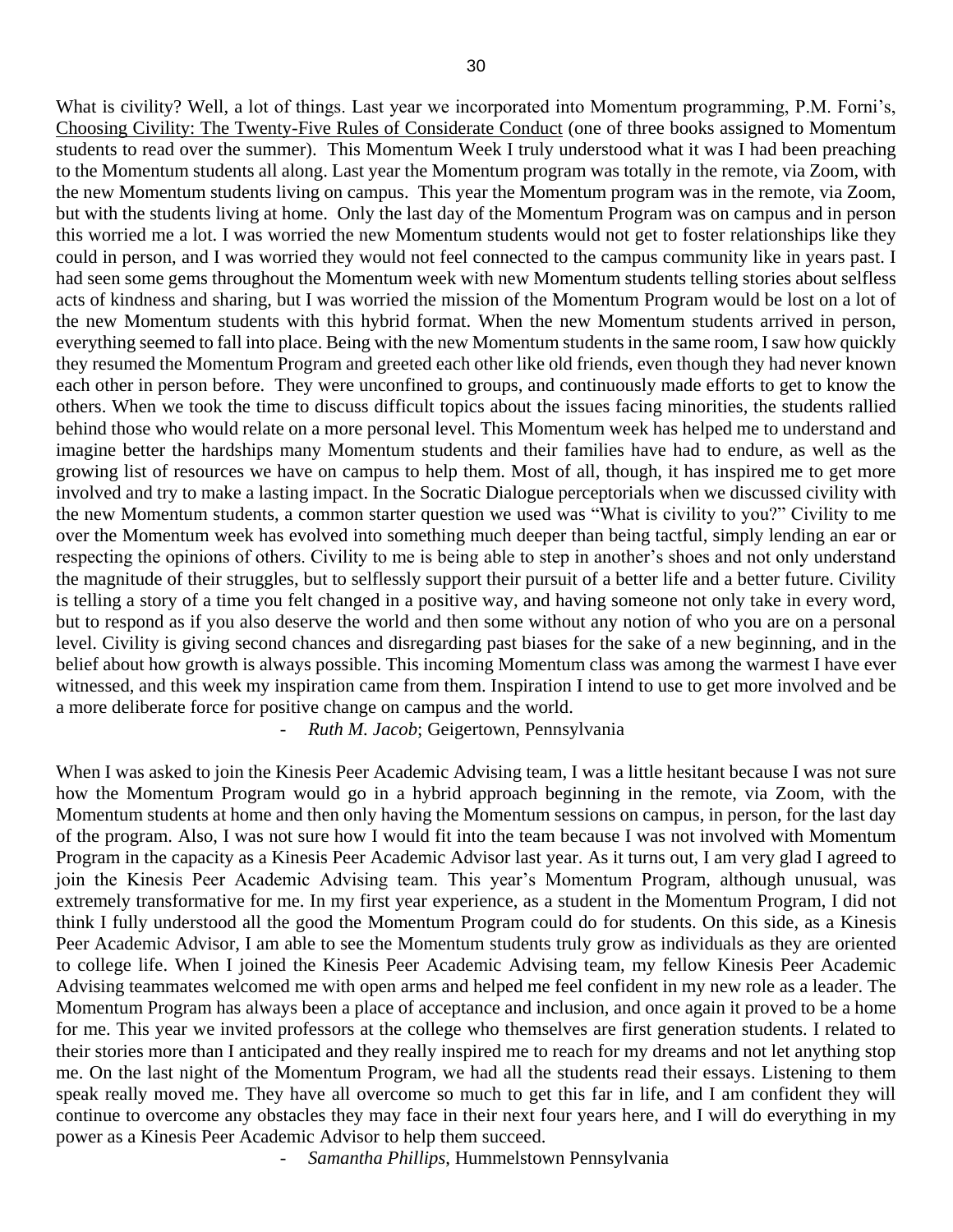It is always one of my greatest honors here on campus to welcome new Momentum students to the Elizabethtown College community, and this year it was even more special considering my new role as one of two Captains of the Kinesis Peer Academic Advising Team. During the Momentum Program, one lesson I really took to heart was just how quickly the Momentum Program can work regardless of format. The content is what mattered, and regardless of a hybrid modified format, it was such a pleasure to watch the students thrive during our sessions. Last year the Momentum program was totally in the remote, via Zoom, with the new Momentum students living on campus. This year the Momentum program was in the remote, via Zoom, but with the students living at home. Only the last day of the Momentum Program was on campus and in person. The success of the Momentum Program in spite of the hybrid format was solidified in my mind on the last night of the program when the new Momentum students read their reflection essays, proving how much the Momentum Program has helped them thus far in such a short amount of time as they adjust to campus life. The content and lessons learned in the Momentum Program prevail regardless of format, and Momentum students are just so well equipped to begin their campus lives here at Elizabethtown College. I am constantly inspired by the students, hearing how many now want to take on leadership roles throughout the campus, start a club, get an on-campus job, and more. This is so important to note, as it is a two-way street. The new Momentum students are saying Kinesis Peer Academic Advisors and the Momentum Program inspired them, while Kinesis Peer Academic Advisors say how much the new Momentum students have inspired them. It is just so amazing to see and hear, every year. I cannot wait to see all of these new Momentum students flourish throughout the upcoming academic year and make those dreams a reality here on campus. With all of this inspiration, it will be amazing to see the energy moving forward. Watching all of these new students become inspired has in itself inspired me to imagine and dream as to how I can continuously become more involved on campus and make a positive impact not only here, but within the world at large and within the lives of others. I am looking forward to continuously motivating my new Momentum students, inspiring my new Momentum students, and watching all of our new Momentum students grow as student leaders here on campus to positively impact the world at large. Onwards, always! Go Blue Jays! -*Eric Schubert*; Medford Lakes, New Jersey

Working as a Kinesis Peer Academic Advisor this year has given me a much deeper understanding of the Momentum Program and of myself. I discussed in my previous essay my realization about science and research should not be the only significant part of my college experience. Believing in the importance of giving back and of branching out, I decided to become a Kinesis Peer Academic Advisor. Momentum helped me imagine a time where I could be a good advisor and valuable member of this team. As a first-year Kinesis Peer Academic Advisor I have done my best to be valuable while learning how this Momentum Program comes into being. While Pasteur disproved spontaneous generation nearly two centuries ago, it is not out of order to say aspects of the Momentum Program are spontaneous. This is by design, as discussions and even some activities, are best when not rigorously planned beforehand. This leaves ample room for the mentees and mentors to learn and grow from each other. Through the discussions with the incoming Momentum students, I was reminded of the importance of imagining a positive future for myself and for this Momentum Program. We faced numerous challenges this year, each a serious threat to the value and survival of this Momentum Program. Yet I saw those around me rise above. I am especially inspired by the determination of my Kinesis Peer Academic Advisors teammates and Professor Benowitz, along with the Momentum students for constantly pushing us to do our best for them. Not all challenges were serious though, some were downright hilarious, such as the disappearance of our professional photographer on the night of our annual traditional group photograph. Regardless of the severity, meeting and overcoming challenges stems from our core values. One must imagine a solution, be inspired to act on it, then ensure said solution has the desired impact. I plan to continue impacting Elizabethtown College by serving as a Kinesis Peer Academic Advisor to the Momentum students in addition to my other activities. One quote from Dr. Bowne, during the panel by professors who were first generation students, especially resonates with me, "you can be a kind, caring scientist or a rude one. I would rather work with a kind one." Through Momentum and my academic pursuits, I believe I can become just this kind of scientist.

*- Tristan Mabee*; Elizabethtown, Pennsylvania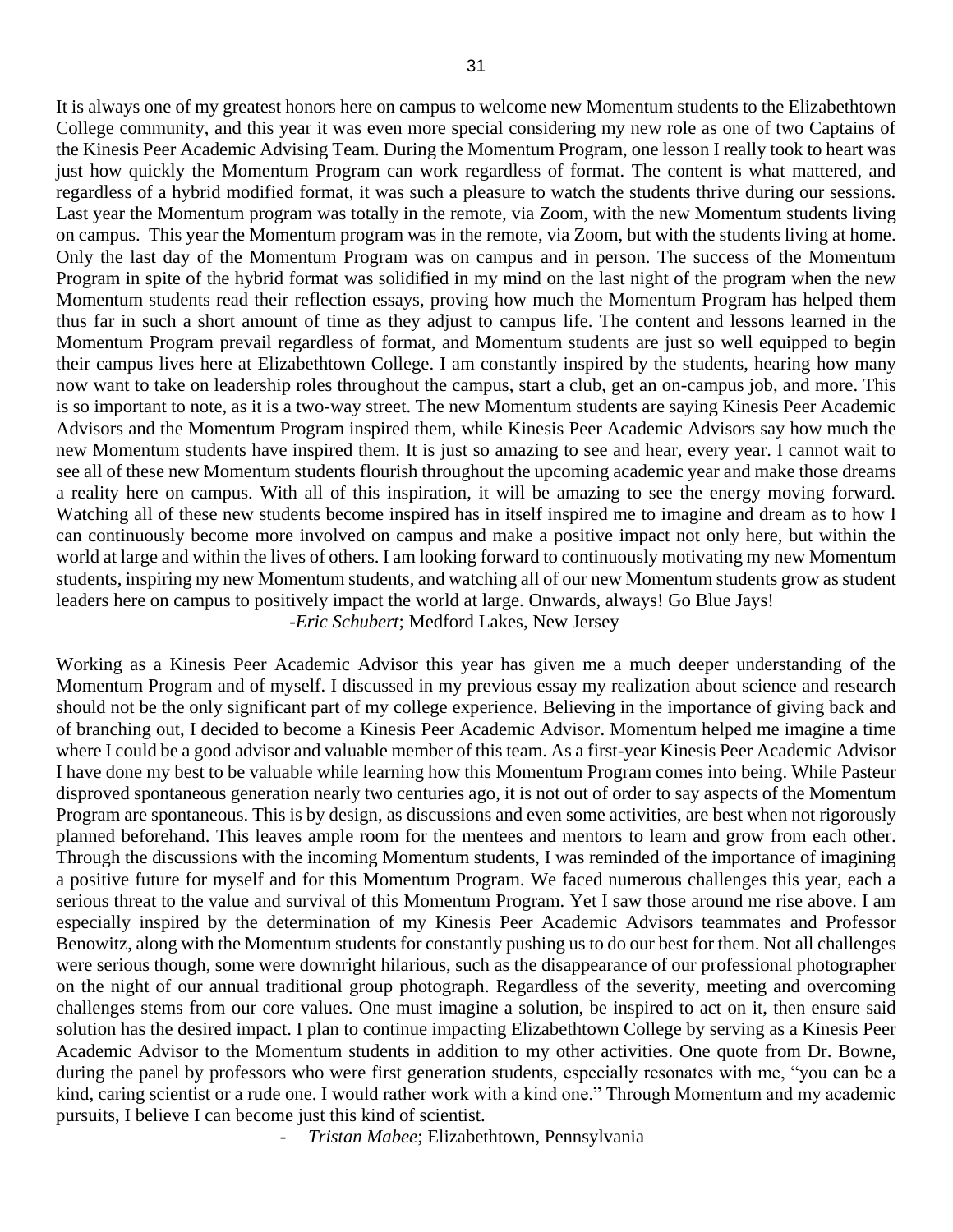With 2021 being my first year as a Kinesis Peer Academic Advisor, I was excited to begin Momentum week, but also nervous on how I would perform as a Kinesis Peer Academic Advisors, and how the format would turn out. Last year the Momentum program was totally in the remote, via Zoom, with the new Momentum students living on campus. This year the Momentum program was in the remote, via Zoom, but with the students living at home. Only the last day of the Momentum Program was on campus and in person. Overall, the experience of being a Kinesis Peer Academic Advisor was very rewarding and I look forward to the continuation of the Momentum Program. I was excited for the Momentum Program this year to inspire the incoming cohort to make an impact, while educating them about the true meaning of Elizabethtown College's motto "Educate for Service." Most of all, I was looking forward to meeting new students, learning their interests, and seeing them develop meaningful friendships they may have for life. When thinking about how the Momentum Program would turn out this year, I was worried there may be a lack of participation and or interest due to the Zoom factor. I realized after the start of our Zoom sessions, the incoming Momentum class did, and would continue to do a great job engaging in meaningful discussion. One of my favorite parts of the week, were the Socratic Dialogue Discussions about P.M. Forni's, Choosing Civility: The Twenty-Five Rules of Considerate Conduct (one of three books assigned to Momentum students to read over the summer). Another favorite part of the Momentum Program were the Diversity Film Discussions. Each night of the Momentum Program we watched a film or documentary illustrating the experiences of various races, ethnicities, and cultures. Faculty and staff representing a wide variety of races, ethnicities, and cultures chose the films, led us in discussions, and told their stories about race and ethnicity in the American experience. By the end of multiple of these discussions, we had gone past our time limit, because the new Momentum students all had things they wanted to say, but also true lessons learned through discussion or from our great speakers. Personally, I thought our speakers, Professor Takahashi, Ellis Bonds, and Hosman Uraga-Barba did a great job on sharing films and leading discussions to educate students on the perspective, feelings, and hardships other people have based on their background. A big takeaway from these lectures to me, was to appreciate the opportunities we have, and not to take these things for granted. In addition, I think student presenters such as Will Holdren, Jalen Belgrave, and Andrew Furman, gave inspiring insights into what it takes and means to be a motivated leader, what is involved in giving back to the community. These ideas from these presentations were then a recurring theme post presentation discussions. I was glad this year, the new Momentum students got to know each other within the first week, even though it was via Zoom, and I feel the group lunches and dinners on the last day of the program was a great way to get to know the students, but also see them make friendships. In addition, I felt like the new Momentum students had been given all the information they need to get accustomed to the campus community, but also prepare for classes, through the walking tour given after the end of the Momentum Program. My favorite part of the week was hearing students share the selections and or meanings from their essays. I also enjoyed the fact some new Momentum students changed what they were going to share from their original essays to express further takeaways. This showed me even after their "assignment" was done, they were still thinking about the meaning of the Momentum Program and the themes of the whole week; Imagining, Inspiring, and Impacting.

# *- Evan Shaffer*; Reading, Pennsylvania

This was my first year as a Kinesis Peer Academic Advisor for the Momentum Program, and I learned how transformative and inspiring this program is for both the advisors and the students. Just last year, I was a firstyear student, listening to all the presenters speak and share their stories of how they were inspired to impact and to educate others for service. With the Momentum Program taking place in the remote for the first few days and then being in person for the remaining few days, I was nervous about how things would turn out. However, I believe this week was very successful. The students seemed excited to take part in the program and asked as many questions as possible. My Kinesis Peer Academic Advisor teammates inspired me with their dedication and passion for the Momentum Program. They encouraged me to push on and make an impact in the lives of the firstyear Momentum students. Even though the format of the program was different than usual, I still felt honored and proud to be a Kinesis Peer Academic Advisor for these students. I know I will be able to tackle any challenge thrown at me because of the support system connecting every one of the Kinesis Peer Academic Advisors. After experiencing the Momentum Program, in the remote, last year as a student, and this year, in the remote, as an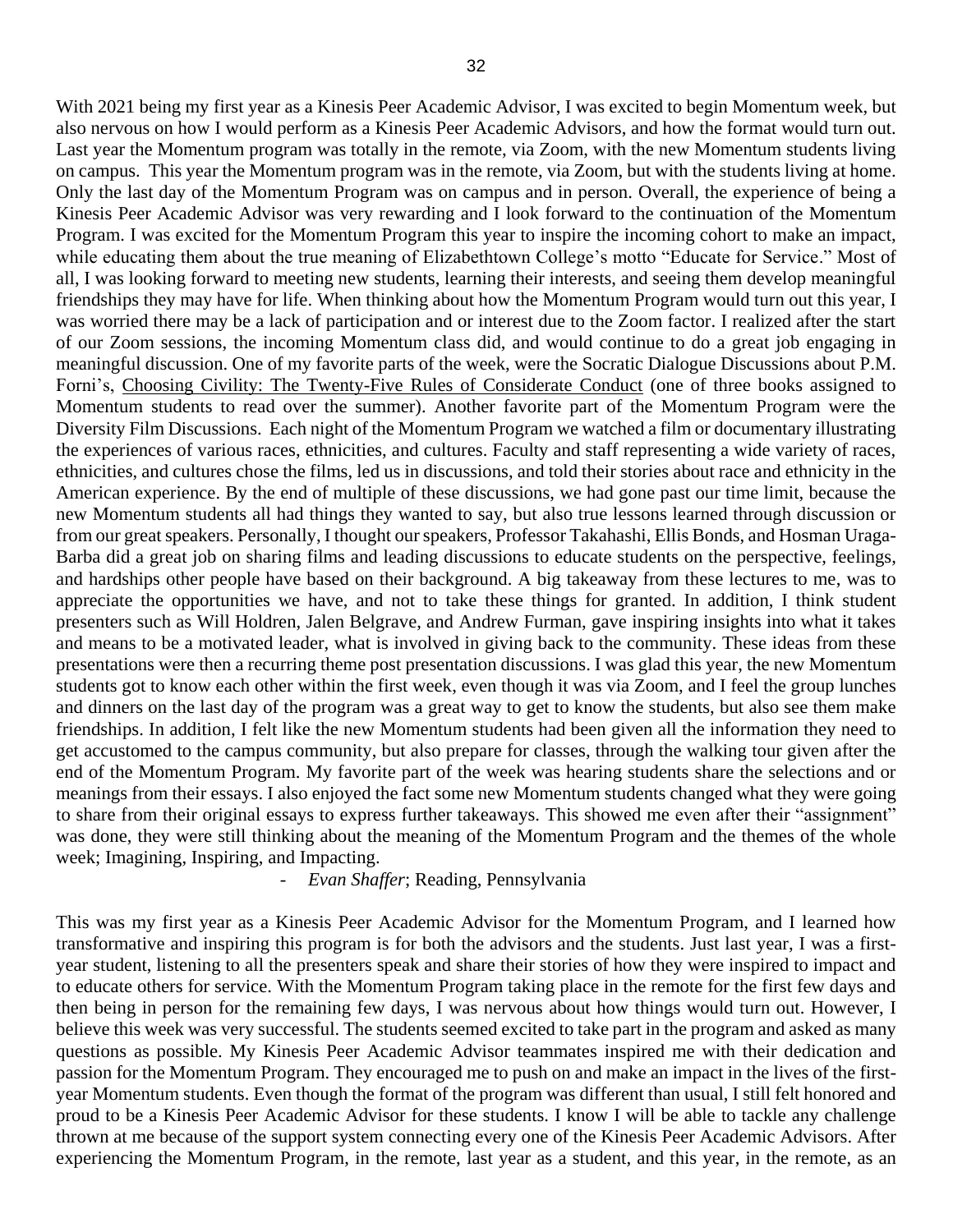advisor, I realized you do not have to be in person to have an impact on those around you. I am excited to begin my first year as a Kinesis Peer Academic Advisor and cannot wait to see the impact I will have on the lives of these students. I want to provide my students with support, academic skills, and the necessary guidance to become successful. As I meet with my Momentum mentees throughout this year, I hope to inspire them the same way they are inspiring me. I hope I can inspire students to use their voices and speak up for change. I plan to teach my Momentum mentees skills to succeed academically and the skills necessary to grow on a personally. Above all, I want to take the lessons learned on perseverance, involvement, and civility during this year's Momentum Program and apply them to my guidance for my mentees.

## *- Alec Delgado*; Lindenwold, New Jersey

Last year I was a timid first-generation student going into my first-year of college. As both my parents did not go to college, I did not know what it was like. The Momentum Program taught me what college was like and also gave me the confidence I could make it. This year instead of being a timid first year college student, I became a nervous first-year Kinesis Peer Academic Advisor. Last year, what the Momentum Program inspired me to do was to look beyond the academic path of my major. I was inspired to look farther than just graduating and making music the only passion in my life. This year as I reflected on the program's motto, "Imagine, Inspire, Impact," I felt I was not making enough impact. I am constantly imagining what paths I can take in college. I imagine what my future can be and how I can make an impact on others. A huge reason why I chose to be a Kinesis Peer Academic Advisor was so I could make positive impacts on others. However, with the Momentum program being in a hybrid setting, I was unsure how much of an impact I was making. Since this year Momentum students began the program at home and in the remote, they had a greater temptation to distract themselves. We were unable to make sure every student was paying attention at times. When the program resumed on campus and in person, we could see the enthusiasm if the students. On the last night of the Momentum Program when each student reads their essay, reflecting on their Momentum experience, I heard the new Momentum students giving their speeches, it confirmed for me the impact of the program and the level of engagement of the students. As I sat in the Gibble auditorium listening to the students' stories, I was impacted by them. They mentioned how they have been inspired and impacted by Momentum. Many students mentioned how they have been inspired by the Kinesis Peer Academic Advising team. I realized I could make an impact on others. I was also impacted by the stories the students shared as well and how Momentum has helped them. I hope as the year goes on, I can make an impact and continue to inspire the students in Momentum as they have inspired and impacted me. I am eager to see what this year will bring and how I will continue to grow on my path through college.

*- Faith Sale*; Carlisle, Pennsylvania

I was both excited and nervous about my first Momentum week as a Kinesis Peer Academic Advisor. I was looking forward to interacting with the first-year students and having discussions about many relevant topics of today's society. Aware of the challenges people of color, first generation college students, and even first year students face in general, I wanted to ease their transition into Elizabethtown College. I could tell by the first few zoom meetings how some students were intimidated and nervous for this next step. I wanted to create a safe space for them to share their thoughts and their life experiences, especially since I believe their future success is shaped by their past experiences. This task was a challenging one. At first, it took a while for the new Momentum students to be comfortable enough to share those things. They were coming into a new environment with new people and new tasks to complete. There were some breakout rooms where students would be reluctant to participate. I looked to the veteran Kinesis Peer Academic Advisors and was inspired by their leadership example. I saw the way they connected with the students on a meaningful level, and I did my best to try to replicate this in my own conversations. By the middle of the week, not only did the students open up during small group discussions and conversations over food in the Marketplace school dining hall, but they were also sharing their most personal thoughts and experiences to an auditorium full of their peers, professors, and academic advisors. These participating students had a strong sense of pride in their previous accomplishments and a strong drive and excitement to continue their education. I hope to impact these students by offering my guidance in their first-year endeavors. Enrolling in Elizabethtown College can open many opportunities for their social, personal, and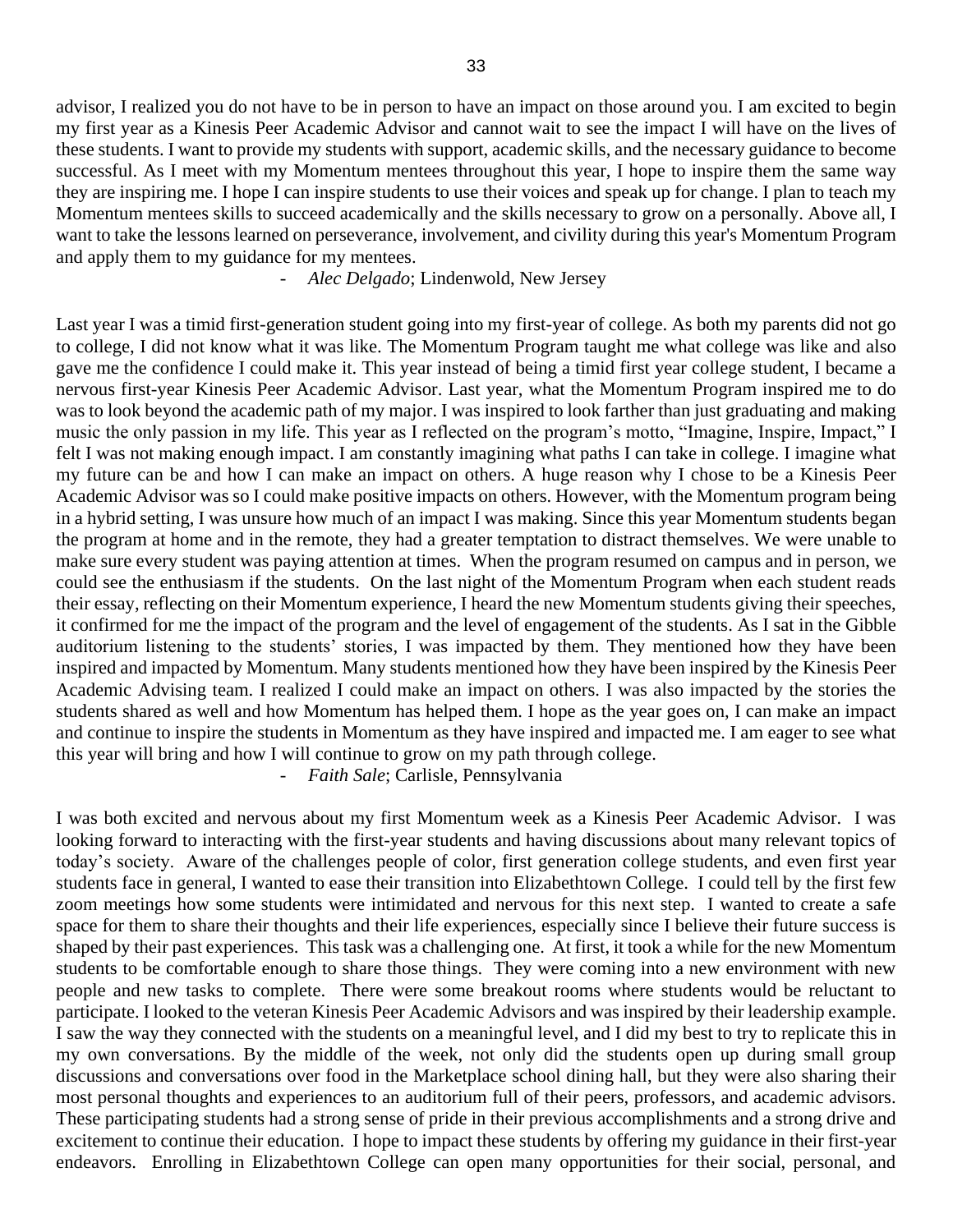educational development. I will point them in the direction of all the resources they could need at the college. Most importantly, I will encourage them to continue to persevere and take every opportunity to get involved and elevate their academic experiences just as my previous Kinesis Peer Academic Advisor did for me.

-*Fredilyn Dong*: Howell, New Jersey

When I entered the Momentum Program as a first-year student, I learned so much. I was afraid about going to college and skeptical of the choices I had made leading to this moment. However, the Momentum Program changed me into a more confident individual and I was ready to face my first year of college. When I decided to apply to become a Kinesis Peer Academic Advisor, I was excited to have another opportunity to be a part of the Momentum Program, this time through the eyes of a rising sophomore. Through the many sessions and experiences this year's Momentum program brought, I learned even more about myself and how I want to have a positive impact on the campus and the surrounding community. When I think back to the Momentum Program's motto, "Imagine, Inspire, Impact," I immediately think back to a conversation I had during the end of the Momentum Program with a Momentum first-year student. She told me a story about her experience in multiple ESL classrooms. I am working on getting certified in ESL. The new Momentum student explained how she had a poor experience with ESL instruction, and it negatively impacted the way she thought of her environment in school. The way she talked about her experience opened my eyes to continue my career path in working in an ESL classroom and focusing my attention on the diversity of each one of my students. Another benefit the Momentum Program had for me was the sense of community I felt not only from the first-year students but also from my Kinesis Peer Academic Advisor teammates. Even though part of the Momentum Program was in the remote, the two days we spent together, on campus, in person, made it feel as though we had all known each other for years. The connection I felt with each person guaranteed the observation I had about the Momentum Program last year. This is not just a program for first-year, first generation students from under-represented racial/ethnic communities and socioeconomic backgrounds to learn more about the college and college experience, heighten their interests, and establish a goal-oriented mindset; the Momentum program also leaves each person with a group of people who will always support them, no matter the circumstance. I look forward to advising new Momentum students through their first year.

## -*Madeleine Hower*; Lebanon, Pennsylvania

This was my first year as a Kinesis Peer Academic Advisor, and I could not ask for a more humbling experience. Switching from a student in the Momentum Program to being a part of the Kinesis Peer Academic Advising team was a nerve-wracking thought at first because I did not know what to expect. It was just a year ago where I was in the shoes of the new Momentum students scared to start this next journey of my life. I constantly thought to myself did I have enough experience to be a Peer Academic Advisor to the incoming students. This year the Momentum Program was in the remote, via Zoom, with the new Momentum students living at home. Only on the second to last day of the program did the new Momentum students move onto campus. Therefore our time with the new Momentum students, in person, on campus was limited, but at least we could bond over meal times on the last day of the program. At one of the meals I sat down with a group of Momentum students all of whom had the same intended major as I have declared: Early Childhood Education. Each new Momentum student was asking me multiple questions about the classes and the different programs within the Education Department. When I was able to answer each question with a detailed response and provide information, I realized how I was ready and prepared to take on this role as a Kinesis Peer Academic Advisor. Through the entire Momentum Week, there was a theme about finding your own path and how each experience in your life helps you discover where you want to go in life. Not only did the Momentum sessions and the experience of working as a Kinesis Peer Academic Advisor inspire me to continue to follow my path, but the new Momentum students also inspired me. - *Marissa Tuman*; Shamong, New Jersey